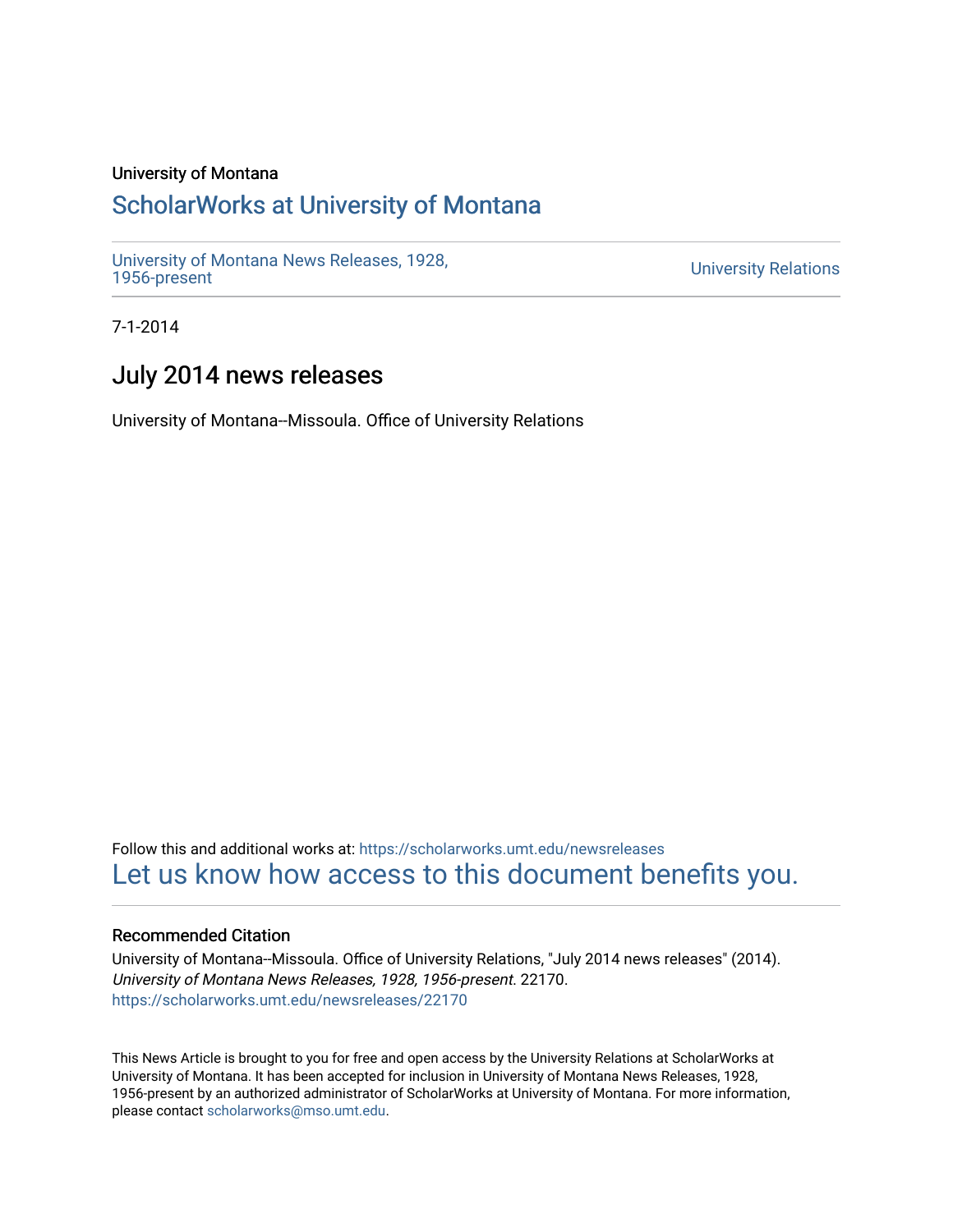<span id="page-1-0"></span>

| <b>UNIVERSITY OF</b><br><b>MONTANA</b>                                                                                                               | A to Z     | Search sites & people |
|------------------------------------------------------------------------------------------------------------------------------------------------------|------------|-----------------------|
|                                                                                                                                                      | my.umt.edu |                       |
|                                                                                                                                                      |            |                       |
| <b>UM News</b>                                                                                                                                       |            | <b>Search News</b>    |
| <b>UM</b><br>News / 2014 /<br>July<br>$\sqrt{2}$                                                                                                     |            |                       |
|                                                                                                                                                      |            |                       |
| July 2014 News                                                                                                                                       |            |                       |
| 07/31/2014 - Mansfield Library Exhibit Examines Renaissance Science in Harry Potter Books - Julie Biando<br>Edwards                                  |            |                       |
| 07/29/2014 - Flathead Lake Biological Station Open House to Feature Raptors, Monte, Tours and<br>Presentations - UM Flathead Lake Biological Station |            |                       |
| 07/24/2014 - Study Shows Montana's Beer and Wine Distributors Boost Economy - Colin Sorenson                                                         |            |                       |
| 07/23/2014 - KBGA College Radio Hosts Family Fair Aug. 2 - Conrad Scheid                                                                             |            |                       |
| 07/23/2014 - UM Economist to Testify before Congress about Economic Impacts of Energy Boom - Paul Polzin                                             |            |                       |
| 07/22/2014 - Joan Baez Reschedules UM Concert for Nov. 11 - Dan Torti                                                                                |            |                       |
| 07/18/2014 - Bud Moore Papers Now Available at UM Mansfield Library - Leana Schelvan                                                                 |            |                       |
| 07/18/2014 - Researchers, Conservation Organizations to Convene for Symposium on Crown of the Continent,<br>Greater Yellowstone - Rick Graetz        |            |                       |
| 07/18/2014 - Three UM Faculty Members Listed Among 'The World's Most Influential Scientific Minds' - Scott<br>Whittenburg                            |            |                       |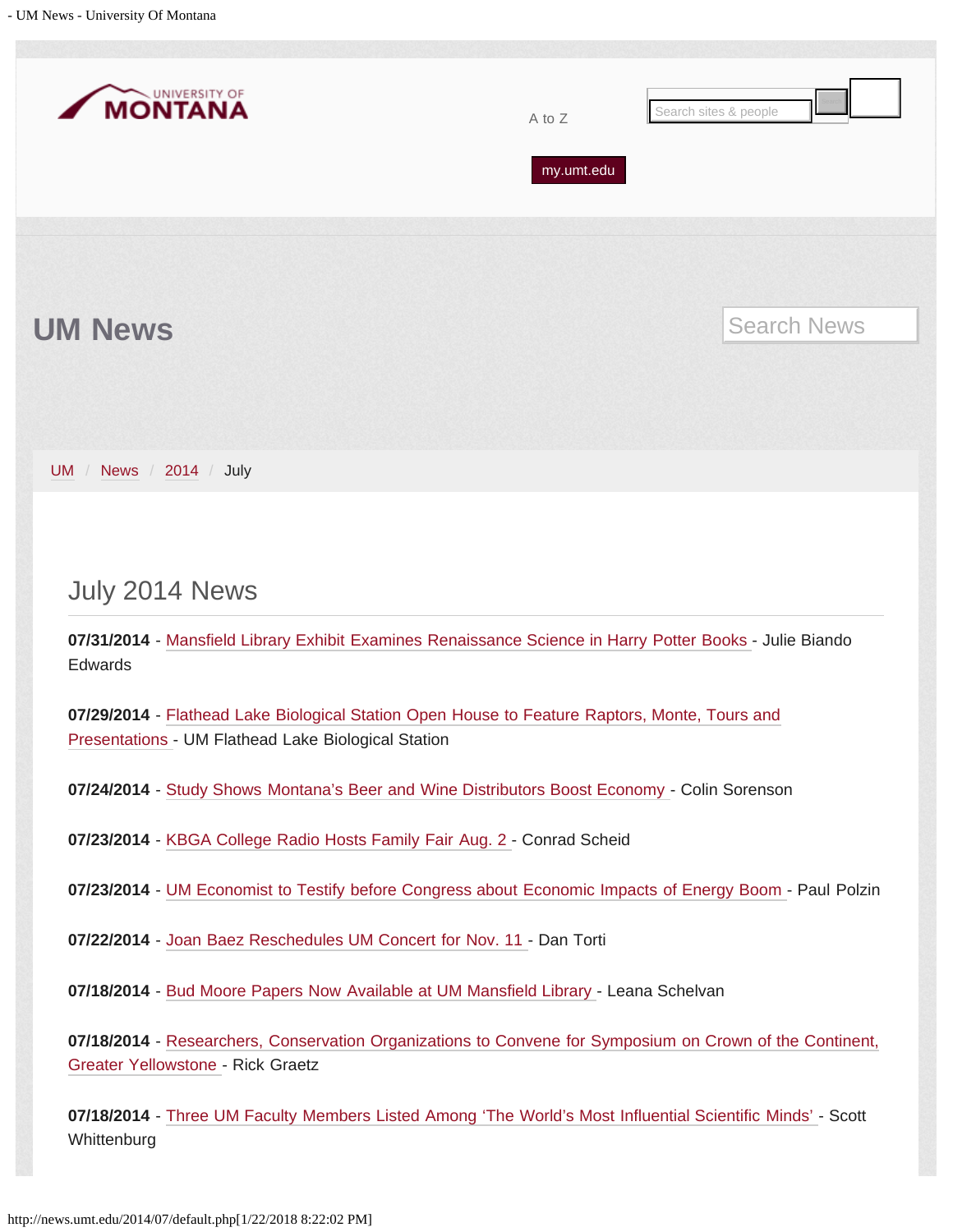**07/17/2014** - [Record Year for UM Fundraising Means More Scholarships for Students -](#page-26-0) Kate Stober

- **07/17/2014** [Joan Baez Cancels July 17 Concert in Missoula Due to Illness -](#page-30-0) UM Productions adviser
- **07/17/2014** [UM Dining Wins NACUFS Grand Prize for Sustainability](#page-32-0)  Jerry O'Malley

**07/15/2014** - [UM Ranked in Top 2.8 Percent of Universities Worldwide](#page-35-0) - UM Office of the President

- **07/15/2014** [UM Student Selected as Inaugural Artisan-Designer for Boston-Based Retailer -](#page-38-0) Saverio Mancina
- **07/11/2014** [UM Professor Named Outstanding Accounting Educator of the Year -](#page-42-0) Kent Swift
- **07/11/2014** [Education Dean to Serve as Interim Chancellor at Montana Western](#page-45-0)  Roberta "Bobbie" Evans
- **07/23/2014** [Griz Nation Asked to Share UM Pride for Top College Campaign -](#page-47-0) Mario Schulzke
- **07/10/2014** [Enrollment Open for 'Aviation' and 'Wonder Wheels' Camps at SpectrUM](#page-49-0)  Jessie Herbert
- **07/10/2014** [UM Hosts Free Blue Mountain Observatory Public Nights -](#page-51-0) Diane Friend
- **07/10/2014** [UM Selects 10 New Family Medicine Residents for Class of 2017 -](#page-53-0) Jenny Wilson
- **07/10/2014** [UM to Honor Five Distinguished Alumni at Homecoming](#page-56-0)  Jodi Moreau

**07/09/2014** - [Artist Premieres New Abstract Paintings, Unveils Hidden Objects from MMAC Permanent](#page-59-0) [Collection -](#page-59-0) Brandon Reintjes



University of Montana 32 Campus Drive Missoula, MT 59812 Phone: (406) 243-2522

#### **Get Involved**

[Submit a Calendar Event](http://umt.edu/urelations/info/submit_event.php) [Request a News Release](mailto:news@umontana.edu) [Suggest a Story Idea](mailto:thrive@umontana.edu)

#### **Quick Links**

[News Archive](http://www.umt.edu/urelations/pubs/NewsArchives.php) [Events Calendar](http://events.umt.edu/) [University Relations](http://www.umt.edu/urelations/)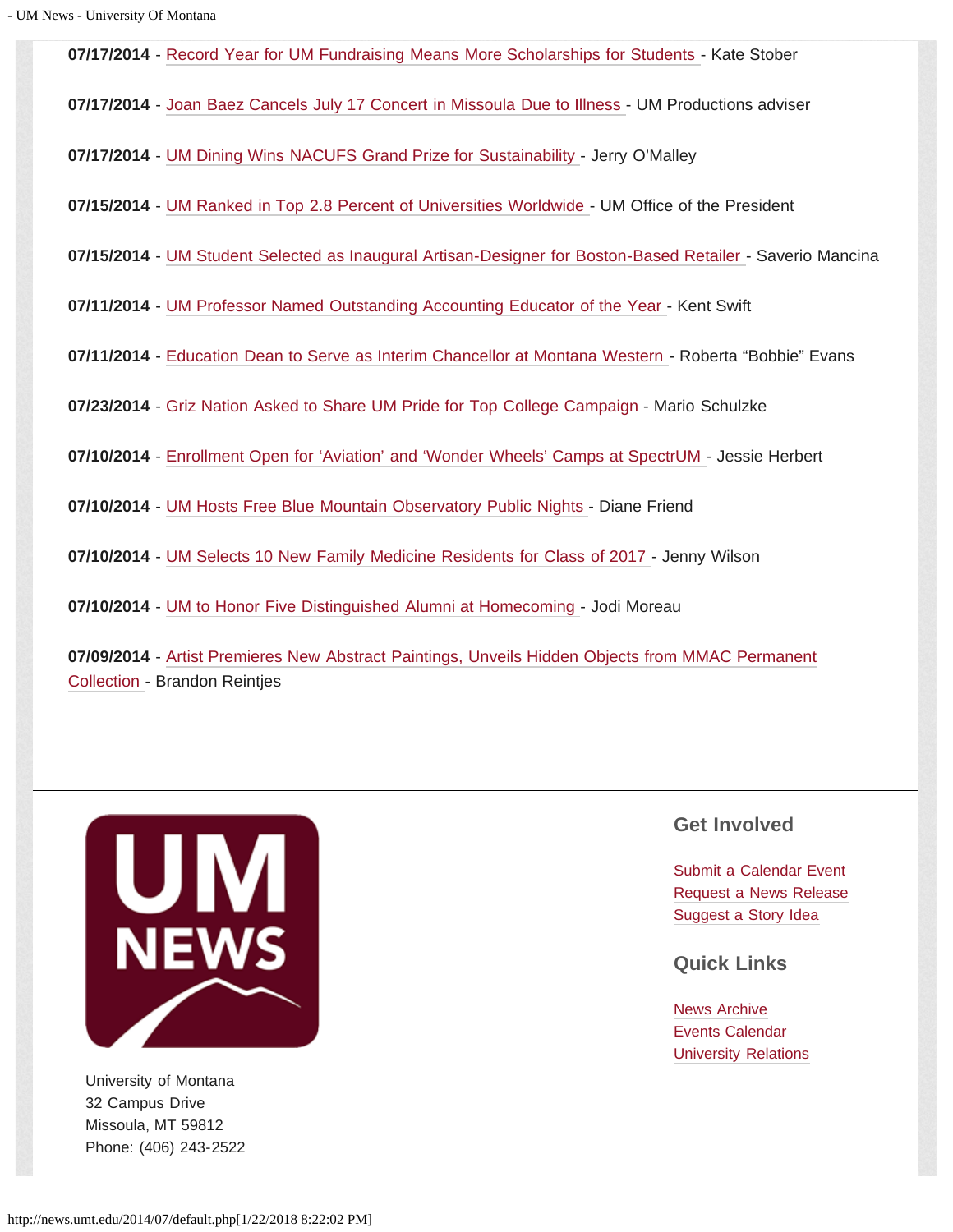| About UM | Accessibility | Administration | Contact UM<br>Campus Map | Directory | Employment | Safety | <b>Privacy Policy</b> |
|----------|---------------|----------------|--------------------------|-----------|------------|--------|-----------------------|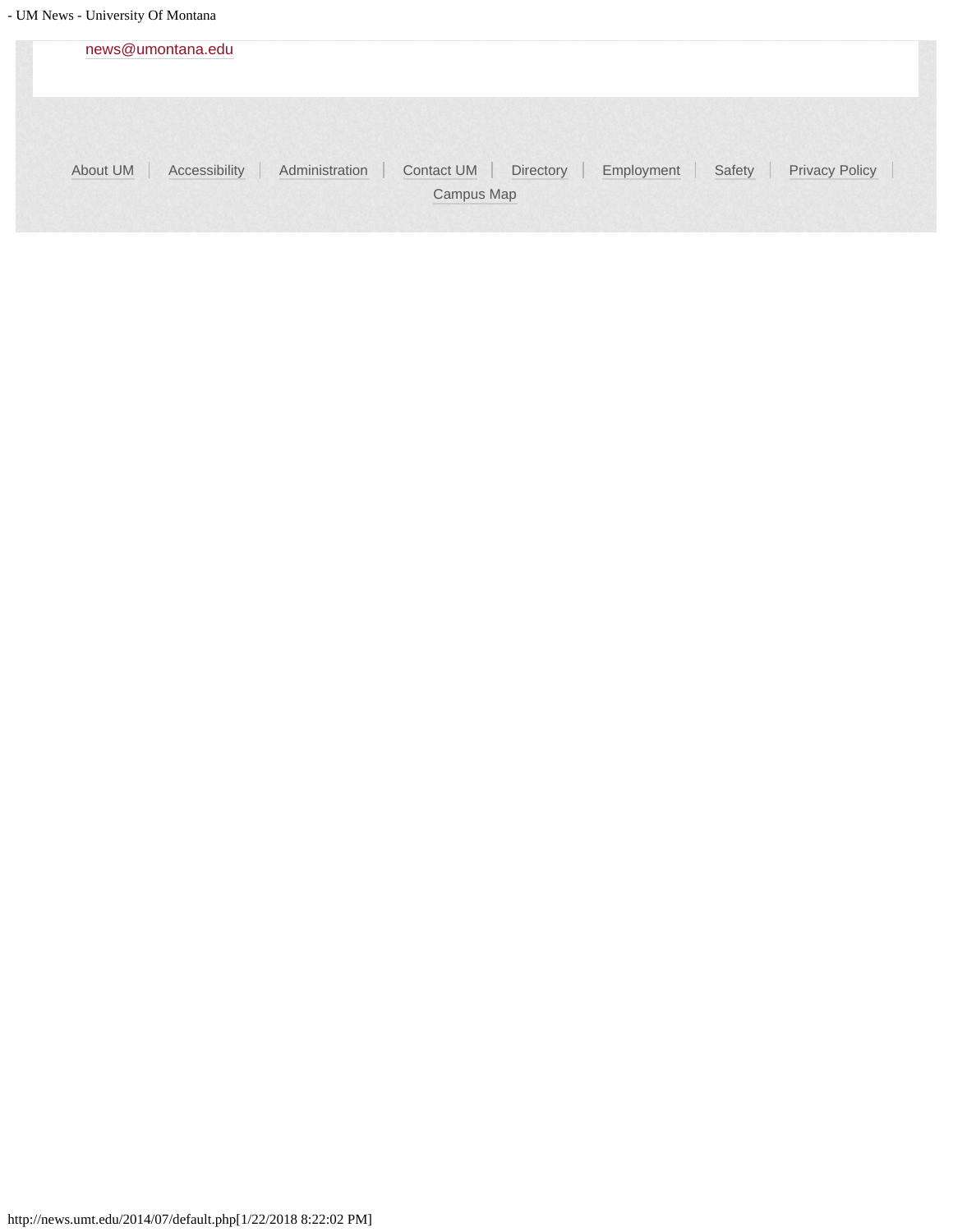<span id="page-4-0"></span>Mansfield Library Exhibit Examines Renaissance Science in Harry Potter Books - UM News - University Of Montana



# Mansfield Library Exhibit Examines Renaissance Science in Harry Potter Books

## July 31, 2014

**MISSOULA** – The Maureen and Mike Mansfield Library at the University of Montana will host "Harry Potter's World: Renaissance Science, Magic and Medicine" July 28-Sept. 13. The free exhibition, located on the main floor of the library, will be open to the public.

This exhibition, which was developed and produced by the National Library of Medicine and National Institutes of Health, uses materials from the National Library of Medicine to explore Harry Potter's world and its roots in Renaissance magic, science and medicine.

In conjunction with the exhibition, UM chemistry Professor Garon Smith will deliver a free lecture titled "Historical Potions that Paid Off" from 6 to 7 p.m. Thursday, Sept. 4, in the Mansfield Library East Faculty Office Area. Smith, also known as G. Wiz, recently was voted "Best UM Professor" in the Missoula Independent's Best of Missoula poll.

In 1997, British author J. K. Rowling introduced the world to Harry Potter and a literary phenomenon was born.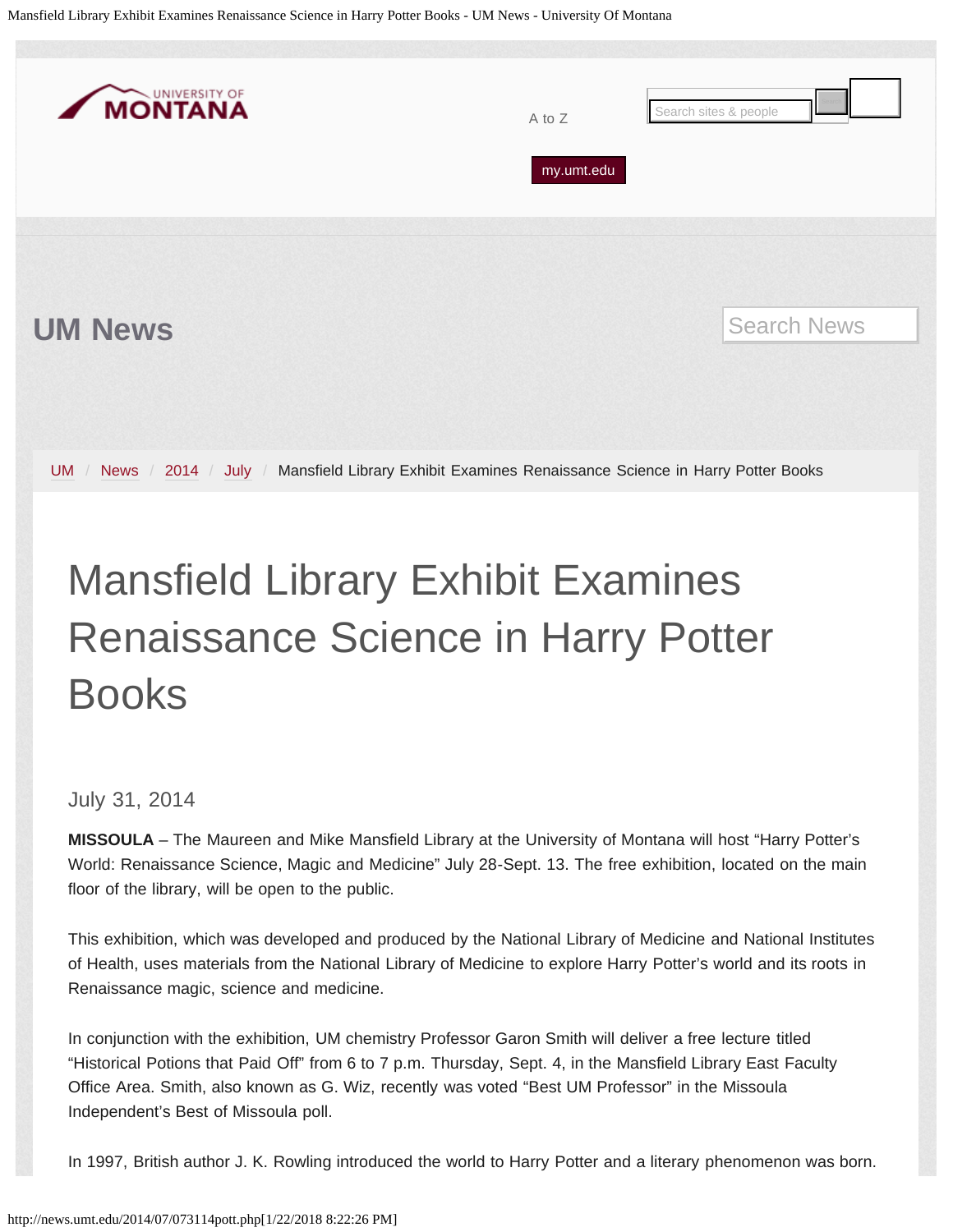Millions of readers have followed Harry to the Hogwarts School of Witchcraft and Wizardry, where he discovers his heritage, encounters new plants and animals, and perfects his magical abilities. Although a fantasy story, the magic in the Harry Potter books is partially based on Renaissance traditions that played an important role in the development of Western science, including alchemy, astrology and natural philosophy.

Incorporating the work of several 15th- and 16th-century thinkers, Rowling's seven-part series examines important ethical topics such as the desire for knowledge, the effects of prejudice and the responsibility that comes with power.

For more information on the traveling exhibition, visit [http://www.nlm.nih.gov/hmd/about/exhibition/travelingexhibitions/hpprimages.html.](http://www.nlm.nih.gov/hmd/about/exhibition/travelingexhibitions/hpprimages.html)

###

**Contact:** Julie Biando Edwards, associate professor, UM Maureen and Mike Mansfield Library, 406-243-4505, [julie.edwards@umontana.edu..](mailto:julie.edwards@umontana.edu.)



University of Montana 32 Campus Drive Missoula, MT 59812 Phone: (406) 243-2522 [news@umontana.edu](mailto:news@umontana.edu)

### **Get Involved**

[Submit a Calendar Event](http://umt.edu/urelations/info/submit_event.php) [Request a News Release](mailto:news@umontana.edu) [Suggest a Story Idea](mailto:thrive@umontana.edu)

**Quick Links**

[News Archive](http://www.umt.edu/urelations/pubs/NewsArchives.php) [Events Calendar](http://events.umt.edu/) [University Relations](http://www.umt.edu/urelations/)

[Campus Map](http://map.umt.edu/)

[About UM](http://www.umt.edu/about) | [Accessibility](http://www.umt.edu/accessibility/) | [Administration](http://www.umt.edu/administration) | [Contact UM](http://www.umt.edu/comments) | [Directory](http://www.umt.edu/directory) | [Employment](http://www.umt.edu/jobs) | [Safety](http://www.umt.edu/safety/) | [Privacy Policy](http://umt.edu/privacy/) |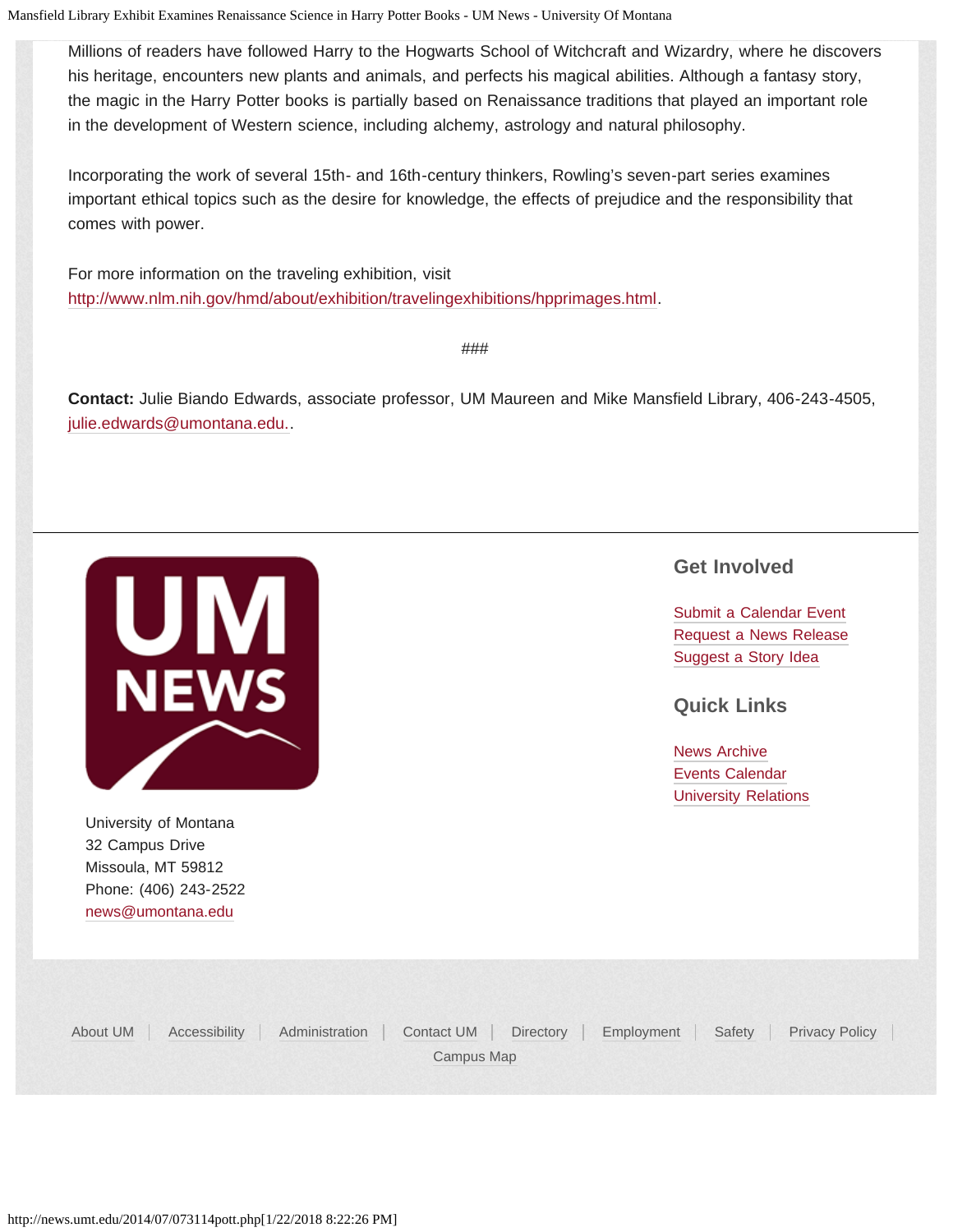<span id="page-6-0"></span>Flathead Lake Biological Station Open House to Feature Raptors, Monte, Tours and Presentations - UM News - University Of Montana



# Flathead Lake Biological Station Open House to Feature Raptors, Monte, Tours and Presentations

### July 29, 2014

**POLSON –** The University of Montana's Flathead Lake Biological Station invites the public to a free open house from 1 to 5 p.m. Tuesday, Aug. 5. The station is located 17.5 miles north of **Polson** and 14 miles south of **Bigfork** along Highway 35 on the east shore of Flathead Lake.

Participants can explore the station and learn about research and education programs. This year's open house features boat trips and displays about FLBS science, especially Flathead Lake and its watershed. Displays include stream, pond and lake animals; animal hides and skulls; and aquatic invasive species. This also is an opportunity to meet and talk with FLBS researchers about their work.

Additionally, special guests will be in attendance. UM mascot Monte will entertain with his acrobatics and unpredictable antics from 1:30 to 3 p.m. And new this year, Doug "Butch" MacCarter of Montana Wild Wings Recovery and his twin brother, Don "Buzz," are bringing live birds, primarily raptors. The MacCarters spent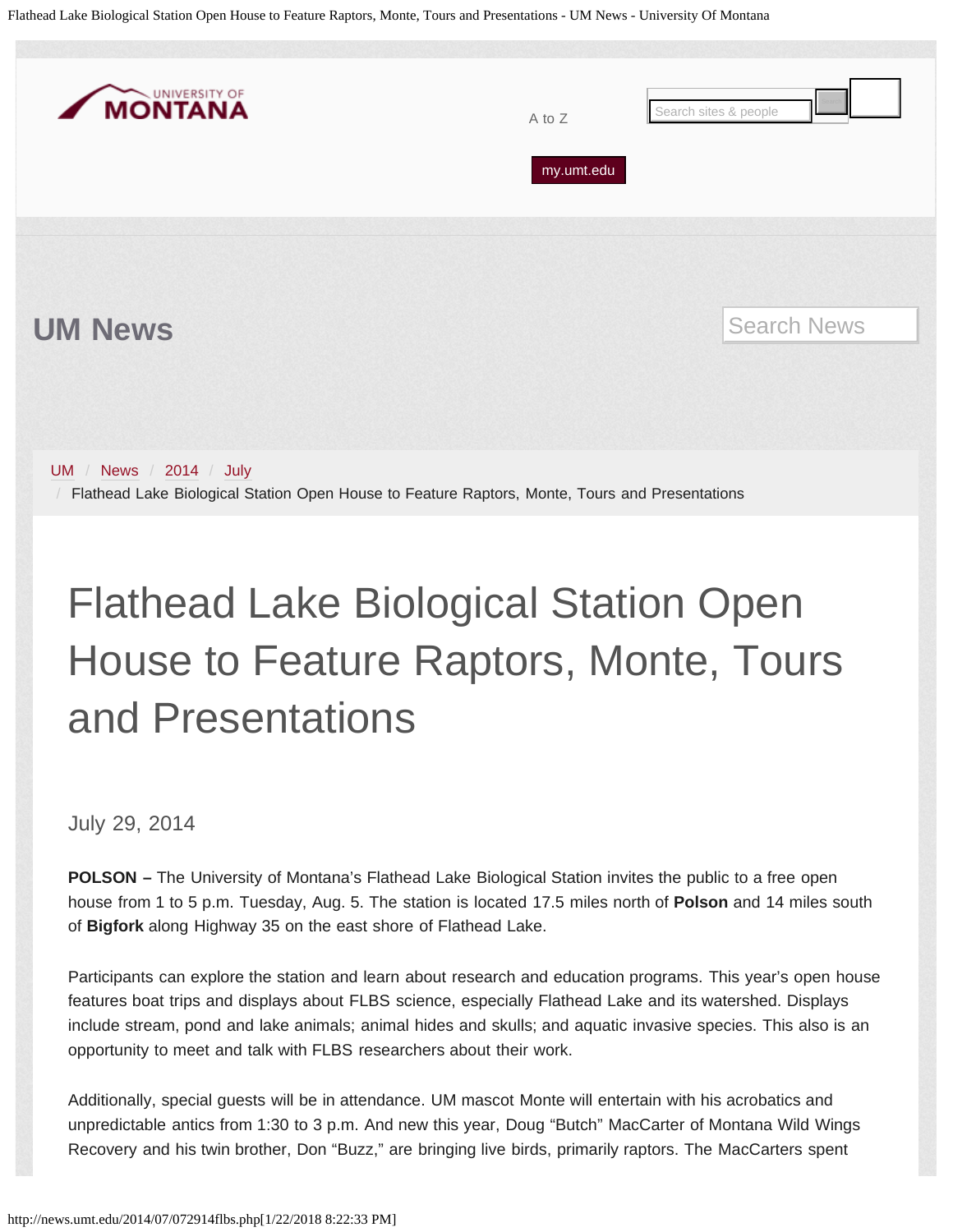many years at FLBS conducting osprey research.

FLBS Director and Bierman Professor of Ecology Jack Stanford will deliver a presentation on "Threats to the Integrity of the Crown of the Continent Ecosystem" at 3:15 p.m.

Research boat tours will depart at 1:05, 1:50, 2:35, 3:20 and 4:05 p.m. Participants can reserve a space on a tour by picking up a ticket during the open house. Guided nature walks will take place at 2:40 and 4:10 p.m.

For more information about the Flathead Lake Biological Station, visit<http://flbs.umt.edu/> or [https://www.facebook.com/UMFLBS,](https://www.facebook.com/UMFLBS) or call 406-982-3301.

###

**Contact:** UM Flathead Lake Biological Station, 406-982-3301, [flbs@flbs.umt.edu.](mailto:flbs@flbs.umt.edu)



University of Montana 32 Campus Drive Missoula, MT 59812 Phone: (406) 243-2522 [news@umontana.edu](mailto:news@umontana.edu)

### **Get Involved**

[Submit a Calendar Event](http://umt.edu/urelations/info/submit_event.php) [Request a News Release](mailto:news@umontana.edu) [Suggest a Story Idea](mailto:thrive@umontana.edu)

### **Quick Links**

[News Archive](http://www.umt.edu/urelations/pubs/NewsArchives.php) [Events Calendar](http://events.umt.edu/) [University Relations](http://www.umt.edu/urelations/)

[About UM](http://www.umt.edu/about) | [Accessibility](http://www.umt.edu/accessibility/) | [Administration](http://www.umt.edu/administration) | [Contact UM](http://www.umt.edu/comments) | [Directory](http://www.umt.edu/directory) | [Employment](http://www.umt.edu/jobs) | [Safety](http://www.umt.edu/safety/) | [Privacy Policy](http://umt.edu/privacy/) [Campus Map](http://map.umt.edu/)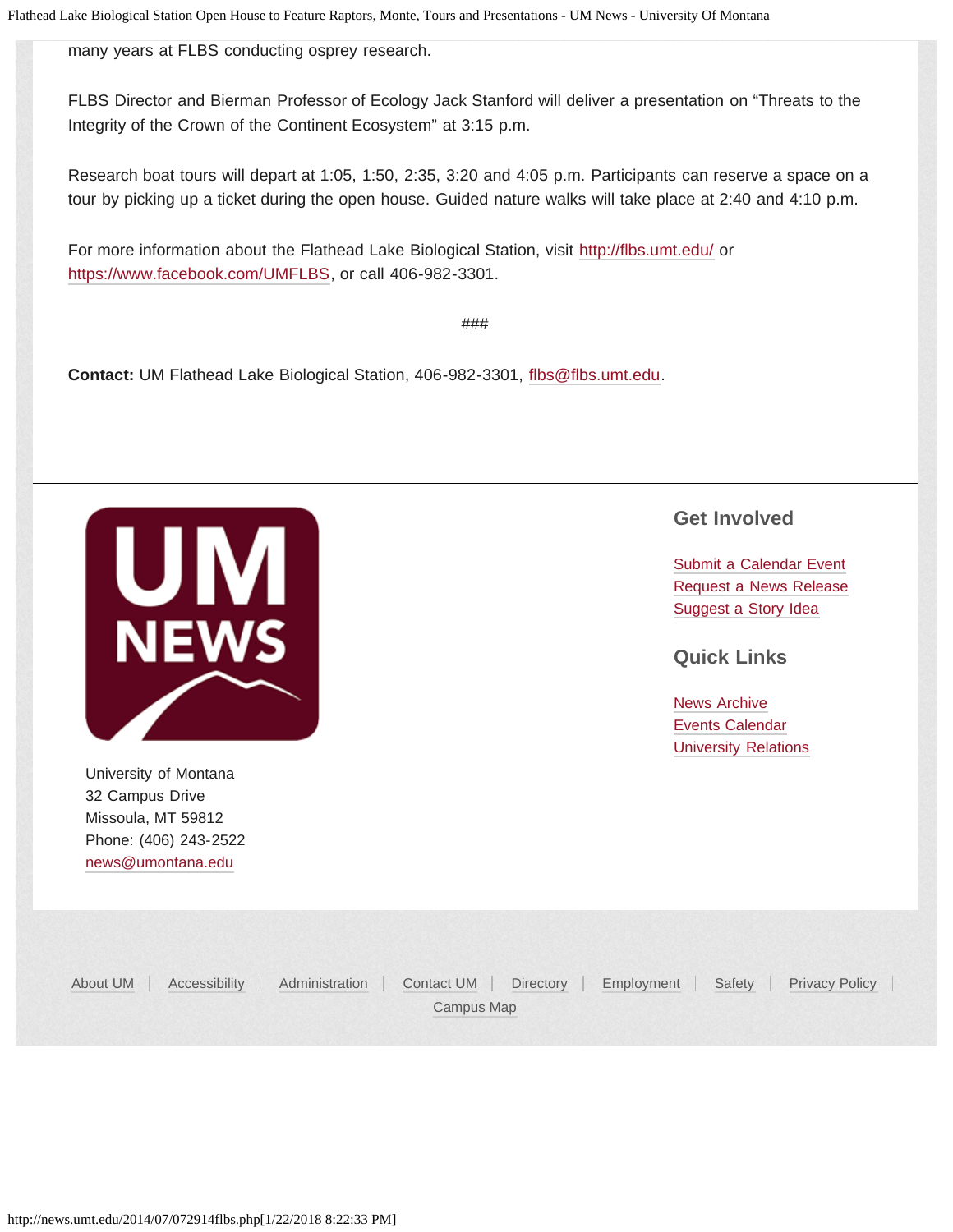<span id="page-8-0"></span>Study Shows Montana's Beer and Wine Distributors Boost Economy - UM News - University Of Montana



## Study Shows Montana's Beer and Wine Distributors Boost Economy

### July 24, 2014

**MISSOULA** – Montana's beer and wine distributors support more than 2,000 jobs, with average earnings of nearly \$54,000, according to a recent study by the University of Montana Bureau of Business and Economic Research.

The study, commissioned by the Montana Beer and Wine Distributors Association, found that distributor operations increase the number of jobs, levels of household income and tax revenues across the state.

"We found that distributors make Montana's economy larger, more prosperous and more populous," said Colin Sorenson, a BBER research economist who conducted the study along with BBER Director Patrick Barkey.

BBER's study found that Montana's 22 beer and wine distributors have the following economic impacts:

- An average of 2,048 additional permanent, year-round jobs in the state.
- More than \$120 million received by Montana households.
- Disposable income of more than \$100 million.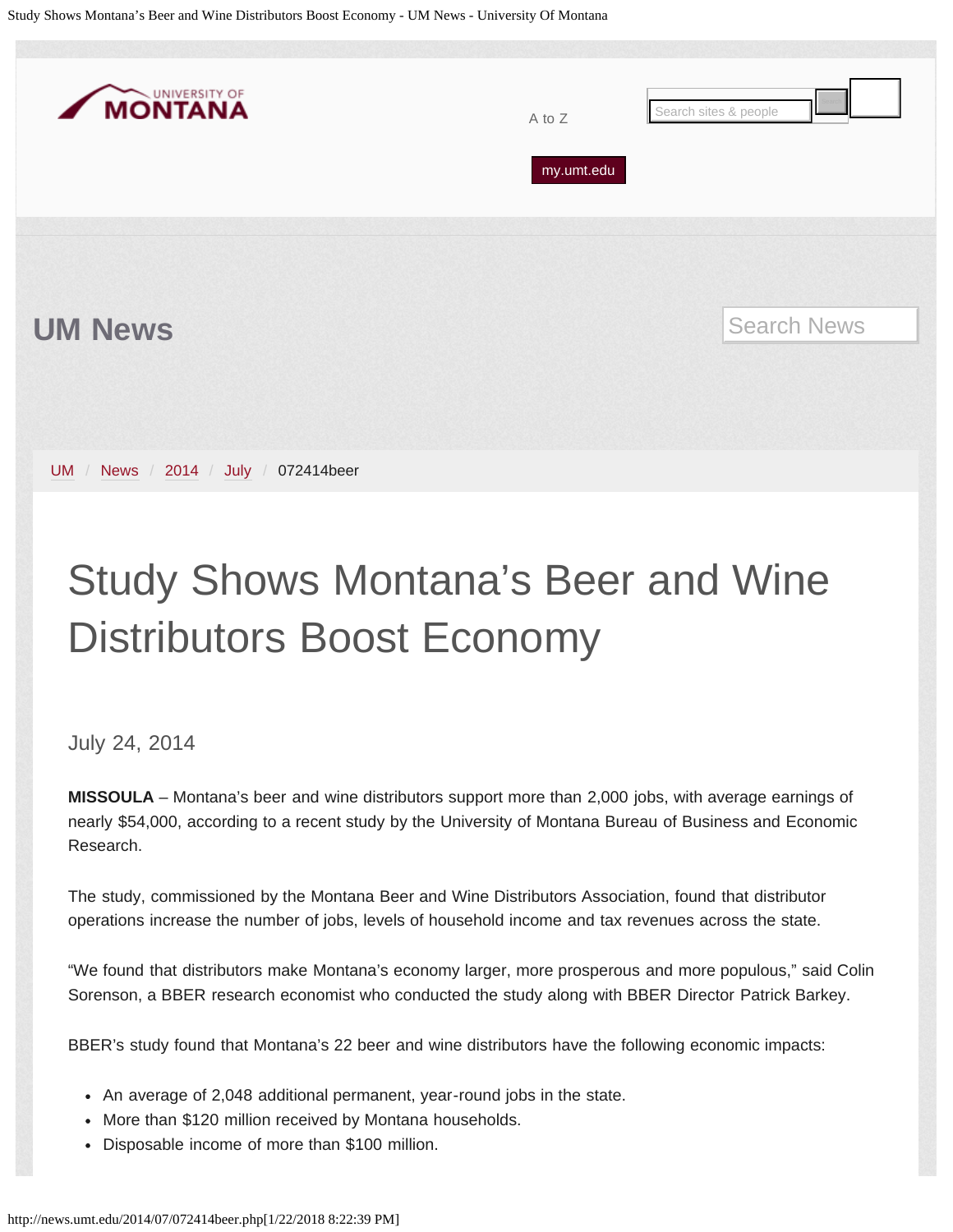Nearly \$200 million in sales from businesses and organizations based in Montana.

Tax and non-tax revenues, not including property taxes, of more than \$36 million.

Distributor activity sustains nearly 1,200 jobs in wholesale trade and more than 800 additional jobs in manufacturing, state and local government, construction and other private-sector industries, the study found.

"A lot of our work is behind the scenes, so people may not realize the pivotal role we play in getting products to customers," said Mike Markovich, a Montana Beer and Wine Distributors Association board member. "For example, it would be pretty hard to get many of your favorite Montana craft beers in your local store without distributors to help make it happen. We are able to transport the beer of even small Montana breweries in our trucks alongside the nationally known beers, which provides a great diversity in products offered by Montana retailers."

Association distributors deliver beer and wine to approximately 3,200 licensed accounts located throughout Montana's 56 counties.

The Bureau of Business and Economic Research at UM is a research center producing economic and industry data for Montana. For more information visit [http://www.bber.umt.edu.](http://www.bber.umt.edu/)

###

**Contact:** Colin Sorenson, research economist, UM Bureau of Business and Economic Research, 406-243- 5113 , [colin.sorenson@business.umt.edu.](mailto:colin.sorenson@business.umt.edu)



University of Montana 32 Campus Drive Missoula, MT 59812 Phone: (406) 243-2522 [news@umontana.edu](mailto:news@umontana.edu)

#### **Get Involved**

[Submit a Calendar Event](http://umt.edu/urelations/info/submit_event.php) [Request a News Release](mailto:news@umontana.edu) [Suggest a Story Idea](mailto:thrive@umontana.edu)

**Quick Links**

[News Archive](http://www.umt.edu/urelations/pubs/NewsArchives.php) [Events Calendar](http://events.umt.edu/) [University Relations](http://www.umt.edu/urelations/)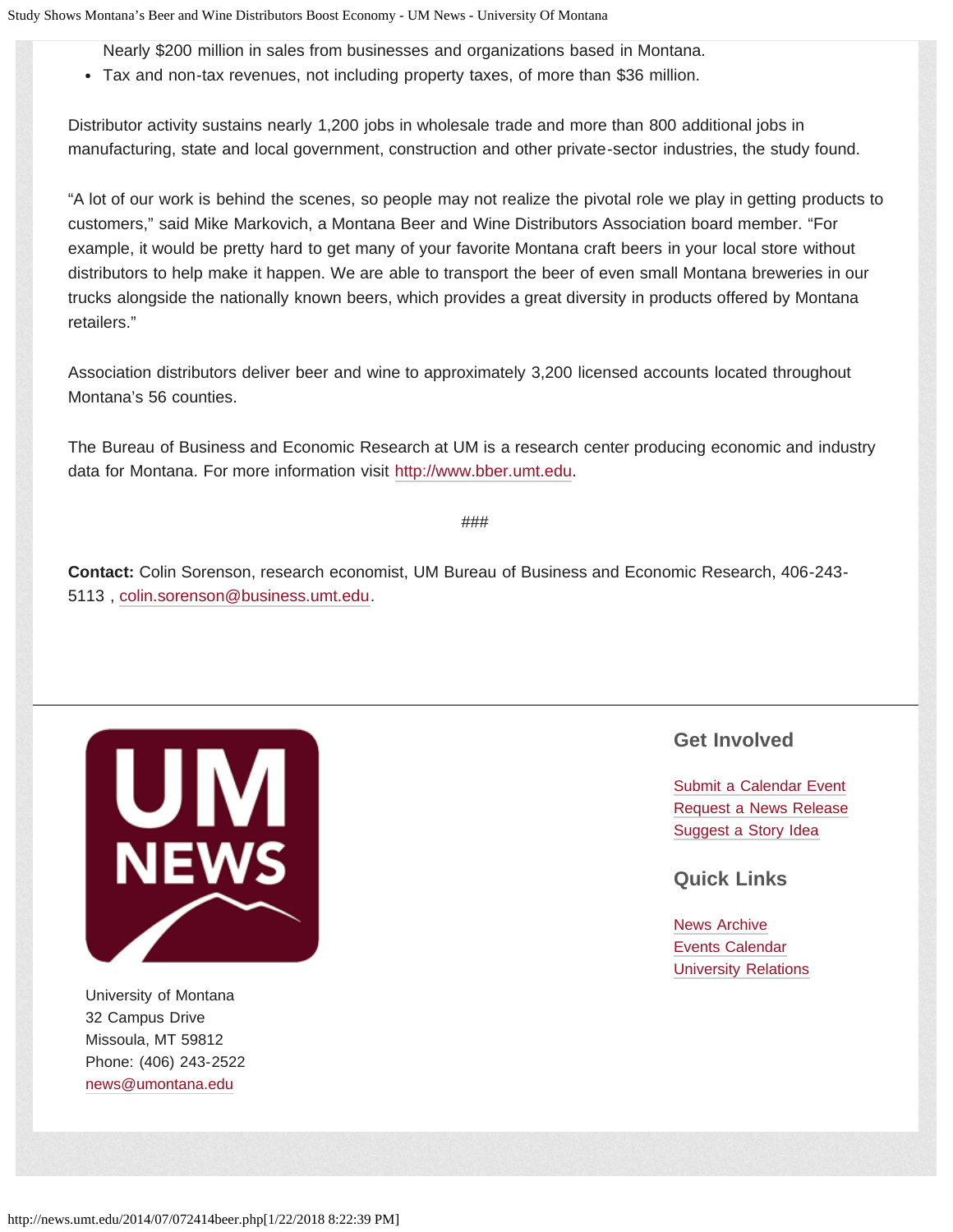|  | About UM   Accessibility   Administration   Contact UM   Directory   Employment   Safety   Privacy Policy |            |  |  |
|--|-----------------------------------------------------------------------------------------------------------|------------|--|--|
|  |                                                                                                           | Campus Map |  |  |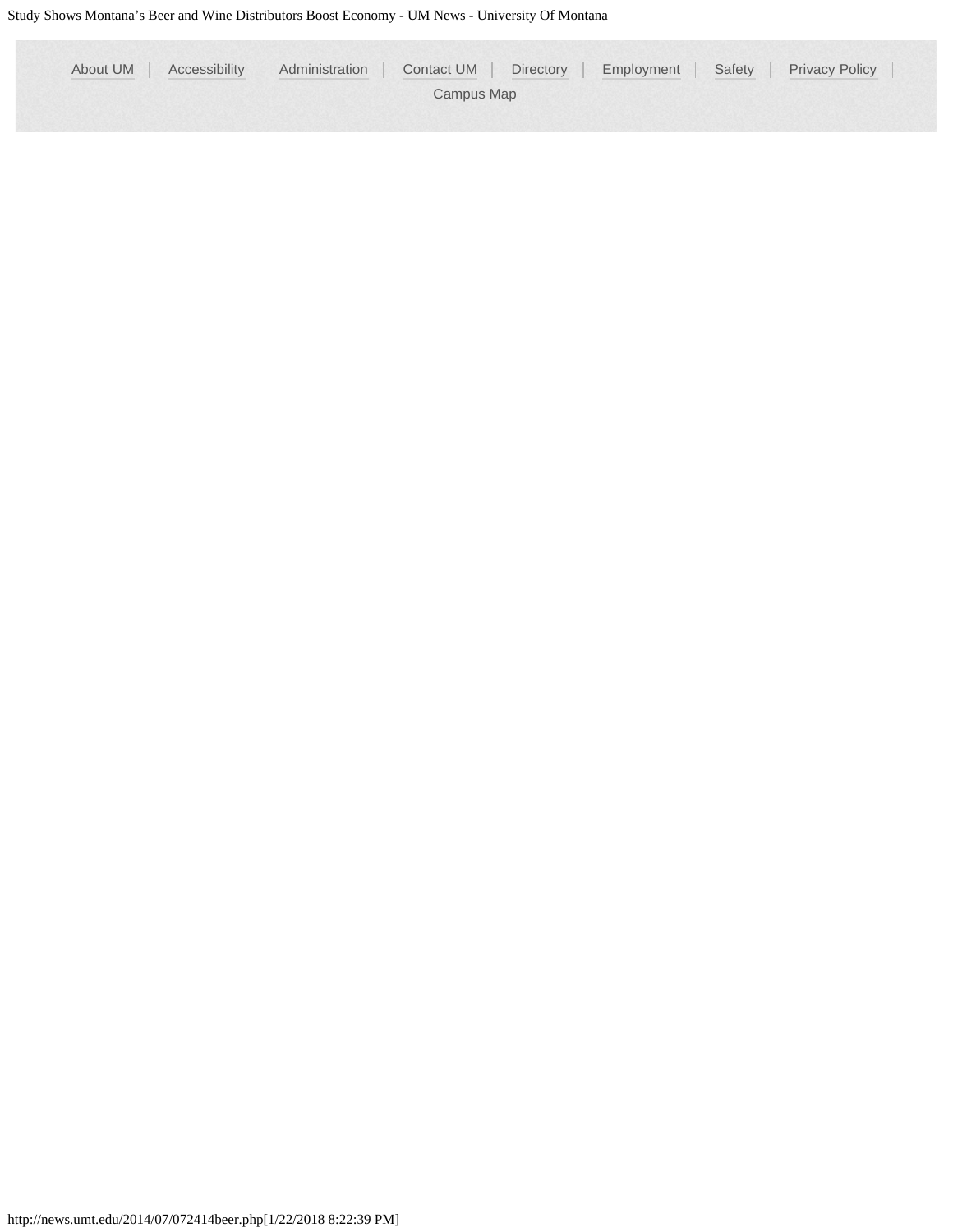<span id="page-11-0"></span>

# KBGA College Radio Hosts Family Fair Aug. 2

July 23, 2014

**MISSOULA –** KBGA College Radio 89.9 FM will present the third annual Family Fair from noon to 4 p.m. Saturday, Aug. 2, on the Oval at the University of Montana.

The event will engage Missoula-area children and families with a multifaceted educational, arts and entertainment event during the final days of summer break. The event is free and open to the public.

"We pride ourselves on being the most community-oriented radio station in Missoula, and Family Fair is a reflection of those values," said Conrad Scheid, KBGA news director.

The event will feature free activities including gymnastics, a bounce house, kite making, archaeology projects, water activities and more. Food can be purchased from local vendors who will be onsite for the event.

For more information email [promotions@kbga.org,](mailto:promotions@kbga.org) like "KBGA College Radio" on Facebook, follow @KBGA on Twitter or call the station at 406-243-6758.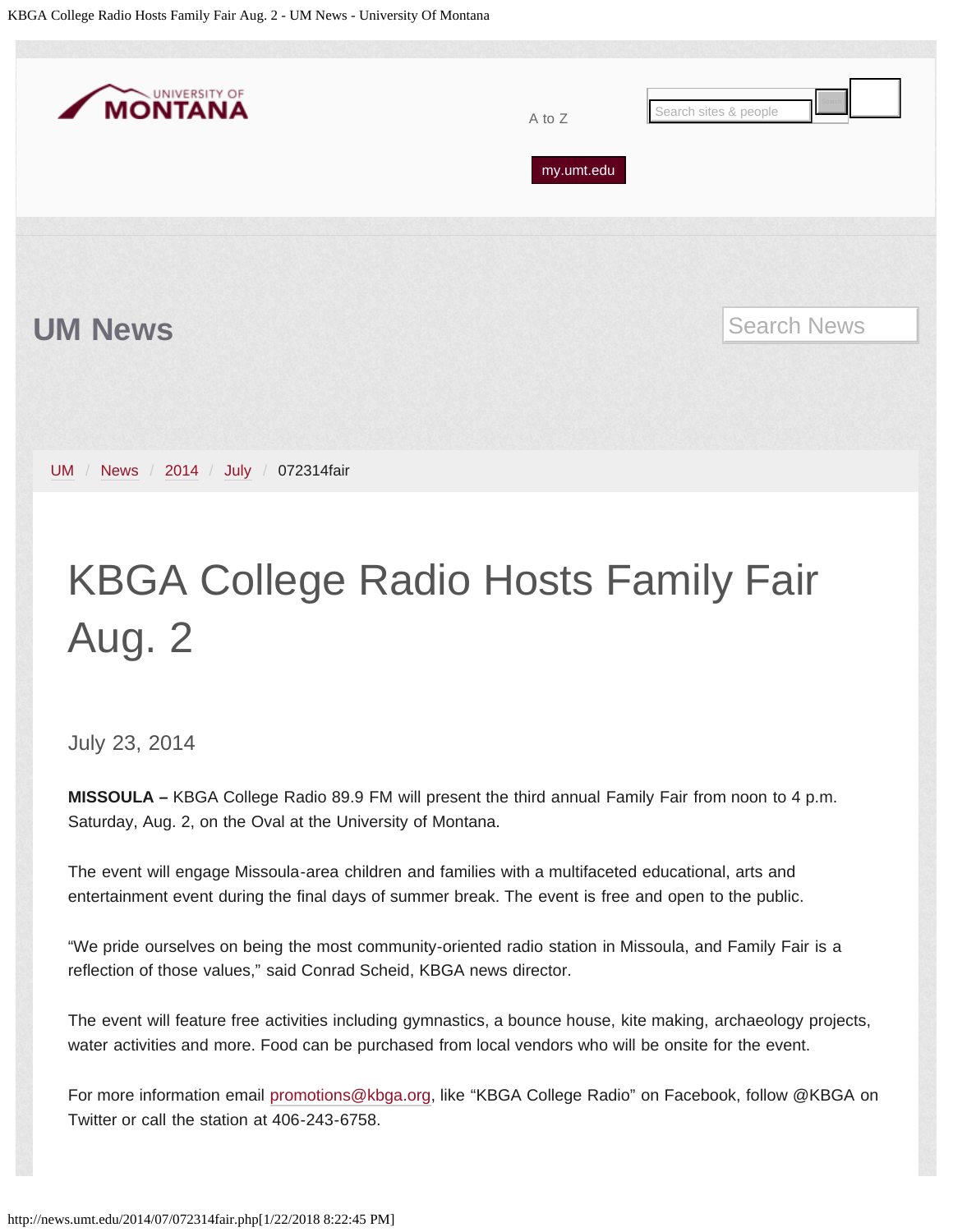###

**Contact:** Conrad Scheid, KBGA news director, 406-243-6426, [news@kbga.org.](mailto:news@kbga.org)

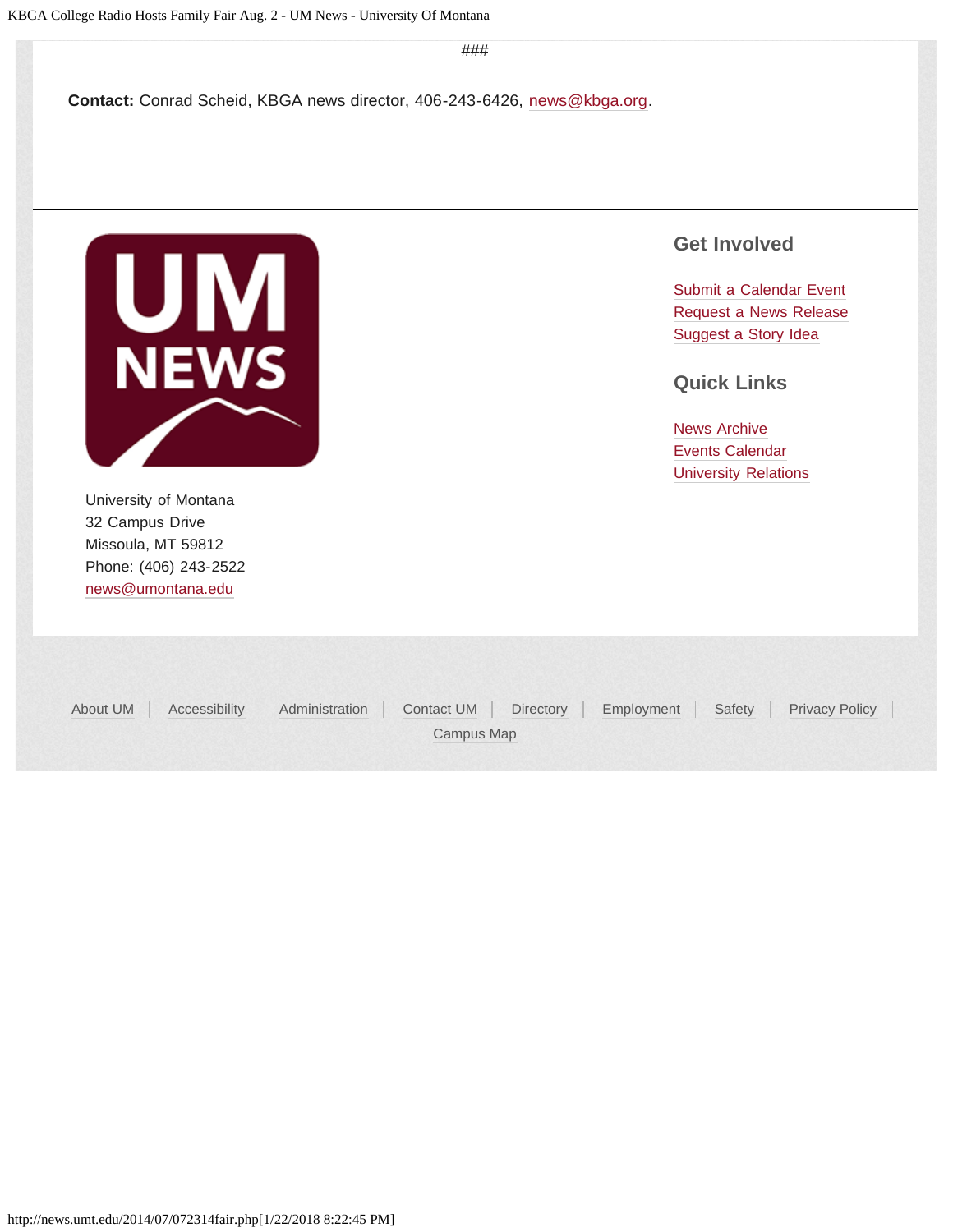<span id="page-13-0"></span>UM Economist to Testify before Congress about Economic Impacts of Energy Boom - UM News - University Of Montana



# UM Economist to Testify before Congress about Economic Impacts of Energy Boom

## July 23, 2014

**MISSOULA** – The new American energy boom associated with shale oil and natural gas extraction has led to increased high-paying jobs and stronger rural economies, according to a University of Montana economist who will testify before a congressional committee of the U.S. House of Representatives on Thursday.

In Montana and North Dakota, towns that might have become ghost towns are booming because of the energy-related activities in the Bakken, said Paul Polzin, director emeritus at UM's Bureau of Business and Economic Research.

"In Sidney, Mont., and Williston, N.D., the oil drilling rigs sprout like wildflowers, the traffic is astonishing and there are no vacancies in the few hotels," Polzin said.

Polzin will speak before the U.S. House of Representatives' Subcommittee on Energy and Power about how differing energy policies and regulations are creating differing results as far as job creation and economic growth.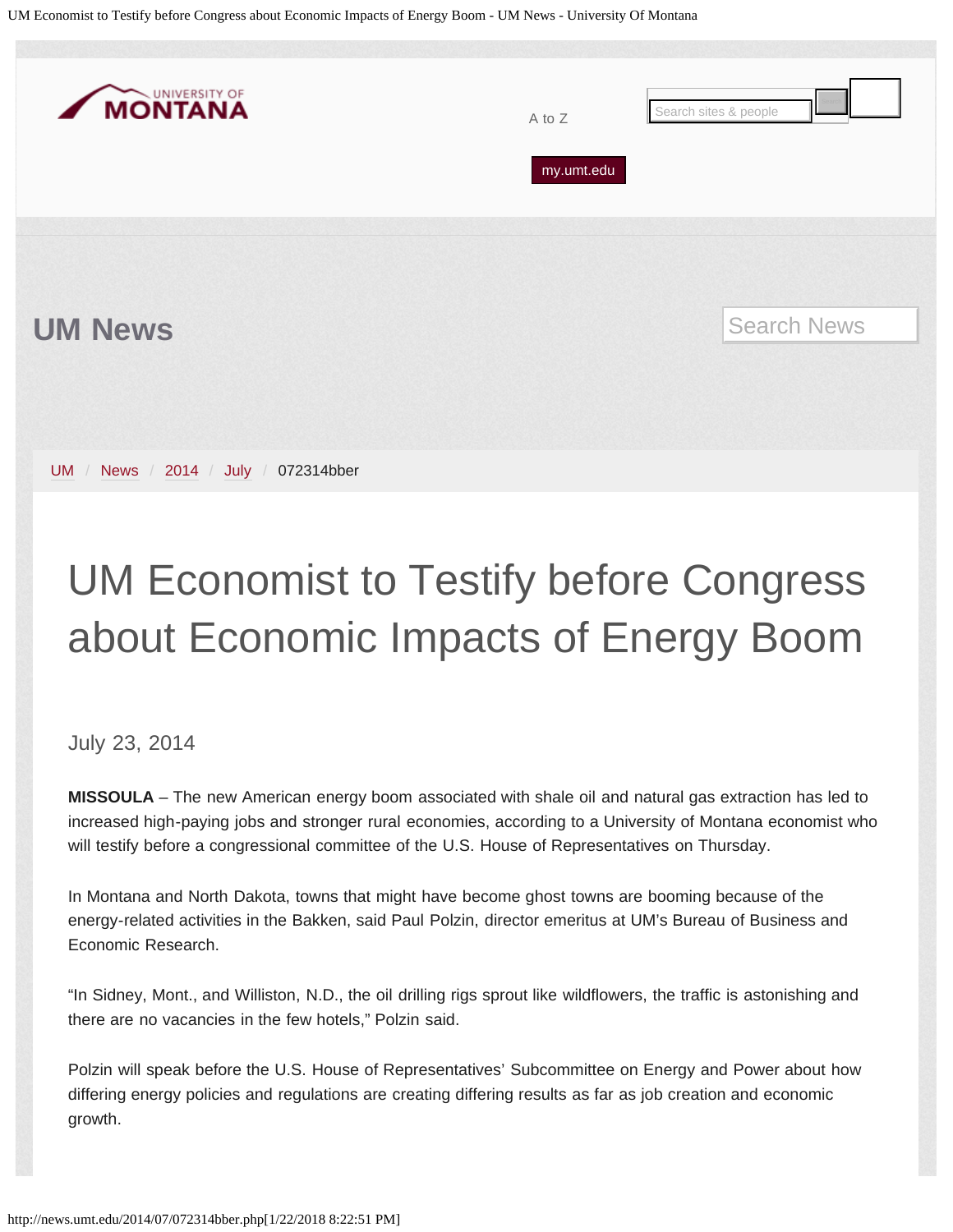"The streets of Sidney and Williston are crowded with petroleum engineers, drilling managers, environmental specialists and other natural resource workers," Polzin said. "But these high-paying specialties are not the only ones to benefit from the boom. Almost all sectors of the local economies are experiencing greater-thanexpected growth in employment and wages."

In construction, for example, statewide employment grew 3.6 percent, and average worker wages increased 42 percent from 2003 to 2013, Polzin said.

Professional, scientific and technical services – which include professionals such as lawyers, accountants, architects and computer specialists – grew 21 percent for the same time period, with average wage increases of 87 percent.

In the accommodations industry – which includes workers such as waitresses, cooks and hotel clerks – employment increased by 17 percent, and average wages increased by 44 percent during that 10-year period.

Additionally, in Montana the oil and gas industry paid about \$282 million in taxes, royalties, leases and other payments to state and federal governments in 2013, Polzin said. "These trends in energy-producing areas can have a powerful effect in providing higher wages and strengthening rural economies," he said.

###

**Contact:** Paul Polzin, director emeritus, UM Bureau of Business and Economic Research, 406-243-5113, [paul.polzin@business.umt.edu](mailto:paul.polzin@business.umt.edu).



University of Montana 32 Campus Drive Missoula, MT 59812 Phone: (406) 243-2522 [news@umontana.edu](mailto:news@umontana.edu)

### **Get Involved**

[Submit a Calendar Event](http://umt.edu/urelations/info/submit_event.php) [Request a News Release](mailto:news@umontana.edu) [Suggest a Story Idea](mailto:thrive@umontana.edu)

### **Quick Links**

[News Archive](http://www.umt.edu/urelations/pubs/NewsArchives.php) [Events Calendar](http://events.umt.edu/) [University Relations](http://www.umt.edu/urelations/)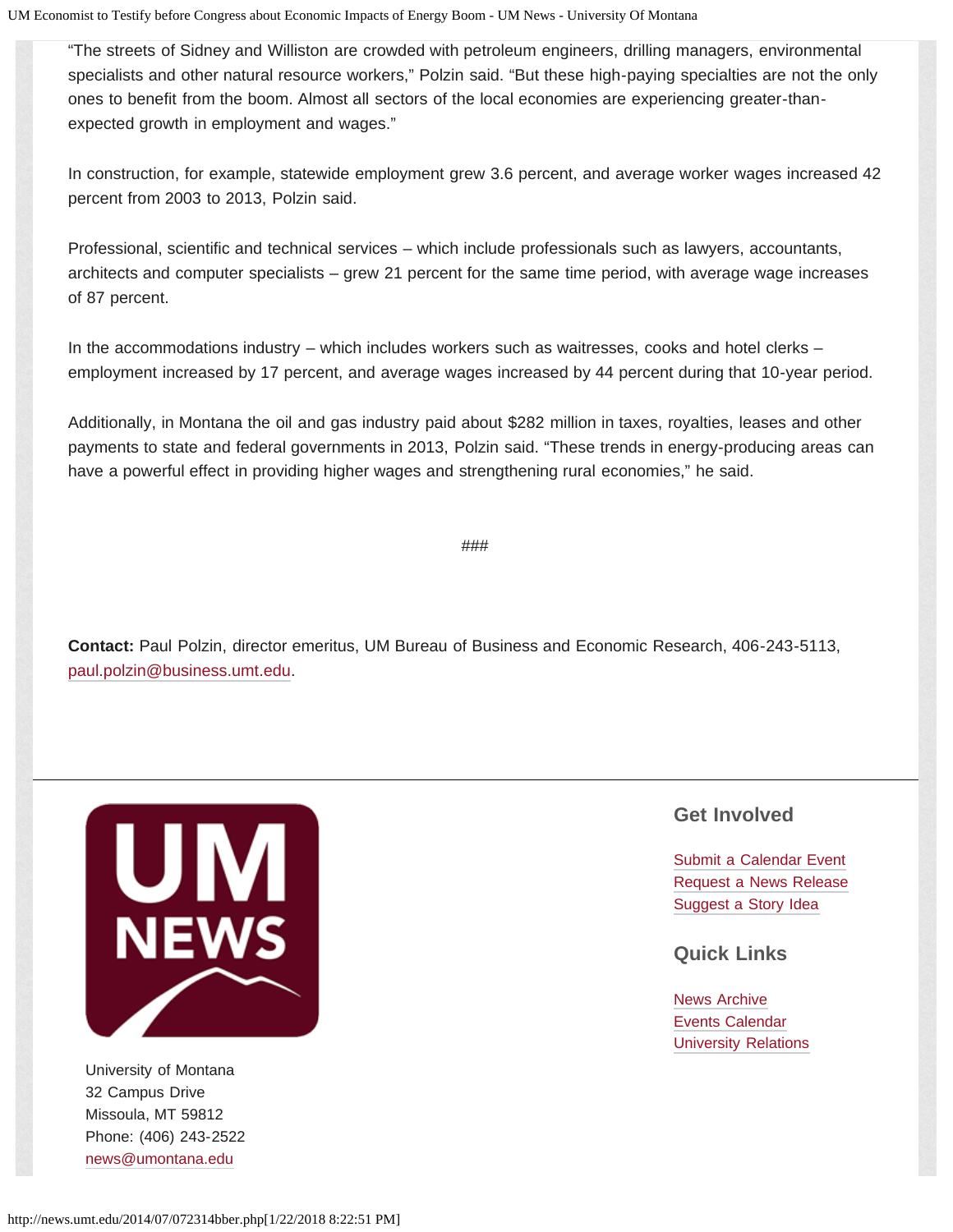| About UM | Accessibility | Administration | Contact UM | Directory | Employment | Safety | <b>Privacy Policy</b> |  |
|----------|---------------|----------------|------------|-----------|------------|--------|-----------------------|--|
|          |               |                | Campus Map |           |            |        |                       |  |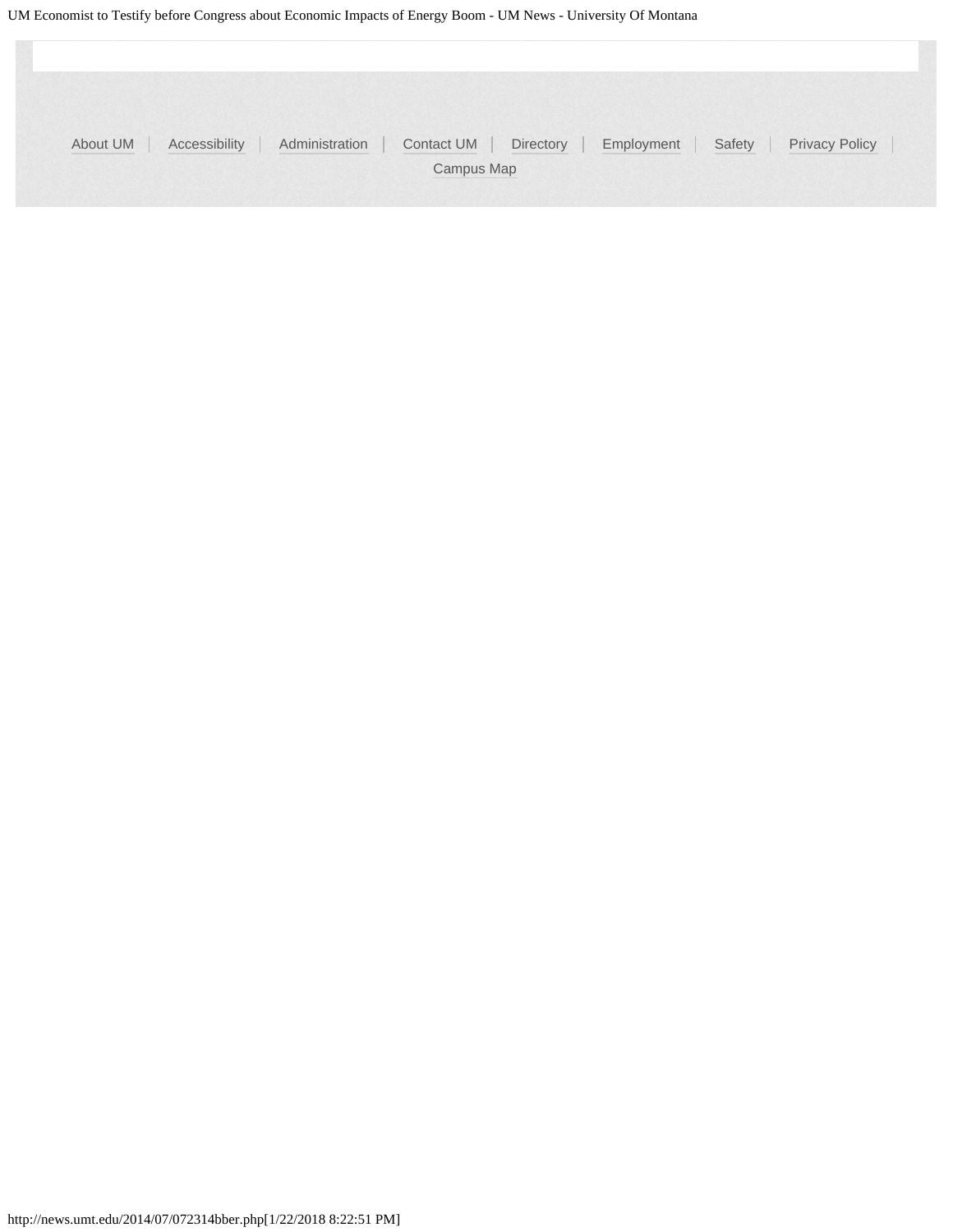<span id="page-16-0"></span>

# Joan Baez Reschedules UM Concert for Nov. 11

July 22, 2014

**MISSOULA** – Internationally renowned musician Joan Baez will perform at the University of Montana Dennison Theatre on Tuesday, Nov. 11, courtesy of UM Productions. Baez rescheduled her Missoula performance after canceling her July 17 concert due to illness.

Valid ticket holders can use their existing tickets for the rescheduled Nov. 11 concert. Participants wishing to seek a refund for their July 17 concert ticket can call GrizTix at 406-243-4051 or visit the Adams Center Box Office.

Tickets go sale at 8:30 a.m. Wednesday, July 23. They cost \$40 in advance and \$42 day of show and are available at all GrizTix locations, including Southgate Mall, Worden's Market, the Source in the University Center, MSO Hub and the Adams Center Box Office. Tickets also can be purchased by calling 406-243-4051 or toll free 1-888-MONTANA or by visiting [http://www.griztix.com.](http://www.griztix.com/)

Baez is a major musical and political force. She marched on the front lines of the civil rights movement with Martin Luther King Jr., inspired Vaclav Havel in his fight for a Czech Republic, sang on the first Amnesty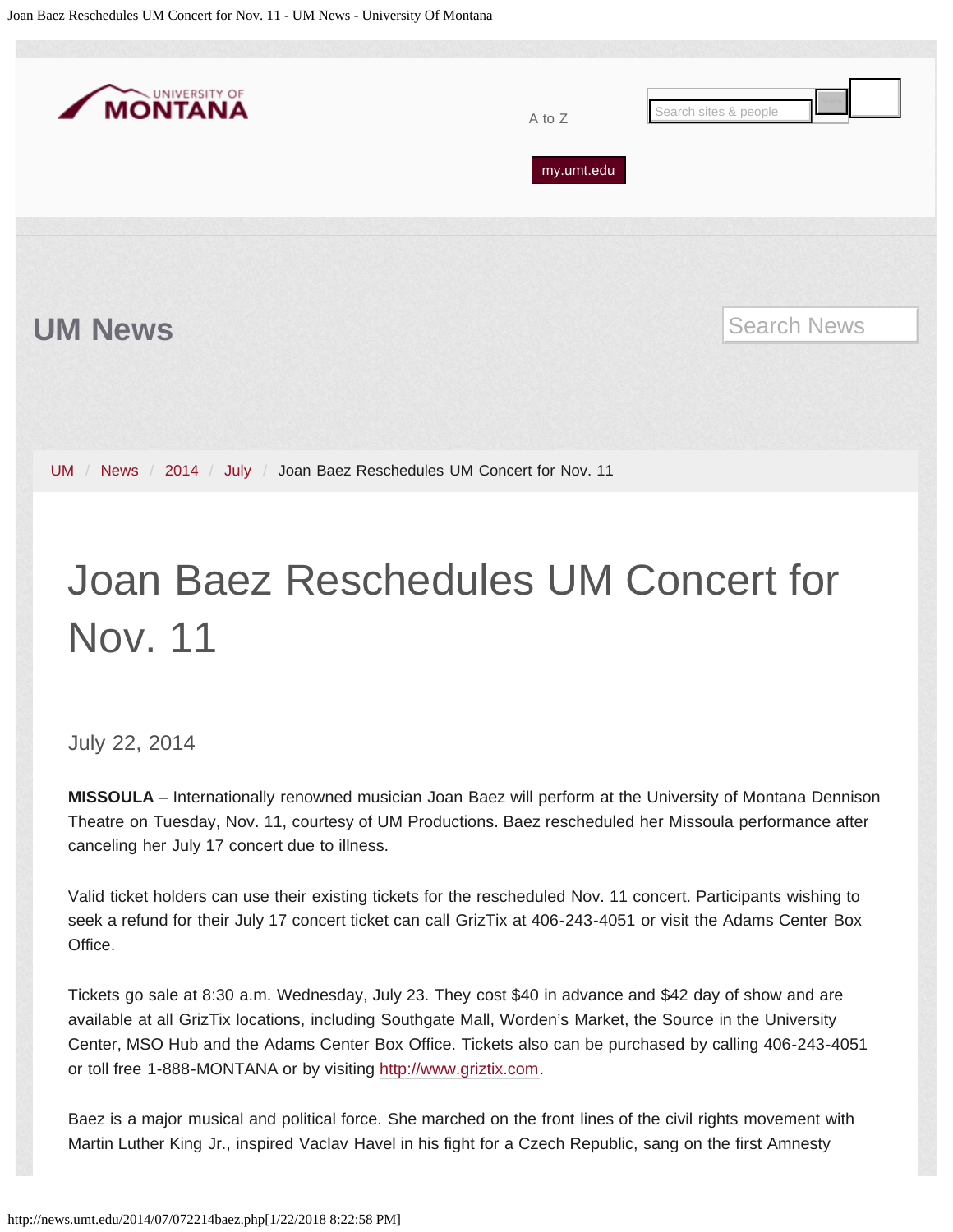International tour and stood alongside Nelson Mandela when the world celebrated his 90th birthday in London's Hyde Park.

Her earliest recordings fed a host of traditional ballads into the rock vernacular, before she introduced Bob Dylan to the world in 1963 and focused on awareness on songwriters ranging from Woody Guthrie and Phil Ochs to Richard Farina and many more.

Her latest studio album is titled "Day After Tomorrow." Baez says the album "speaks to the essence of who I am in the same way as these songs that have been the enduring backbone of my repertoire for the past 50 years."

For more information visit [http://www.umproductions.org,](http://www.umproductions.org/) [http://www.joanbaez.com,](http://www.joanbaez.com/) call Dan Torti at 314-308- 6834, or email [dan@umproductions.org.](mailto:dan@umproductions.org)

###

**Contact:** Dan Torti, UM Productions, 314-308-6834, [dan@umproductions.org.](mailto:dan@umproductions.org)



University of Montana 32 Campus Drive Missoula, MT 59812 Phone: (406) 243-2522 [news@umontana.edu](mailto:news@umontana.edu)

### **Get Involved**

[Submit a Calendar Event](http://umt.edu/urelations/info/submit_event.php) [Request a News Release](mailto:news@umontana.edu) [Suggest a Story Idea](mailto:thrive@umontana.edu)

**Quick Links**

[News Archive](http://www.umt.edu/urelations/pubs/NewsArchives.php) [Events Calendar](http://events.umt.edu/) [University Relations](http://www.umt.edu/urelations/)

[About UM](http://www.umt.edu/about) [Accessibility](http://www.umt.edu/accessibility/) [Administration](http://www.umt.edu/administration) [Contact UM](http://www.umt.edu/comments) [Directory](http://www.umt.edu/directory) [Employment](http://www.umt.edu/jobs) [Safety](http://www.umt.edu/safety/) [Privacy Policy](http://umt.edu/privacy/) [Campus Map](http://map.umt.edu/)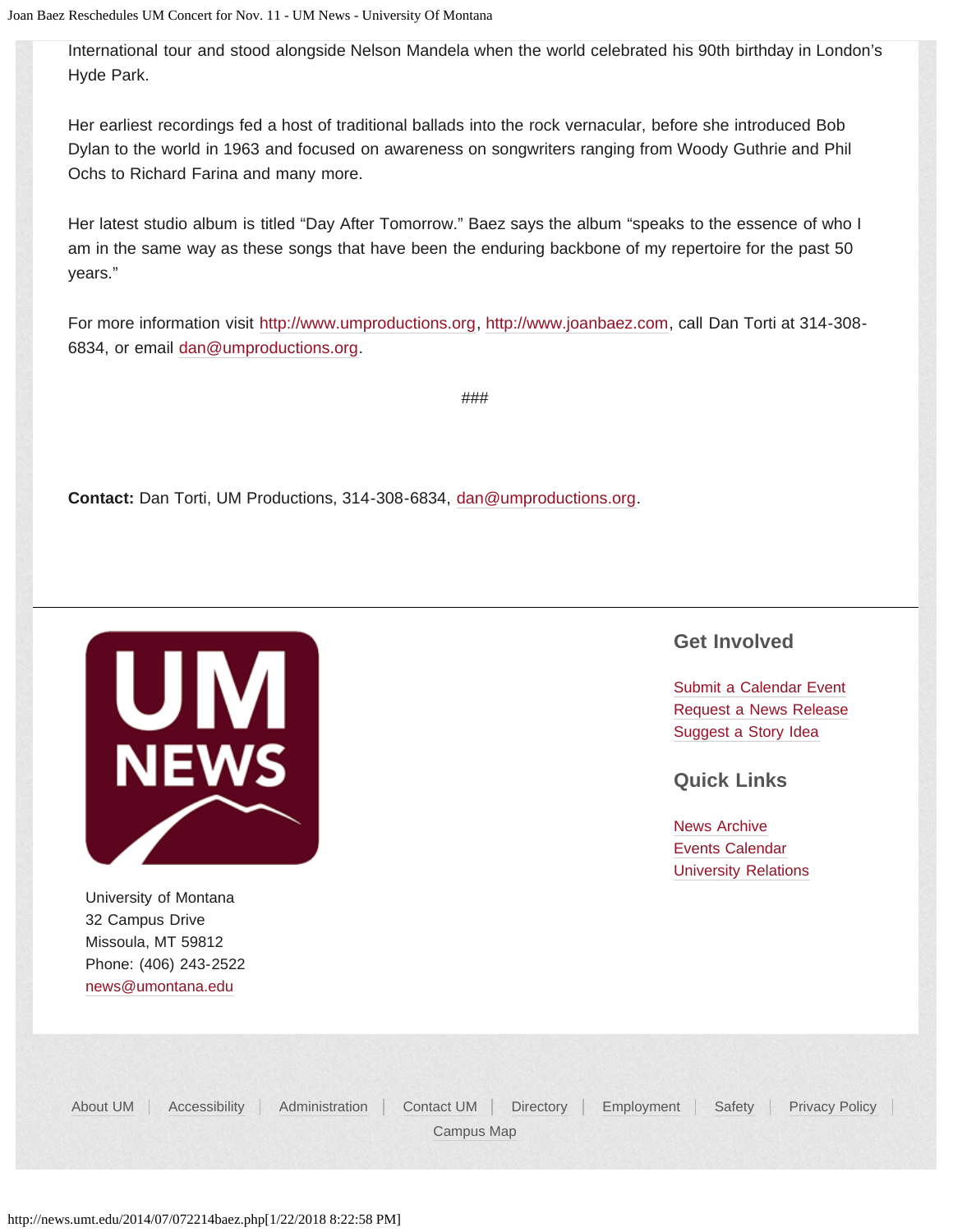<span id="page-18-0"></span>

# Bud Moore Papers Now Available at UM Mansfield Library

## July 18, 2014

**MISSOULA** – The archival collection of William Robert "Bud" Moore is now available at the Mansfield Library at the University of Montana. The collection includes personal journals, photographs, research files, interviews, correspondence and other materials created by and about the late forester and conservationist.

The UM College of Forestry and Conservation and the Mansfield Library will host an opening reception for the Bud Moore papers at 3 p.m. Thursday, Aug. 7, in the Mansfield Library's Theta Rho Room on Level 4. The event is free and open to the public.

Moore was a well-known forester and conservationist from **Condon**. Formerly the Division Chief of Fire Control and Air Operations for the U.S. Forest Service Northern Region, Moore wrote and spoke on sustainable forestry, trapping, hunting and other wilderness topics following his retirement in 1974. He also published a book, "The Lochsa Story: Land Ethics in the Bitterroot Mountains," in 1996.

The collection was donated to the Mansfield Library by Moore's son and daughter, Bill Moore and Vicki Moore.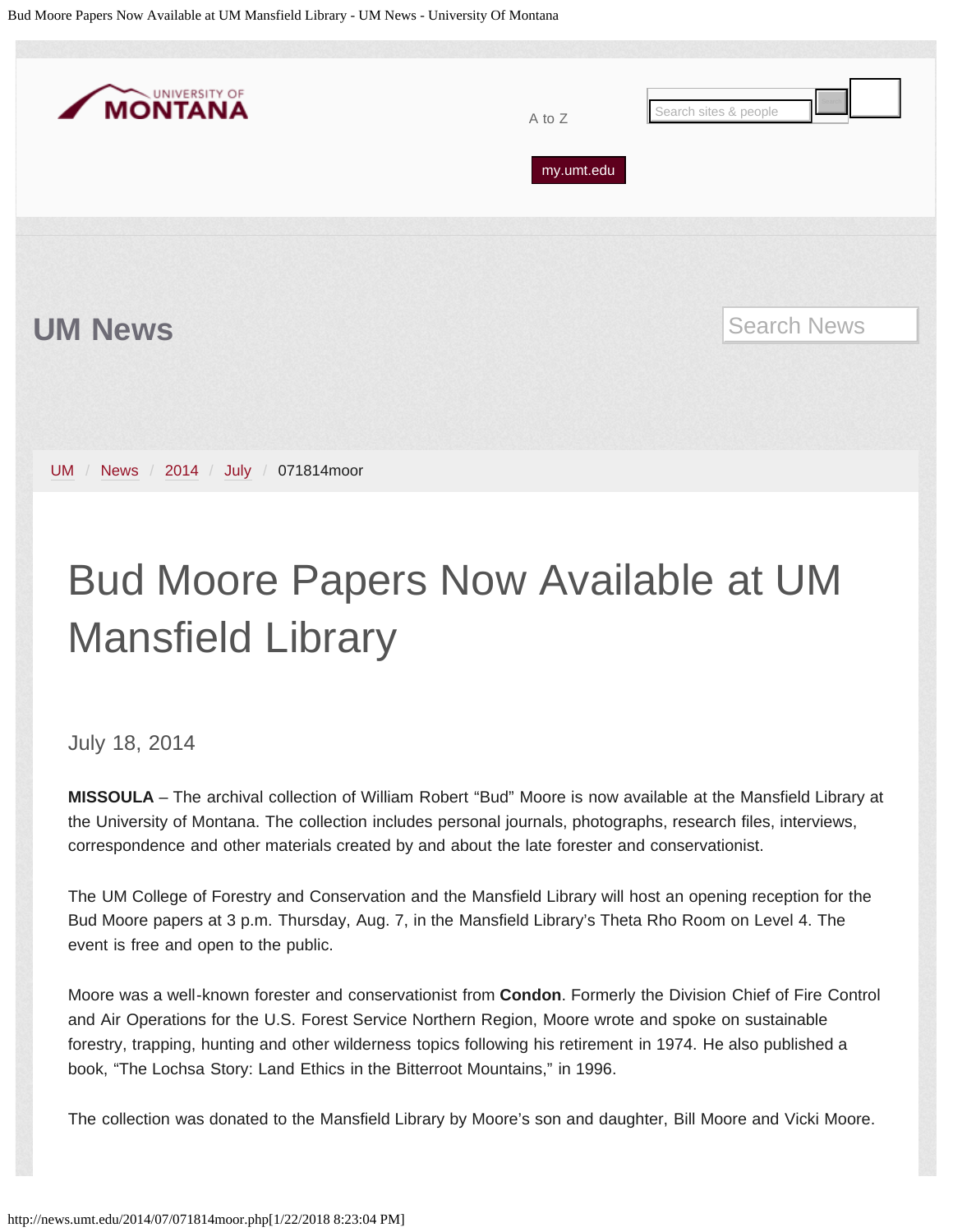The family of Bud Moore also recently announced the William R. "Bud" and Jane Buckhouse Moore Graduate Research Endowment to support research projects by graduate students focused on the Crown of the Continent bioregion. This fund is managed by the UM Foundation. To contribute to the fund, call the UM Foundation at 800-443-2493 or write to [umfoundation@mso.umt.edu.](mailto:umfoundation@mso.umt.edu) Donors also may also contribute online at [http://www.cfc.umt.edu/.](http://www.cfc.umt.edu/)

###

**Contact:** Leana Schelvan, director of communications, UM College of Forestry and Conservation, 406-243- 6693, [leana.schelvan@umontana.edu.](mailto:leana.schelvan@umontana.edu)

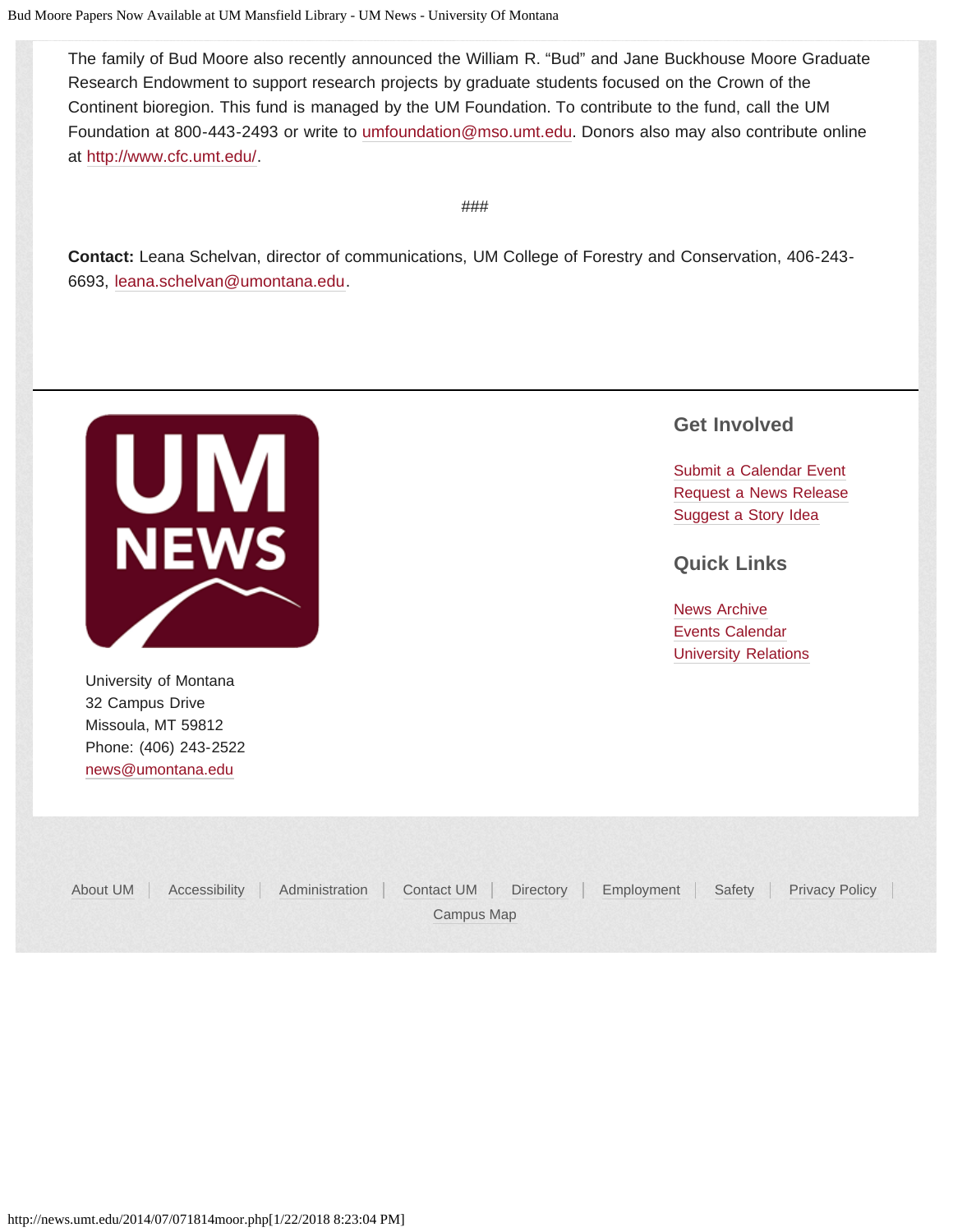<span id="page-20-0"></span>Researchers, Conservation Organizations to Convene for Symposium on Crown of the Continent, Greater Yellowstone - UM News - University Of Montana



# Researchers, Conservation Organizations to Convene for Symposium on Crown of the Continent, Greater Yellowstone

July 18, 2014

**MISSOULA** – The public is invited to join researchers and representatives of organizations working on conservation, wilderness studies and more at the University of Montana's Crown of the Continent & Greater Yellowstone Symposium on Monday, July 28, at the Warren Miller Performing Arts Center at Lone Peak High School in **Big Sky**.

The symposium will feature discussions and panels on the Greater Yellowstone, Flathead Lake, grizzly bear and cutthroat trout recovery and more. The event also will feature an evening lecture and presentation of 120 photos that showcase the mountains, rivers, forests, glaciers, geysers, volcanoes and wildlife of the area. All events are free and open to the public.

Researchers from UM and Montana State University in **Bozeman** will present, along with representatives from the Nature Conservancy of Montana, the Montana Land Reliance, The Wilderness Society, the Montana Wilderness Association, the Greater Yellowstone Coalition, the Yellowstone Park Foundation, the Montana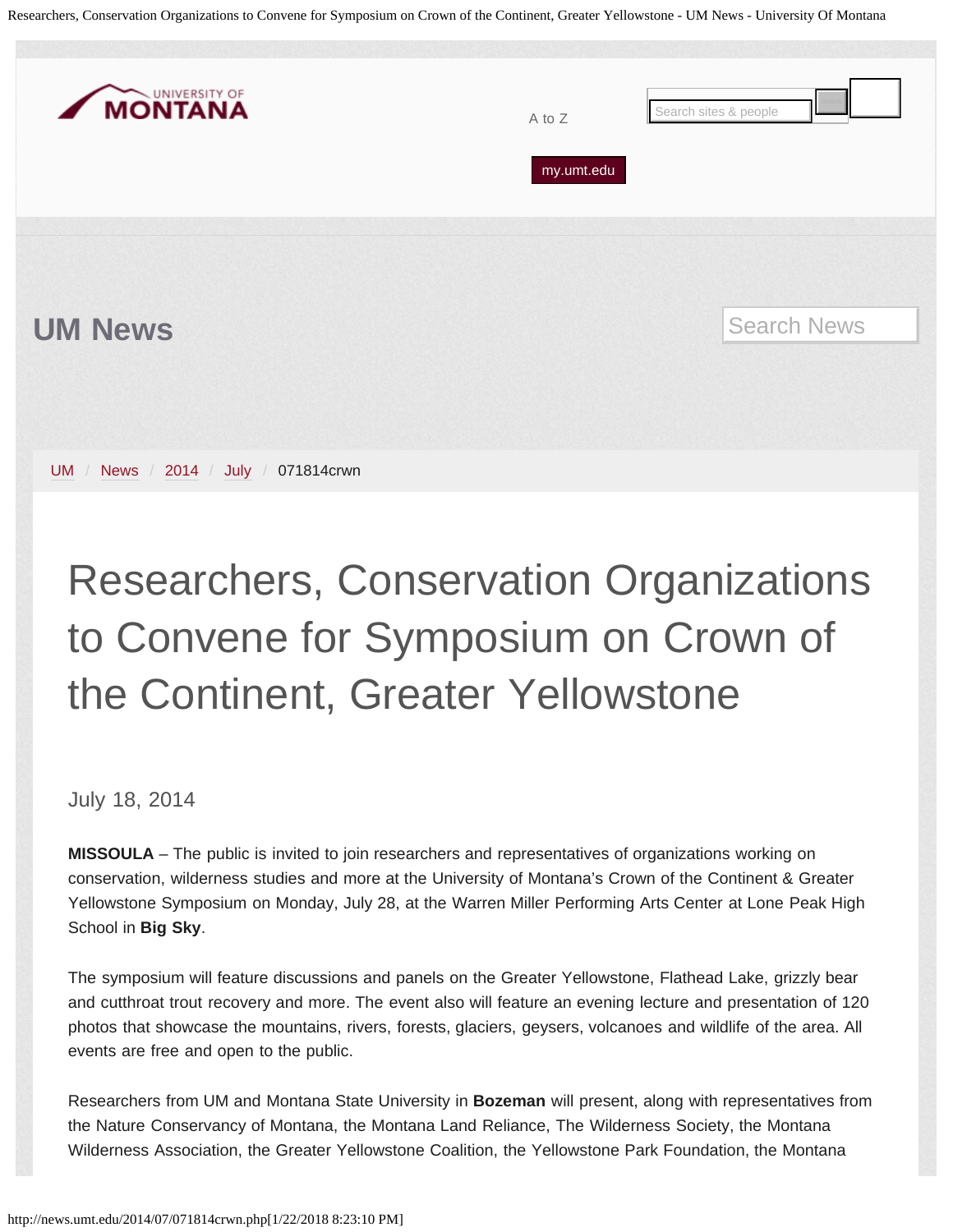Geographic Alliance and the Montana Institute on Ecosystems – a project funded by the National Science Foundation that extends to both UM and MSU.

The schedule follows:

- **9 a.m.:** Opening remarks; UM President Royce Engstrom.
- **9:20 a.m.:** Each organization will describe their mission and how they use donations.
- **10:15 a.m.:** Presentation: "The Concept of the Greater Yellowstone;" Rick Reese, a founder of the Greater Yellowstone Coalition.
- **10:45 a.m.:** Presentation: "Flathead Lake and the Flathead River System;" Tom Bansak, research scientist at UM's Flathead Lake Biological Station.
- **11:15 a.m.:** Panel: Discussing communications with the public. How well does each organization connect? What can be done to improve communications? Moderated by Peter Aengst of The Wilderness Society.
- **12:15-1 p.m.:** Lunch on the premises.
- **1 p.m.:** Presentation: "Grizzly Bears in the Crown and Greater Yellowstone An Update," Chris Servheen, UM researcher, associate professor of wildlife conservation and grizzly bear recovery coordinator.
- **1:45 p.m.:** Panel: Discussing fundraising, bundling, etc. Moderated by Paul Reichert from the Yellowstone Park Foundation.
- **2:45 p.m.:** Presentation: "Yellowstone Lake Status of the Program to Eradicate Lake Trout and the Health of the Cutthroat Trout Population," Ken Barrett from the Yellowstone Park Foundation.
- **3:30 p.m.:** Panel: Discussing citizen scientists and how to get people more involved at the grassroots level, possible projects and how to organize among organizations and share. Moderated by Caroline Byrd, executive director of the Greater Yellowstone Coalition.
- **7 p.m.:** Lecture and Photo Program: "The Park and the Ecosystem."

For more information call Rick Graetz, co-director of the UM Crown of the Continent and Greater Yellowstone Initiative, at 406-439-9277 or email [rick.graetz@umontana.edu.](mailto:rick.graetz@umontana.edu)

###

**Contact:** Rick Graetz, co-director, UM Crown of the Continent and Greater Yellowstone Initiative, 406-439- 9277, [rick.graetz@umontana.edu.](mailto:rick.graetz@umontana.edu)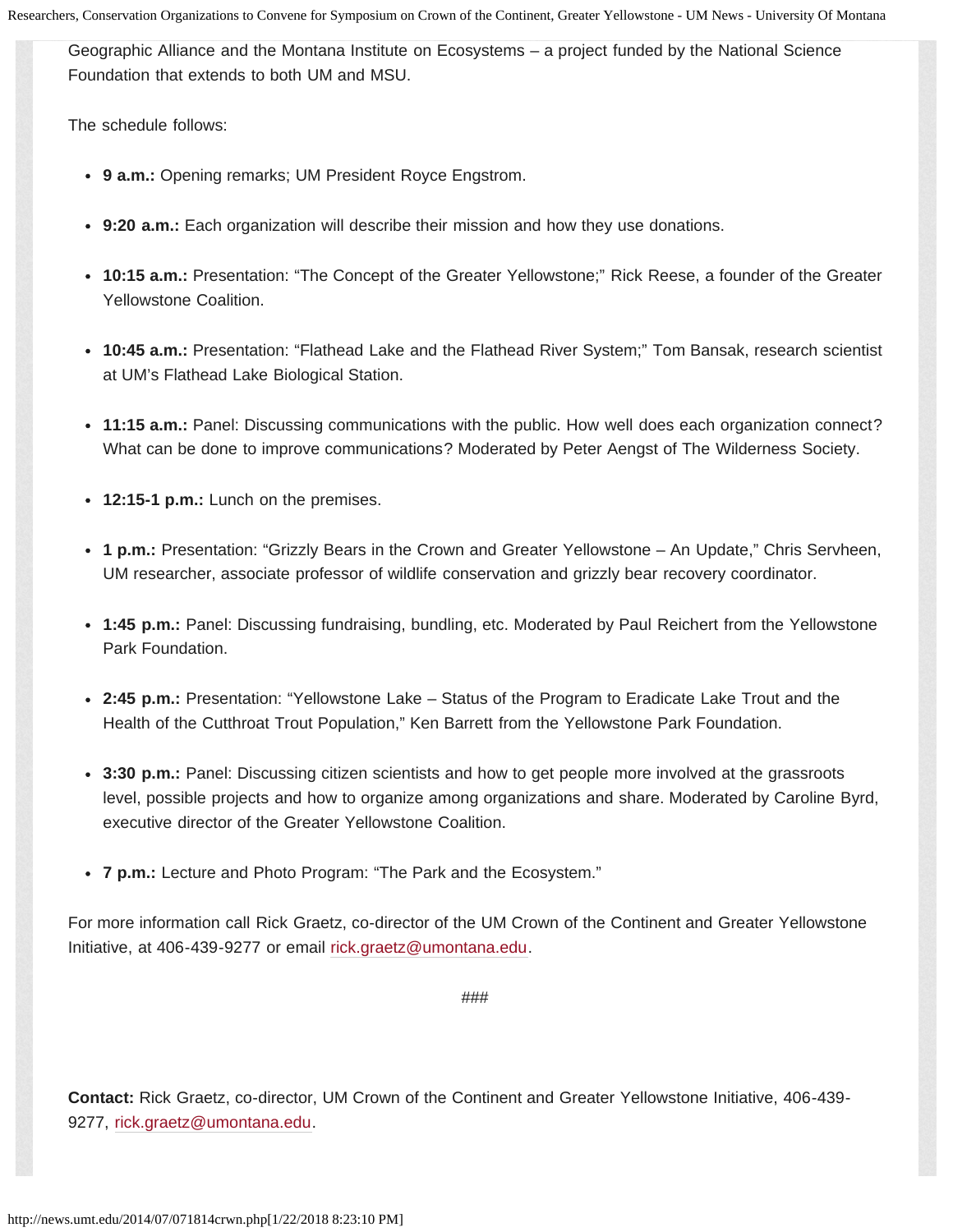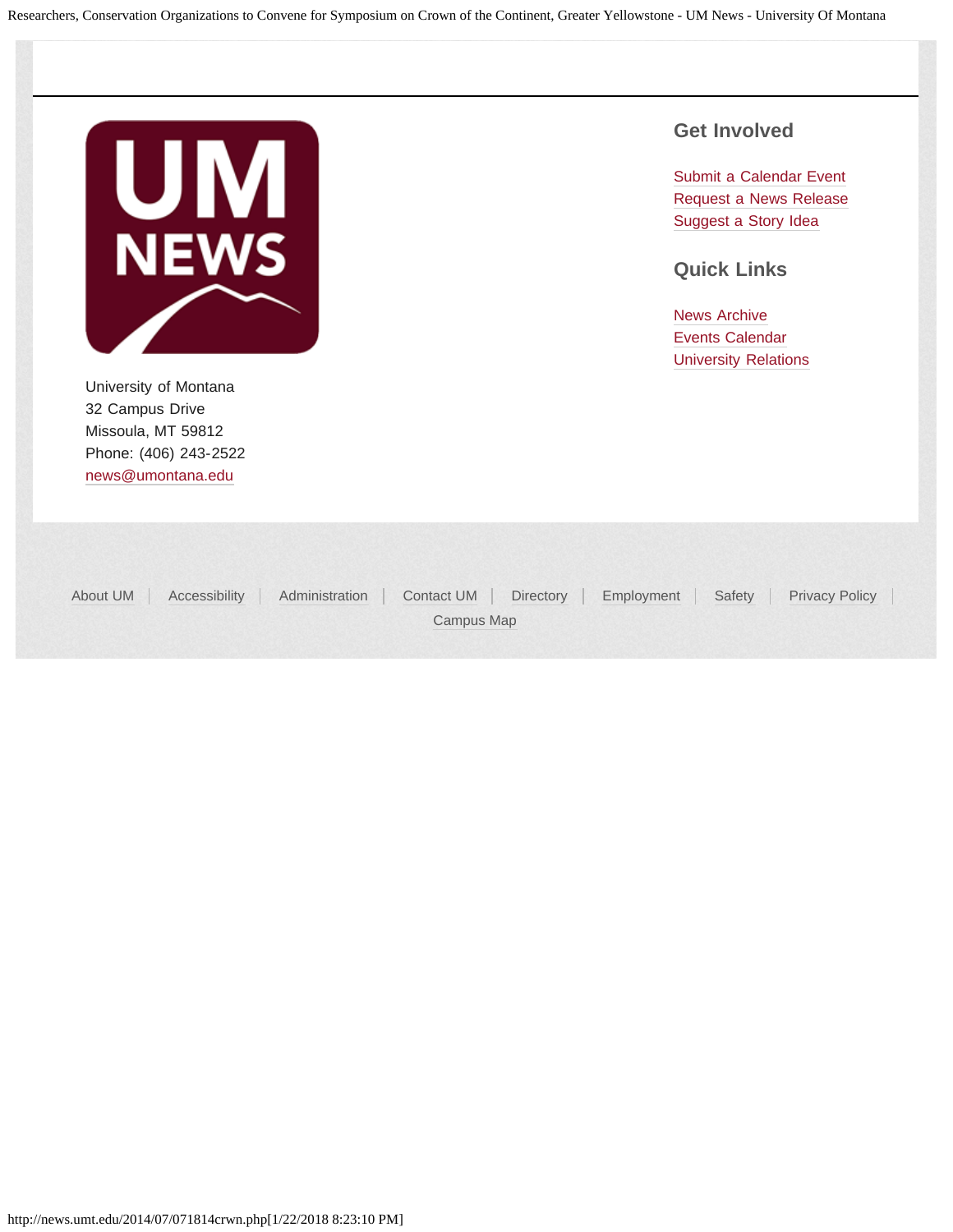<span id="page-23-0"></span>Three UM Faculty Members Listed Among 'The World's Most Influential Scientific Minds' - UM News - University Of Montana



# Three UM Faculty Members Listed Among 'The World's Most Influential Scientific Minds'

### July 18, 2014

**MISSOULA** – **"Who are some of the best and brightest scientific minds of our time?"**

**This is the first question in a recent publication by Thomson Reuters, titled "The World's Most Influential Scientific Minds." Its authors go on to answer their own question by analyzing data to determine which researches have produced work that is most frequently acknowledged by peers.**

**Three University of Montana faculty members are lauded in the publication for publishing the greatest number of highly cited papers between 2002 and 2012. Highly cited papers rank in the top 1 percent by citations for their field and year of publication.**

**The publication lists 3,200 people of influence in the sciences and social sciences. According to the report, "They are people who are on the cutting edge of their fields. They are performing and publishing work that their peers recognize as vital to the advancement of their science."**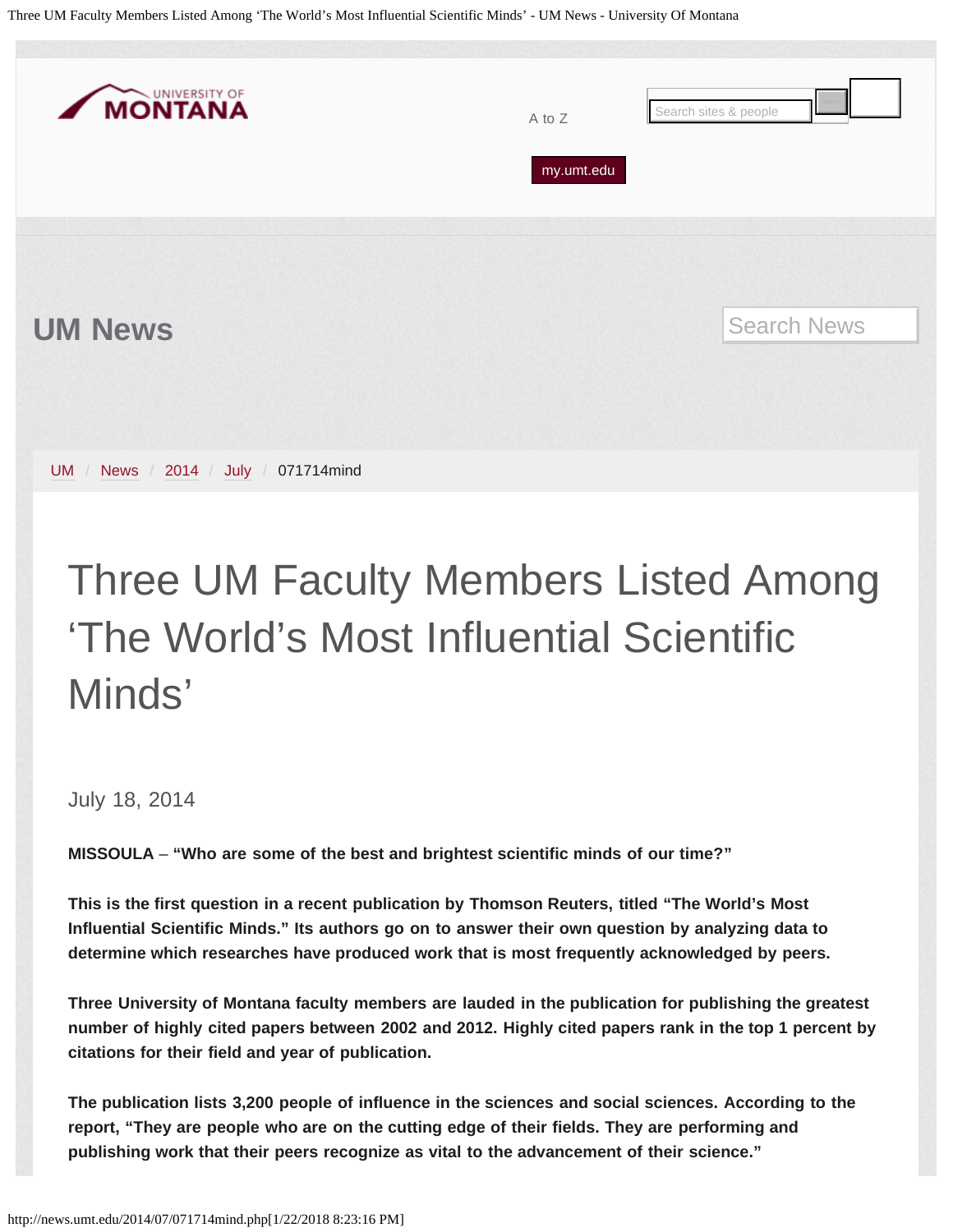**UM Regents Professor of Ecology Steven Running is listed in the Geosciences section and Associate Professor of Conservation Ecology Gordon Luikart and biology Professor Ragan Callaway are listed in the Environment/Ecology section. They are the only researchers from Montana on the list.**

**"The level of research being conducted at the University of Montana for our faculty size is astounding," said Scott Whittenburg, UM vice president for research and creative scholarship. "Steve Running, Ray Callaway and Gordan Luikart are among our best and brightest, and I couldn't be more proud that UM is represented so well in such a prestigious listing."**

**"It is precisely this type of recognition, recognition by peers, in the form of citations, that makes their status meaningful," the report reads.**

**The full report can be found online at [http://sciencewatch.com/sites/sw/files/sw-article/media/worlds](http://sciencewatch.com/sites/sw/files/sw-article/media/worlds-most-influential-scientific-minds-2014.pdf)[most-influential-scientific-minds-2014.pdf.](http://sciencewatch.com/sites/sw/files/sw-article/media/worlds-most-influential-scientific-minds-2014.pdf)**

**###**

**Contact: Scott Whittenburg, UM vice president for research and creative scholarship, 406-243-6670, [scott.whittenburg@umontana.edu.](mailto:scott.whittenburg@umontana.edu)**



**University of Montana 32 Campus Drive Missoula, MT 59812 Phone: (406) 243-2522 [news@umontana.edu](mailto:news@umontana.edu)**

**Get Involved**

**[Submit a Calendar Event](http://umt.edu/urelations/info/submit_event.php) [Request a News Release](mailto:news@umontana.edu) [Suggest a Story Idea](mailto:thrive@umontana.edu)**

**Quick Links**

**[News Archive](http://www.umt.edu/urelations/pubs/NewsArchives.php) [Events Calendar](http://events.umt.edu/) [University Relations](http://www.umt.edu/urelations/)**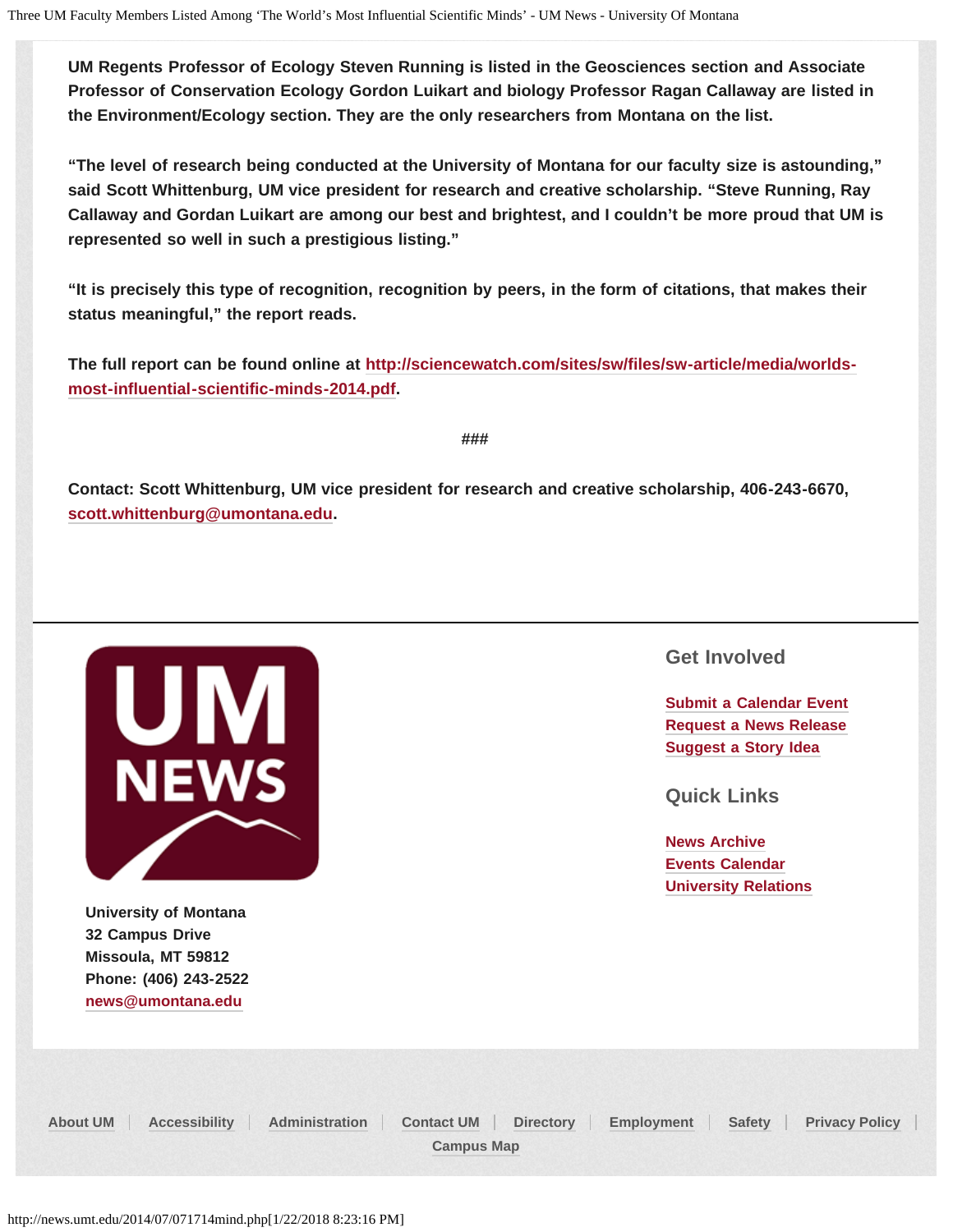$\frac{1}{2}$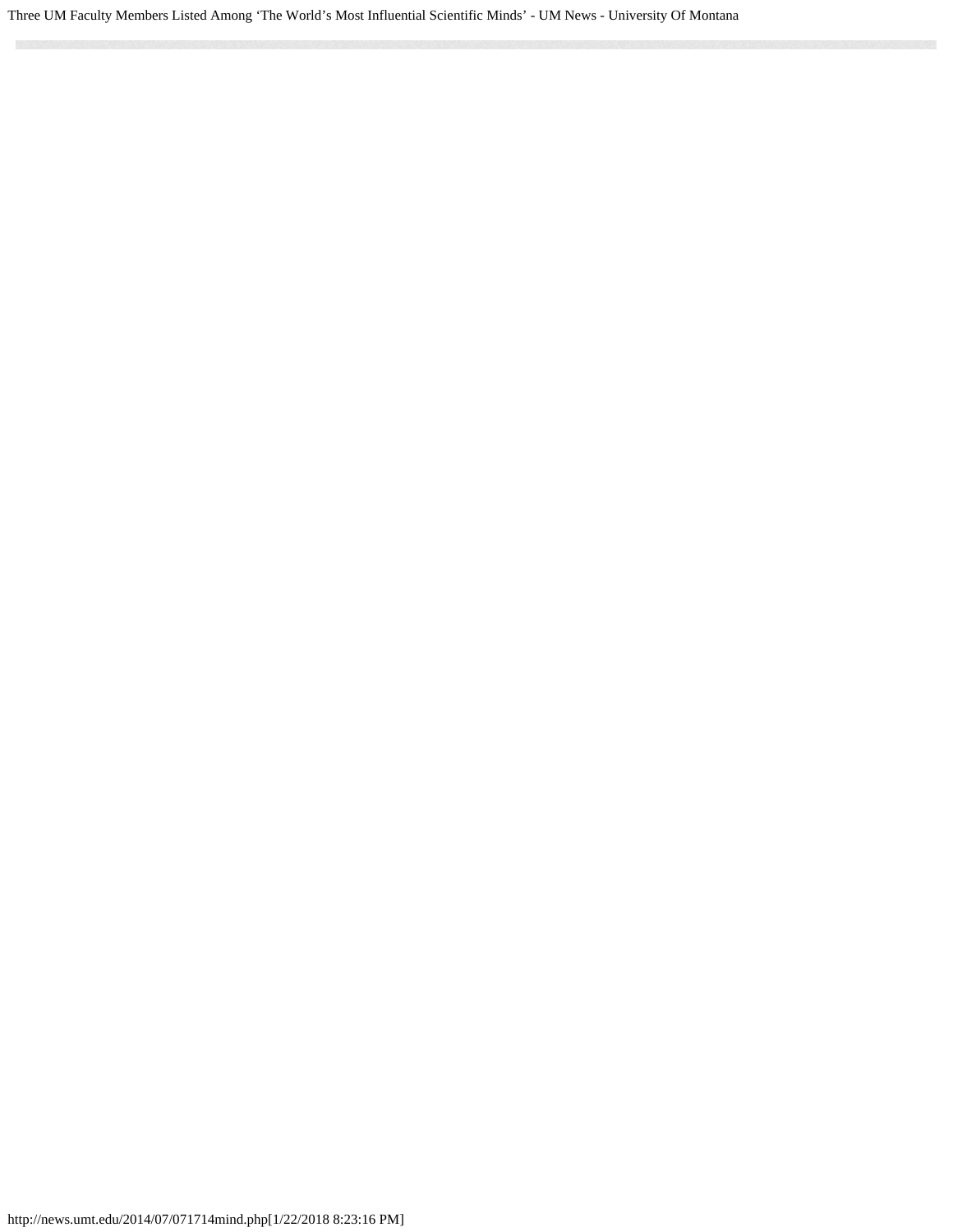<span id="page-26-0"></span>Record Year for UM Fundraising Means More Scholarships for Students - UM News - University Of Montana



## Record Year for UM Fundraising Means More Scholarships for Students

## July 17, 2014

**MISSOULA** – The University of Montana received unprecedented private support in fiscal year 2014, with donations totaling \$53.7 million. This is a \$16.3 million increase over the previous record, set in 2008, the last year of the "Invest in Discovery" campaign. Giving reached \$37.4 million that year.

A total of 13,598 individuals, businesses and foundations made gifts in fiscal year 2014, a jump from 12,775 donors in fiscal year 2013.

"We are an innovative university focused on providing outstanding education, and our donors are responding in record amounts and record numbers to the direction we are headed," UM President Royce Engstrom said. "I am proud of the work of our Foundation, our faculty, our staff and our students, and I deeply appreciate the dedication of our donors."

In July 2013, the University of Montana Foundation and UM set out to raise an extra \$45 million for students over a three-year period. After one year, the "Investing in Student Success" initiative has received \$22 million in support. Most of the gifts have been directed by donors to endowed scholarships and fellowships.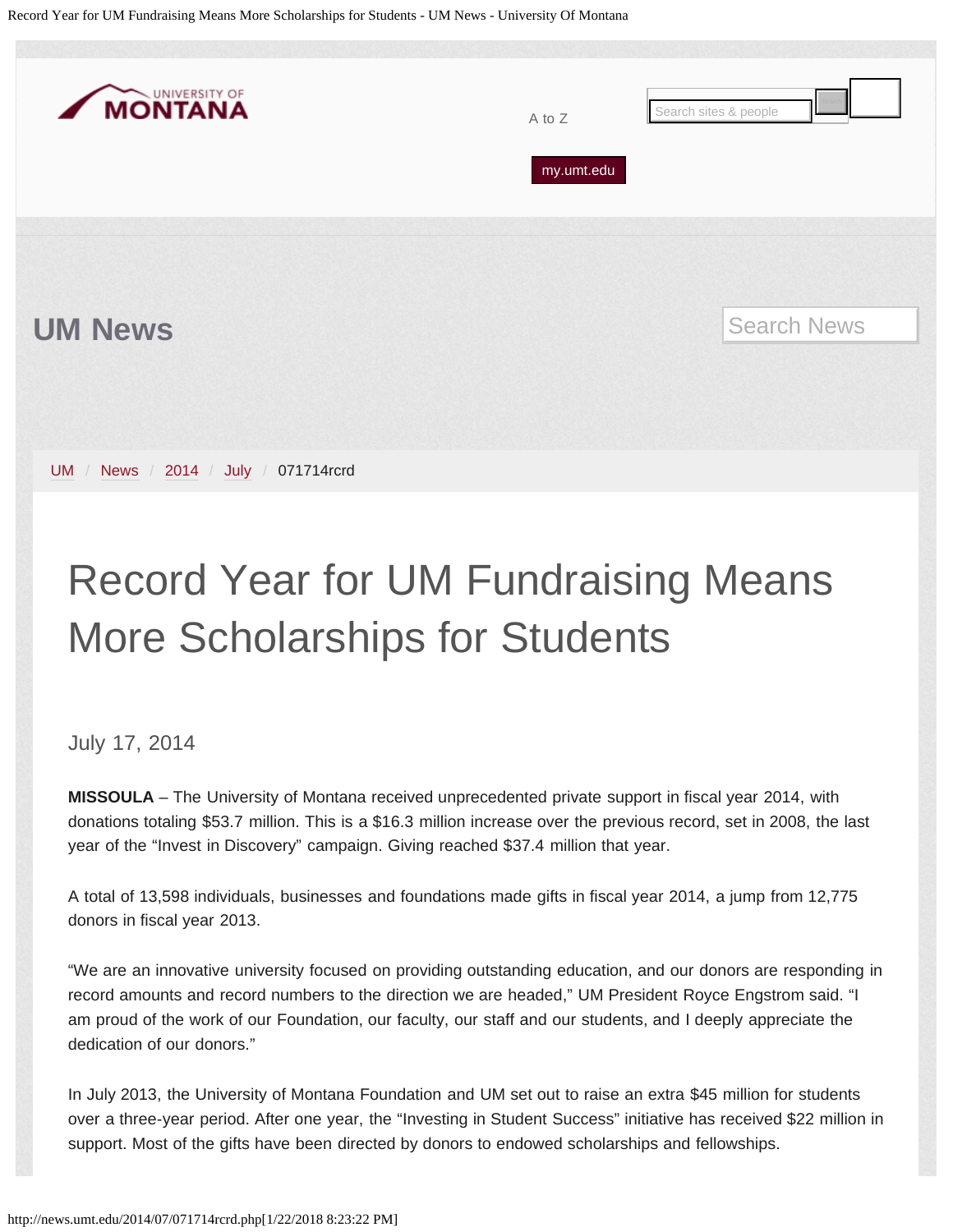More than \$1 million in additional money will be available for scholarships next year. The Foundation provided more than \$4 million in scholarship support to UM in fiscal year 2014. This funded more than 2,700 scholarships to students. In the 2014-15 academic year, donations to the Foundation will provide more than \$5.2 million to support scholarships at the University.

The scholarships will go to students from every walk of life, from students with limited financial means to exceptionally talented students. Universities across the country compete for top students. UM is intent on increasing its ability to attract highly recruited students, and the private support helps. The Foundation's mission includes providing access to UM through scholarships.

"Supporters of the University, both alumni and friends, have been extremely generous this year," said Michael McDonough, chair of the UM Foundation Board of Trustees. "They recognize the importance of higher education and the impact it has on people's lives, and they are confident their gifts to UM will have a positive impact. We are grateful for each of these gifts, as collectively they will help support tens of thousands of current and future students."

The future students to whom McDonough refers are those who will receive scholarships and other benefits from endowed scholarships and current support. In addition, this year's total includes gifts that individuals will leave to the University in their wills or through other planned-giving vehicles. Thus, the University has a secure funding stream for future generations, a bank account of sorts.

The University compiles its fundraising report based on guidelines from the Council for the Advancement and Support of Education. The fiscal year 2014 total of \$53.7 million in donations is more than double the amount given in fiscal year 2013, when the UM Foundation counted \$20.7 million in gifts and pledges.

The gifts came in all sizes, from \$20 student donations to multimillion dollar pledges from successful alumni. The number of gifts breaks down like this:

- 276 gifts of \$10,000 or more.
- 1,536 gifts of \$1,000 to \$9,999.
- 11,786 gifts of less than \$1,000.

Shane Giese, president and CEO of the UM Foundation, says many factors led to the increase in giving.

"The groundwork laid by many people in the past is one of the things that led to this year's success," he said. "We are grateful for every gift, large and small, because they all make a difference. Universities rely heavily on private support to accomplish ambitious goals."

The largest cash gifts and pledges include:

- \$5 million for a scholarship endowment from an anonymous donor.
- \$2.4 million for EdReady, an online college-prep program, from the Dennis and Phyllis Washington Foundation.
- \$1.5 million for a professorship in the School of Journalism from the friends and family of T. Anthony Pollner.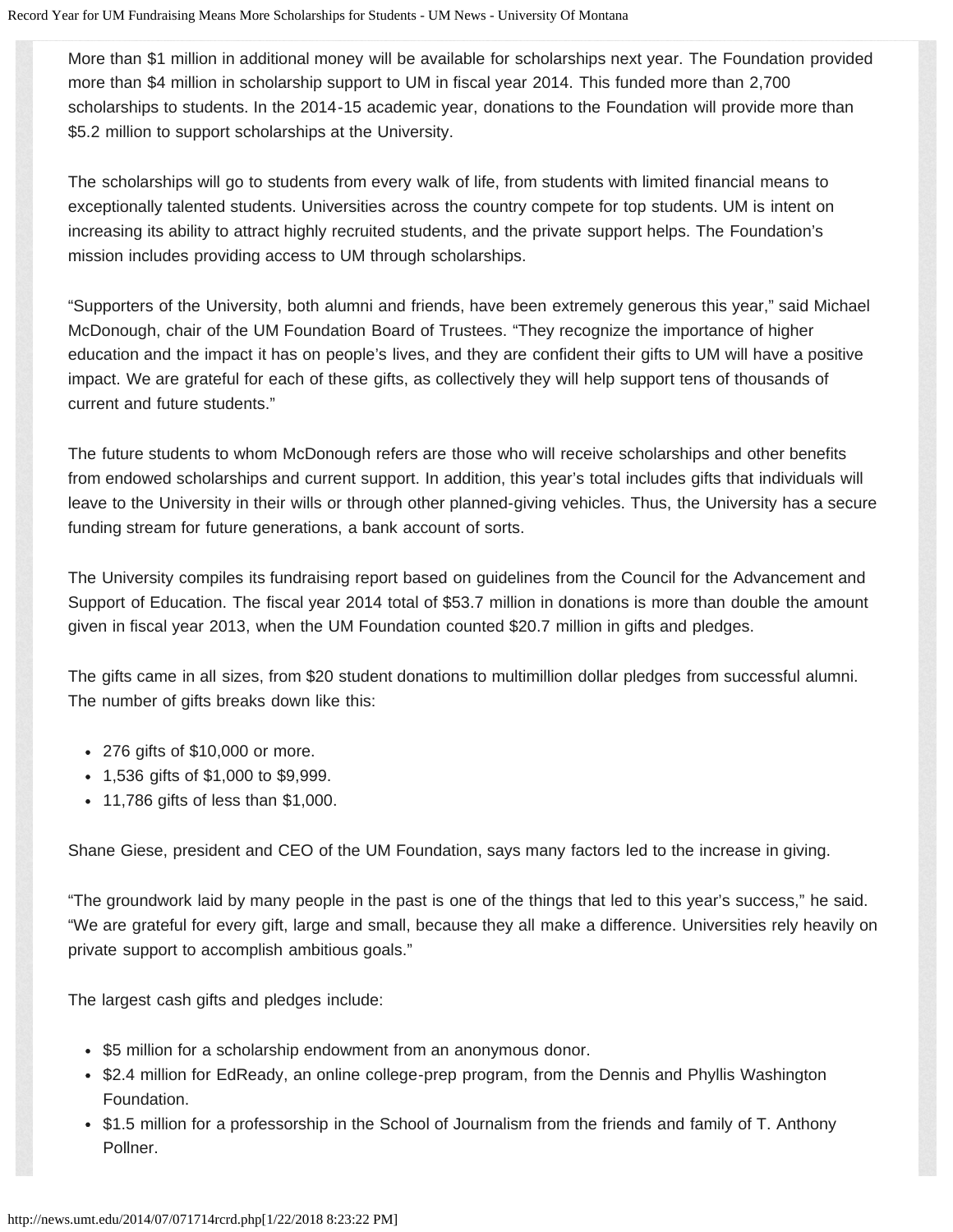\$1 million for a scholarship endowment to support nontraditional students from the Bernard and Barbro (Osher) Foundation.

- \$1 million for facilities for student-athletes from an anonymous donor.
- \$850,000 to archive the congressional papers of former Sen. Max Baucus.
- \$800,000 in scholarships for law students from Zander and Andy Blewett.

The fundraising total includes private grants made to the University. The UM Foundation and UM Office of Research and Creative Scholarship have strengthened their partnership this year.

"The successful fundraising year for the University of Montana Foundation includes approximately \$9 million in private grant support received by UM," said Scott Whittenburg, vice president for research and creative scholarship. "The Foundation is a great partner in helping to secure funding for our campus faculty members, aiding them in the important research that benefits the local community, state and beyond."

Giese notes that when the economy improves, so does giving. Nationwide, private support for education increased 7.4 percent from 2012 to 2013, according to "Giving USA," a report compiled by the Indiana University Lilly Family School of Philanthropy.

"There is so much more for the Foundation to do," Giese said. "This is just the beginning of its increased support for this great University."

The UM Foundation is the fundraising arm for the University. It is led by a 40-member Board of Trustees composed of alumni and friends from across the country.

###

**Contact:** Kate Stober, senior writer/editor, UM Foundation, 406-243-2627, [kate.stober@mso.umt.edu.](mailto:kate.stober@mso.umt.edu)



University of Montana 32 Campus Drive Missoula, MT 59812 Phone: (406) 243-2522

### **Get Involved**

[Submit a Calendar Event](http://umt.edu/urelations/info/submit_event.php) [Request a News Release](mailto:news@umontana.edu) [Suggest a Story Idea](mailto:thrive@umontana.edu)

**Quick Links**

[News Archive](http://www.umt.edu/urelations/pubs/NewsArchives.php) [Events Calendar](http://events.umt.edu/) [University Relations](http://www.umt.edu/urelations/)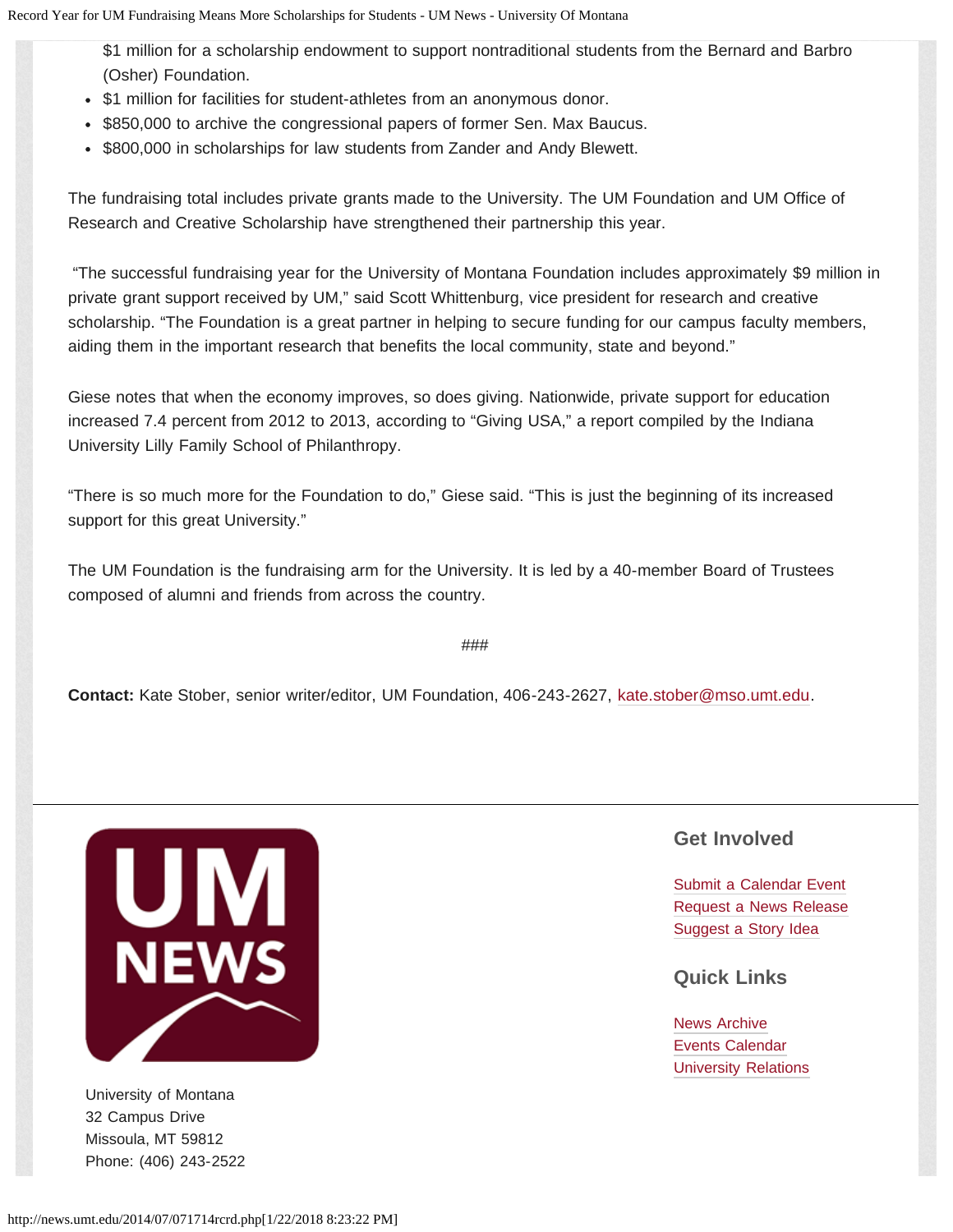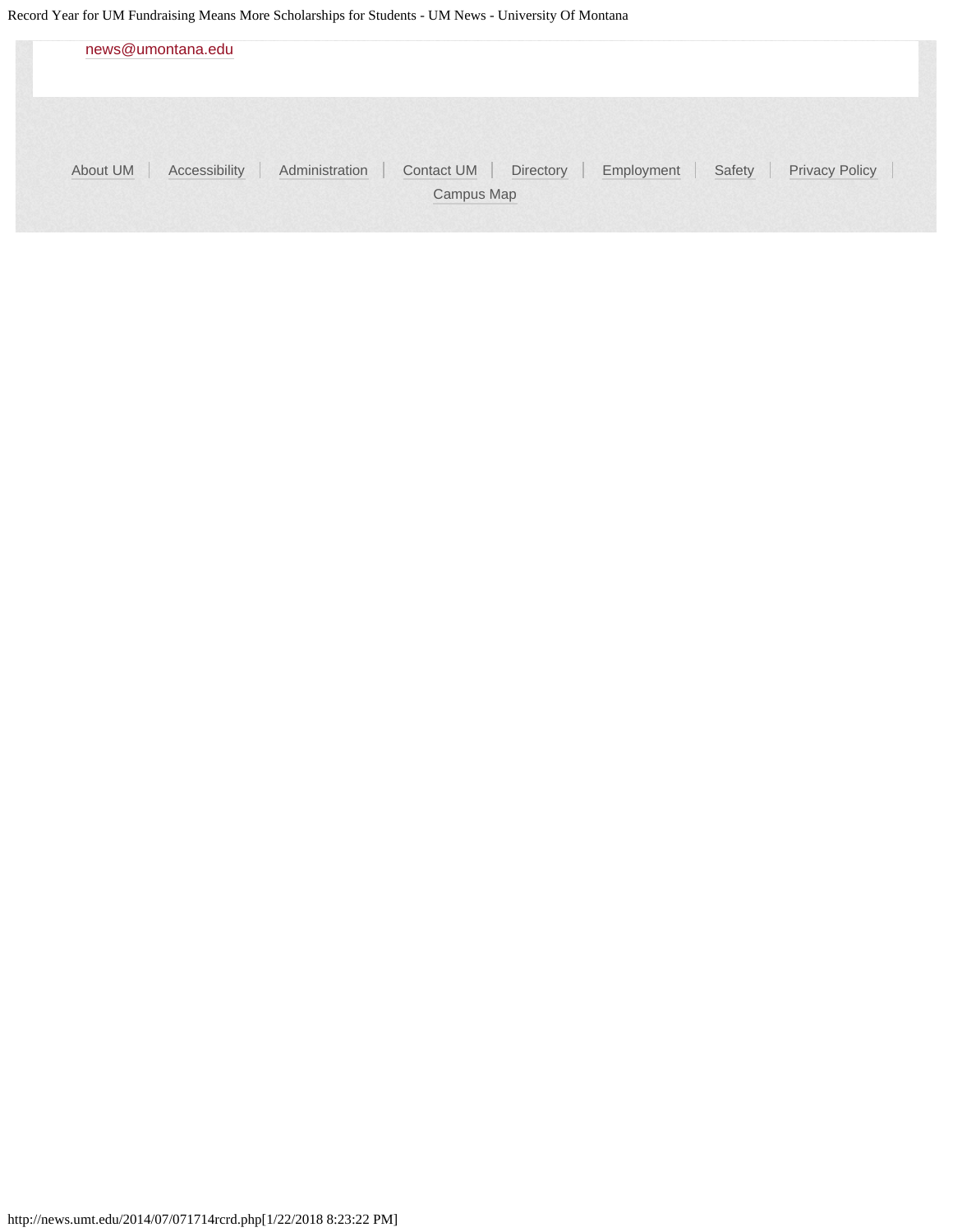<span id="page-30-0"></span>Joan Baez Cancels July 17 Concert in Missoula Due to Illness - UM News - University Of Montana



## Joan Baez Cancels July 17 Concert in Missoula Due to Illness

### July 17, 2014

**MISSOULA** – Musician Joan Baez announced today that her Thursday, July 17, concert at the University of Montana will be canceled due to illness. Baez intends to reschedule her Missoula performance. An announcement with details will be made Tuesday, July 22.

Ticket-holders have the option of transferring their tickets to the rescheduled concert, or requesting a refund after July 22. If tickets were purchased with a credit card, they will be automatically refunded the full ticket price. If participants purchased tickets with cash or check, they can get a refund by visiting the Adams Center Box Office. A box office representative will be at the Dennison Theatre from 7 to 9 p.m. July 17 to answer questions.

The performance was slated for 8 p.m. tonight in the George and Jane Dennison Theatre.

For more information on ticket refunds, call the Adams Center Box Office at 406-243-4051 or toll free 1-888- MONTANA, or visit [http://www.griztix.com.](http://www.griztix.com/)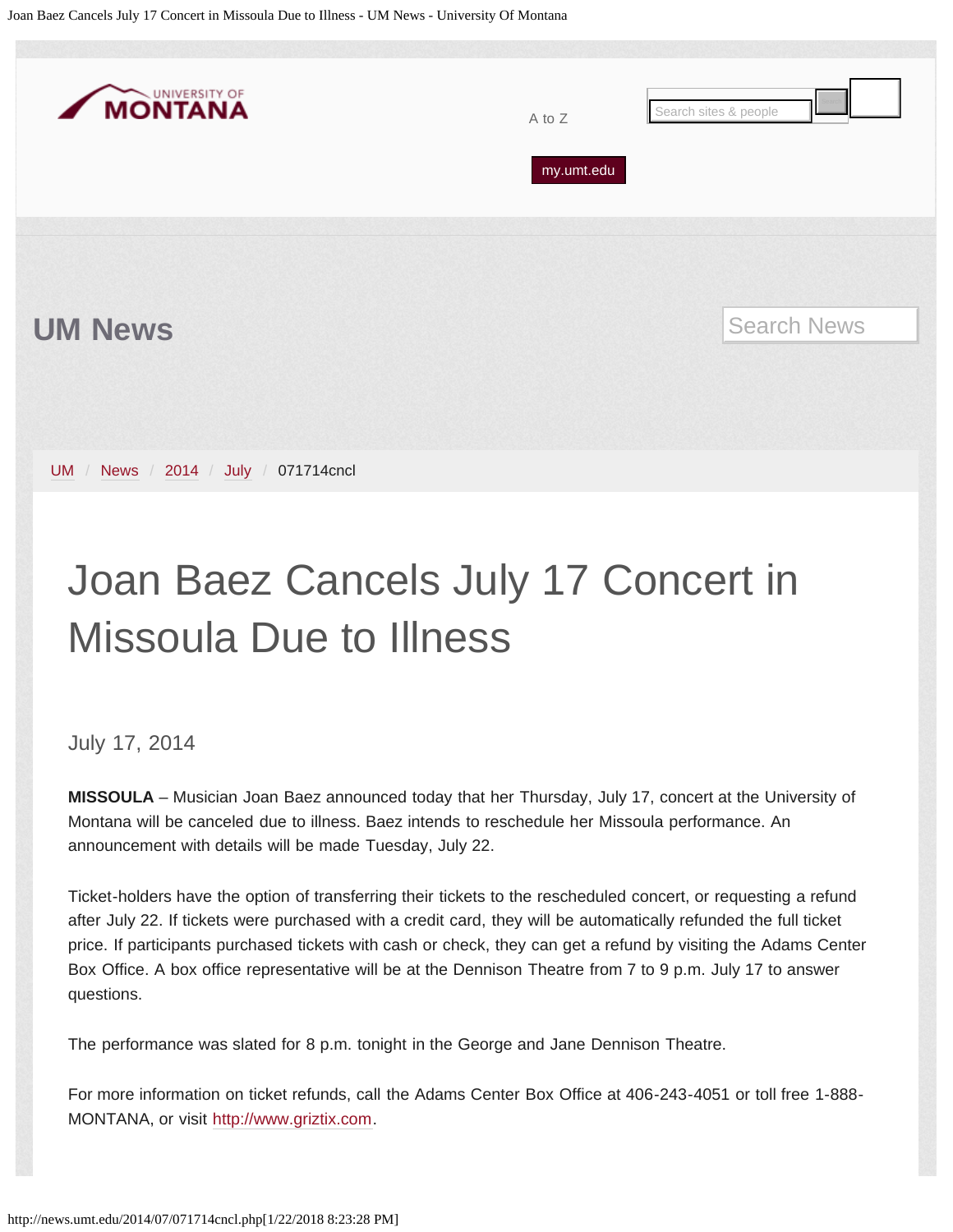For more information on the concert, call UM Productions adviser Marlene Hendrickson at 406-243-5448.

###

**Contact:** UM Productions adviser, 406-243-5448, [marketing@umproductions.org;](mailto:marketing@umproductions.org) UM GrizTix, 406-243-4051, .



University of Montana 32 Campus Drive Missoula, MT 59812 Phone: (406) 243-2522 [news@umontana.edu](mailto:news@umontana.edu)

### **Get Involved**

[Submit a Calendar Event](http://umt.edu/urelations/info/submit_event.php) [Request a News Release](mailto:news@umontana.edu) [Suggest a Story Idea](mailto:thrive@umontana.edu)

### **Quick Links**

[News Archive](http://www.umt.edu/urelations/pubs/NewsArchives.php) [Events Calendar](http://events.umt.edu/) [University Relations](http://www.umt.edu/urelations/)

|  | About UM   Accessibility   Administration   Contact UM   Directory   Employment   Safety   Privacy Policy |            |  |  |
|--|-----------------------------------------------------------------------------------------------------------|------------|--|--|
|  |                                                                                                           | Campus Map |  |  |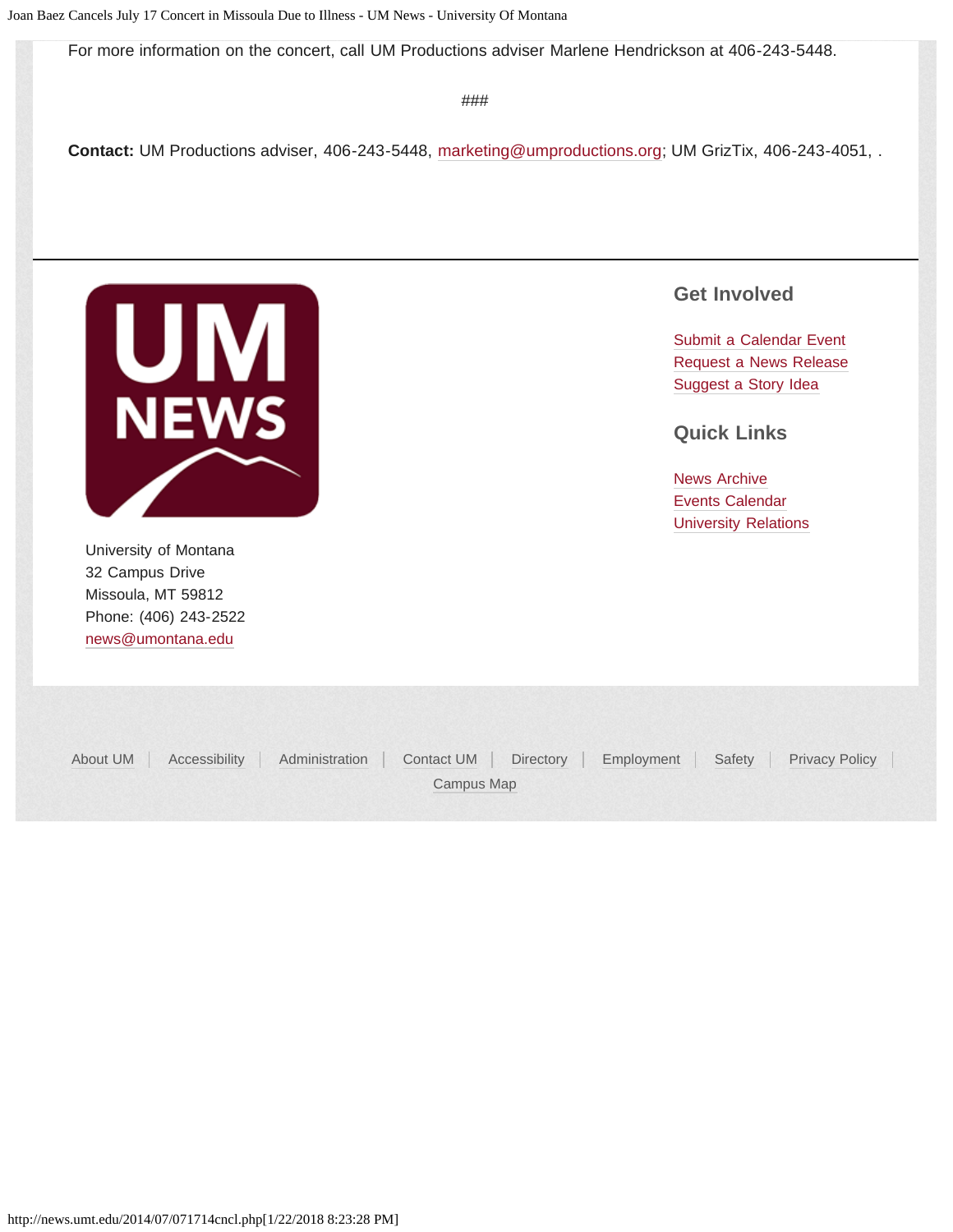<span id="page-32-0"></span>

# UM Dining Wins NACUFS Grand Prize for **Sustainability**

July 17, 2014

**MISSOULA** – UM Dining at the University of Montana recently won the National Association of College and University Food Services 2014 Grand Prize for Sustainability. Each year, the NACUFS sustainability awards recognize member institutions that demonstrate outstanding leadership in the promotion and implementation of environmental sustainability – specifically as it relates to campus dining operations.

The NACUFS Sustainability Awards support the globally accepted triple bottom line philosophy, also known as "people, planet, profit," a method of evaluating operational performance by measuring social responsibility, environmental impact and financial success.

More than 55 colleges and universities across North America submitted entries in five categories, including procurement practices, materials and resources, outreach and education, waste management, and energy and water conservation.

In April 2014, UM Dining was awarded the NACUFS Gold Award in the Outreach and Education category. On July 10, during the association's national conference in Baltimore, a team of collegiate dining professionals,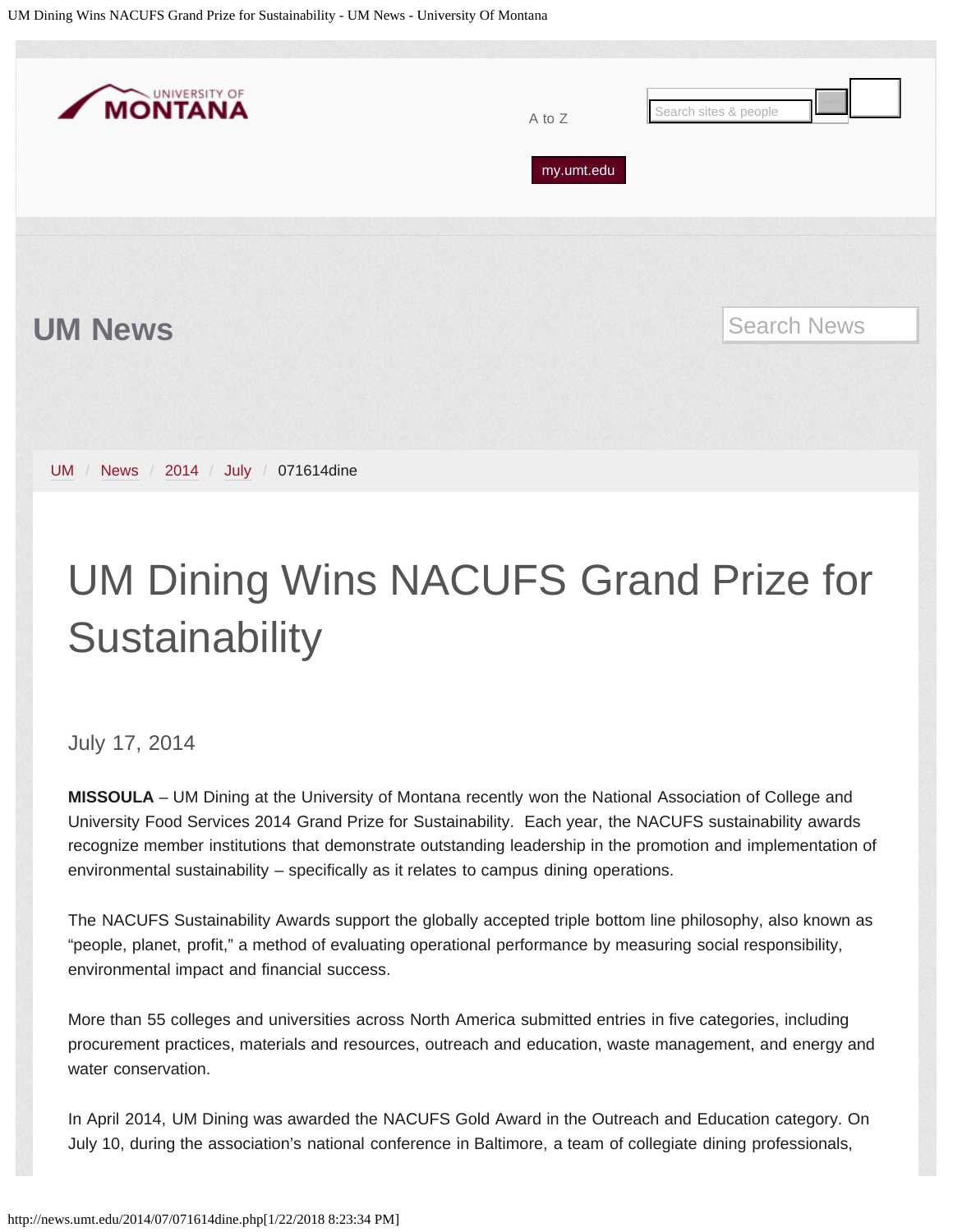including foodservice directors and sustainability professionals, selected UM Dining from among the individual category Gold Award winners as the grand prize winner.

According to the criteria for the award, the grand prize award winner models exemplary excellence in the pursuit of a sustainable dining practice, resulting in a significantly reduced environmental impact and providing a best-practice model for the NACUFS membership. NACUFS also will present UM Dining with the gift of a living tree indigenous to Montana.

"Sustainability is a growing trend in foodservice," said committee chair Sheryl Kidwell of the University of Kansas. "Dining services play a pivotal role in the overall sustainability goals of a campus."

Sharing creativity and knowledge with other foodservice professionals is a core value for NACUFS members.

"The grand prize acknowledges UM Dining as the best model of collegiate sustainability programs this year," said Mark LoParco, director of UM Dining. "We will continue to provide UM students, faculty and staff, as well as local, regional and state organizations, access to our learning laboratory of sustainable business practices."

###

**Contact:** Jerry O'Malley, creative director of marketing, UM Dining, 406-243-6433, [jerry.omalley@umontana.edu.](mailto:jerry.omalley@umontana.edu)



University of Montana 32 Campus Drive Missoula, MT 59812 Phone: (406) 243-2522 [news@umontana.edu](mailto:news@umontana.edu)

### **Get Involved**

[Submit a Calendar Event](http://umt.edu/urelations/info/submit_event.php) [Request a News Release](mailto:news@umontana.edu) [Suggest a Story Idea](mailto:thrive@umontana.edu)

### **Quick Links**

[News Archive](http://www.umt.edu/urelations/pubs/NewsArchives.php) [Events Calendar](http://events.umt.edu/) [University Relations](http://www.umt.edu/urelations/)

[About UM](http://www.umt.edu/about) [Accessibility](http://www.umt.edu/accessibility/) [Administration](http://www.umt.edu/administration) [Contact UM](http://www.umt.edu/comments) [Directory](http://www.umt.edu/directory) [Employment](http://www.umt.edu/jobs) [Safety](http://www.umt.edu/safety/) [Privacy Policy](http://umt.edu/privacy/)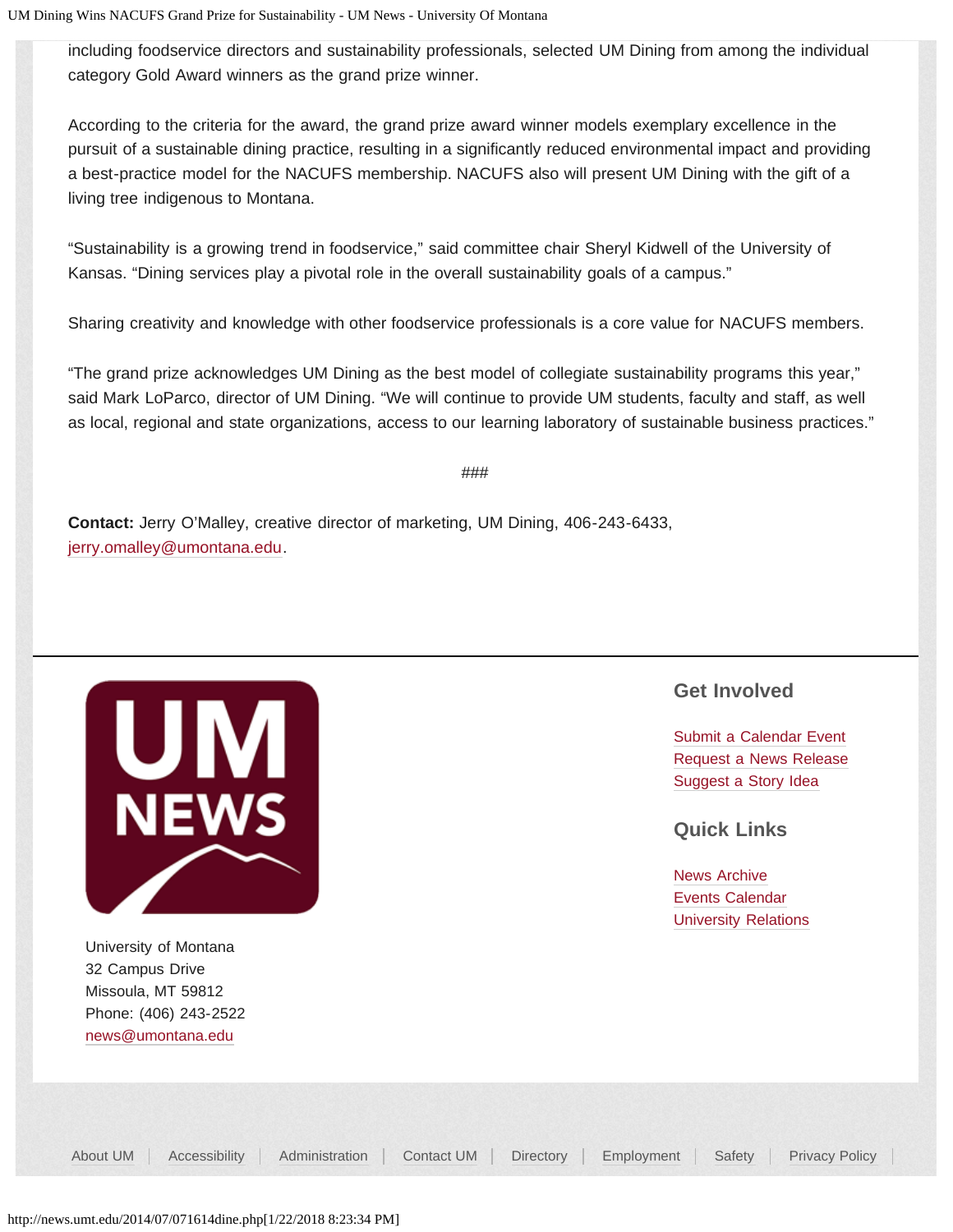[Campus Map](http://map.umt.edu/)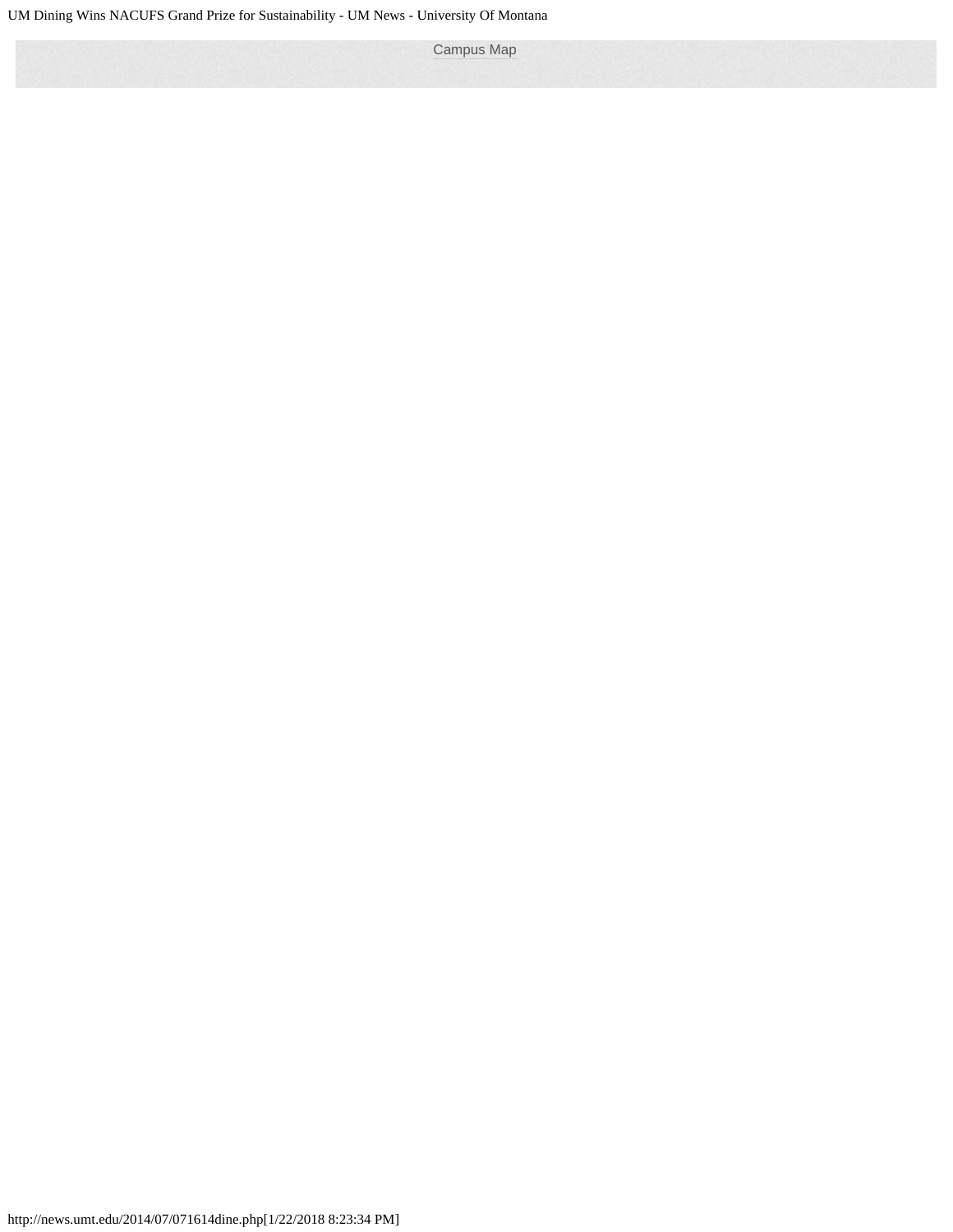<span id="page-35-0"></span>

## UM Ranked in Top 2.8 Percent of Universities Worldwide

## July 15, 2014

**MISSOULA** – The Center for World University Rankings recently ranked the University of Montana No. 604 out of universities worldwide, placing UM in the top 2.8 percent of more than 22,000 degree-granting institutions of higher education.

The CWUR uses eight indicators to identify the world's top 1,000 universities: quality of education, alumni employment, quality of faculty, publications, influence, citations, broad impact and patents.

CWUR publishes the only global university ranking that measures the quality of education and training of students as well as the prestige of faculty and quality of their research without relying on surveys and university data submissions.

"We are thrilled to again be recognized among the top universities across the globe," said UM President Royce Engstrom. "The research of UM's students and faculty members extends from communities in Montana to locations around the world, and this ranking recognizes the impact of that work."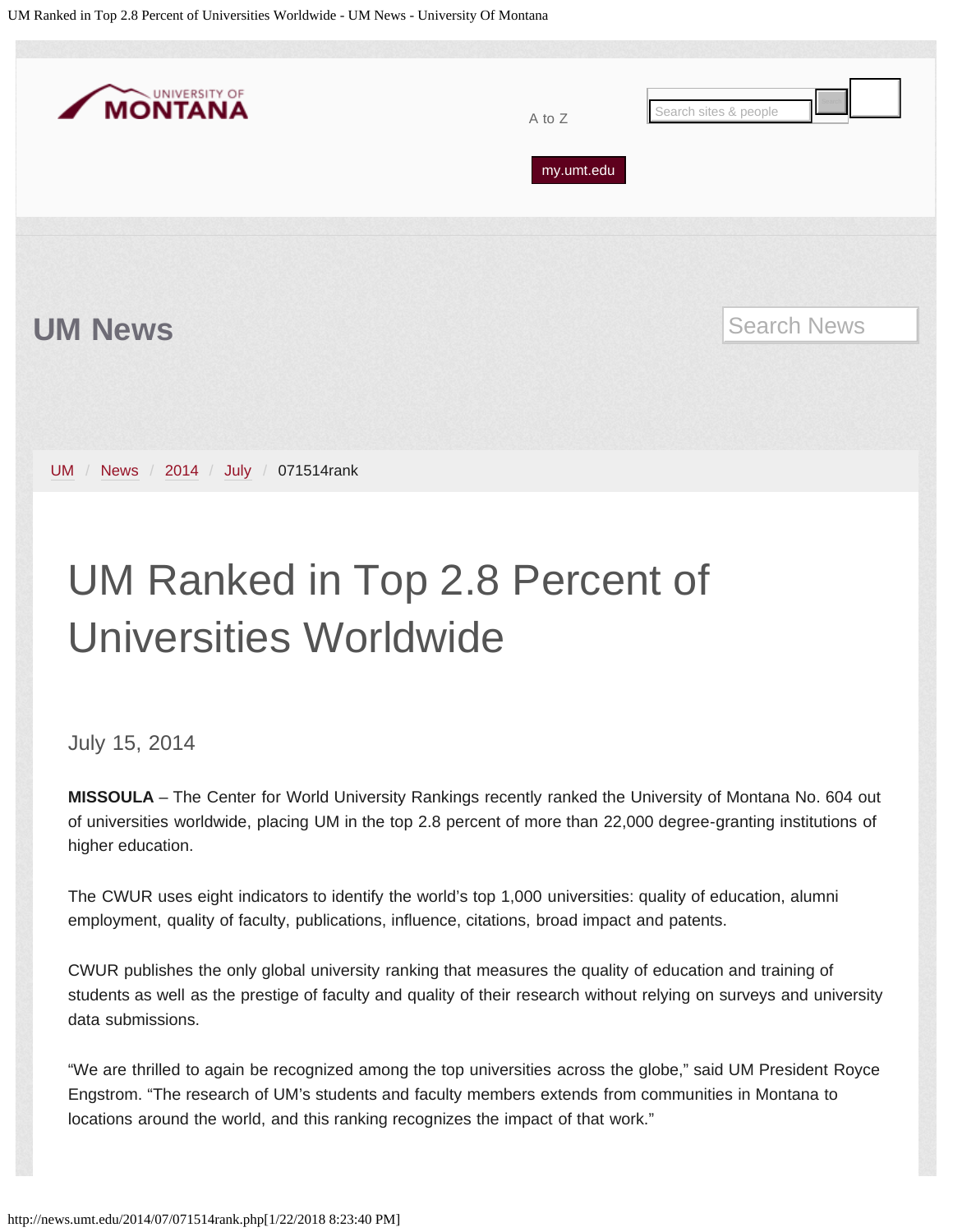UM Ranked in Top 2.8 Percent of Universities Worldwide - UM News - University Of Montana

UM is among 293 institutions in the Americas to be featured in the 2014 rankings, and was ranked No. 177 nationally.

For more information visit [http://cwur.org/2014/University-of-Montana---Missoula.html.](http://cwur.org/2014/University-of-Montana---Missoula.html)

#### **Breakdown of UM's ranking in each indicator:**

National Rank: 177

Quality of Teaching Rank: 341 Alumni Employment Rank: 478+ Quality of Faculty Rank: 210+ Publications Rank: 699 Influence Rank: 320 Citations Rank: 493 Broad Impact Rank: 504 Patents Rank: 552

Overall Score: 44.81

###

**Contact:** UM Office of the President, 406-243-2311, [prestalk@umontana.edu](mailto:prestalk@umontana.edu).



University of Montana 32 Campus Drive Missoula, MT 59812 Phone: (406) 243-2522 [news@umontana.edu](mailto:news@umontana.edu)

#### **Get Involved**

[Submit a Calendar Event](http://umt.edu/urelations/info/submit_event.php) [Request a News Release](mailto:news@umontana.edu) [Suggest a Story Idea](mailto:thrive@umontana.edu)

**Quick Links**

[News Archive](http://www.umt.edu/urelations/pubs/NewsArchives.php) [Events Calendar](http://events.umt.edu/) [University Relations](http://www.umt.edu/urelations/)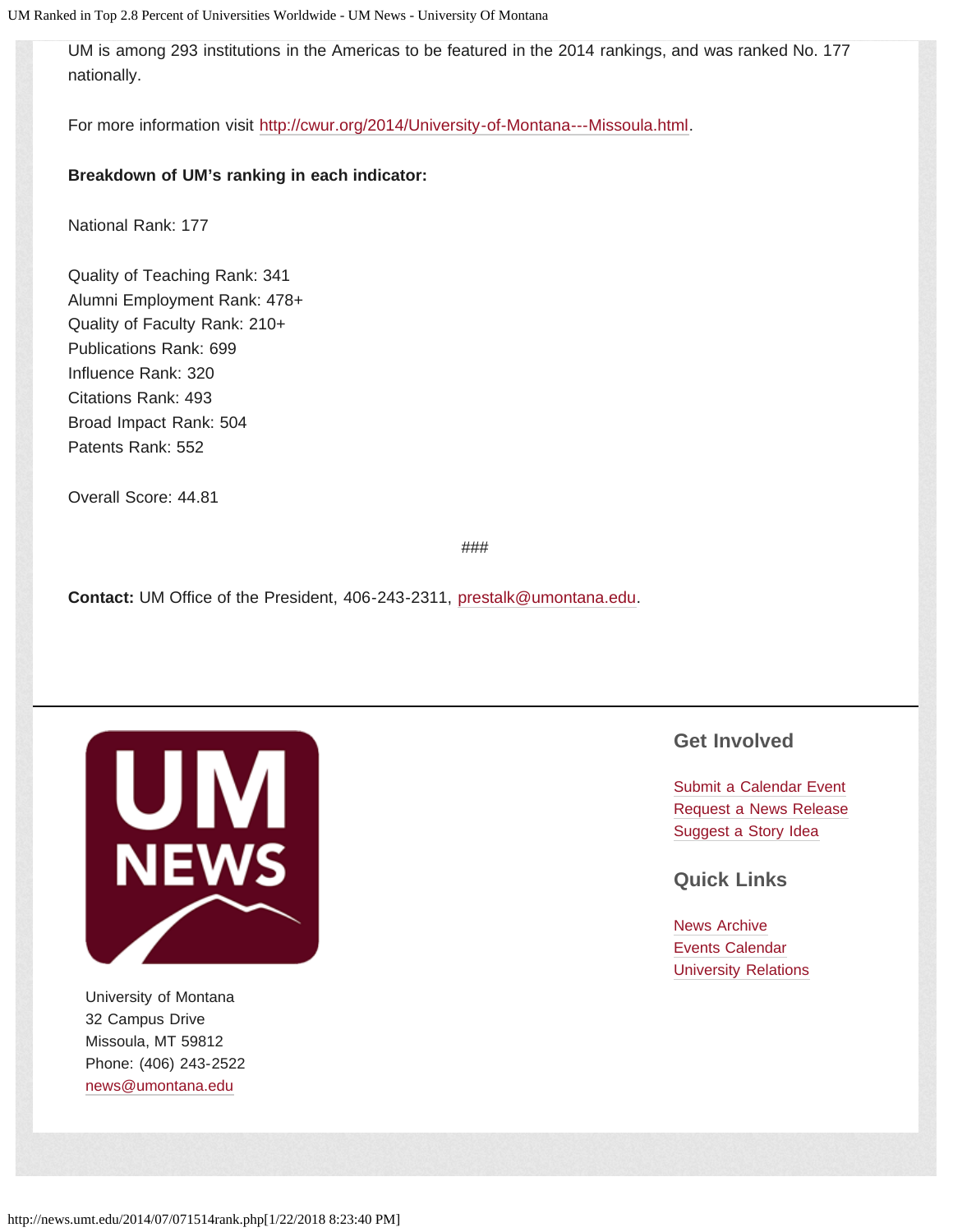|  | About UM   Accessibility   Administration   Contact UM   Directory   Employment   Safety   Privacy Policy |            |  |  |
|--|-----------------------------------------------------------------------------------------------------------|------------|--|--|
|  |                                                                                                           | Campus Map |  |  |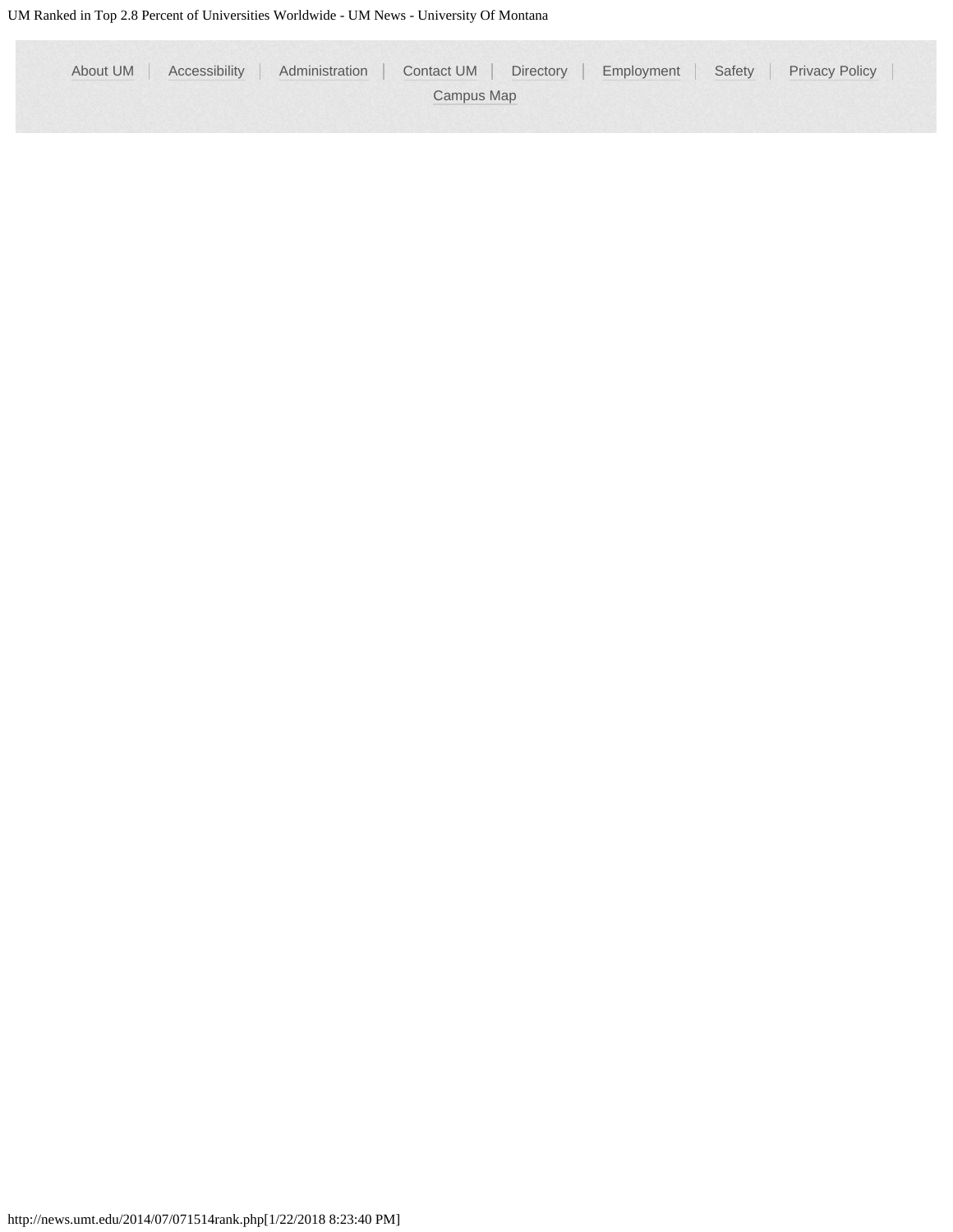<span id="page-38-0"></span>UM Student Selected as Inaugural Artisan-Designer for Boston-Based Retailer - UM News - University Of Montana



# UM Student Selected as Inaugural Artisan-Designer for Boston-Based Retailer

## July 15, 2014

**MISSOULA** – University of Montana second-year student Steve Page of **Boston** recently was selected as the inaugural artisan designer for Boston-based retail shop HUDSON.

"My eyes spotted these beautifully shaped pieces and I had to pick one up," said retail entrepreneur and interior designer Jill Goldberg. "I've always loved decorative items made by hand, where you can sense the artist's passion and intention. Steve's pottery is so warm and inviting."

On Tuesday, July 15, Goldberg announced the launch of a new annual program called HUDSON Discovers, which showcases emerging artisan-designers from across the country in the retail shop HUDSON as well as online at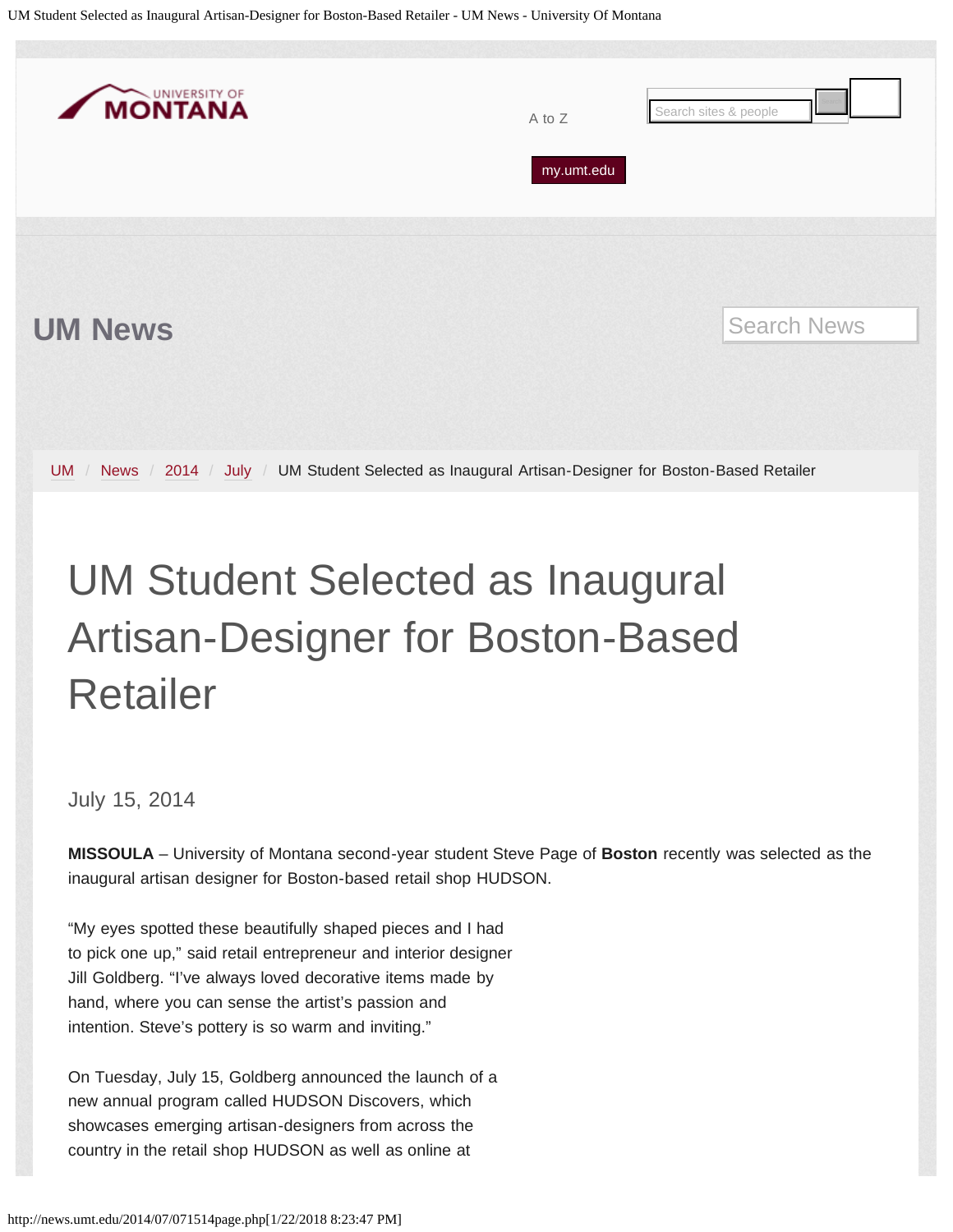### [http://hudsonboston.com/.](http://hudsonboston.com/)

Nineteen-year-old Page will be the first artist to be featured. He studies business at UM and creates his pottery at The Clay Studio of Missoula. He has been making pottery since he was in the sixth grade.

"He is one of our community artists at the studio," said Shalene Valenzuela, executive director of The Clay Studio of Missoula. "He showed up here last year and was interested in renting a space. He is very skilled and advanced for his age. It's pretty impressive that he's taking a full load of



business courses [at UM] and able to produce a comprehensive body of work at the same time."

A reception for the artist will be held at 5 p.m. Wednesday, July 23, at HUDSON in Boston. A selection of his large and medium-sized bowls, pitchers, vases and decorative vessels are on display in-store and online at [http://hudsonboston.com/.](http://hudsonboston.com/)

"For a young artist, he makes really high-quality, functional pieces," Valenzuela said.

"The shape and glaze are minimal and noticeable, clean and not fussy," Goldberg said. "Each piece can stand alone as a beautiful object or become a holding place for cut flowers or small objects."

Page creates pottery primarily for his enjoyment and to share finished pieces with family and friends. According to HUDSON Marketing and Communications Adviser Saverio Mancina, Page was not actively pursuing public recognition for his pottery but was encouraged to submit images of his work to Goldberg, who was scouting for an undiscovered artist to promote. Being selected in 2014 as the inaugural artisan-designer in the HUDSON Discovers program represents Page's first public, comprehensive display of his pottery.



"I am very excited to be the inaugural artisan-designer for the HUDSON Discovers program," Page said. "I love the store and am thrilled they will be carrying my work and in the future giving similar emerging artists the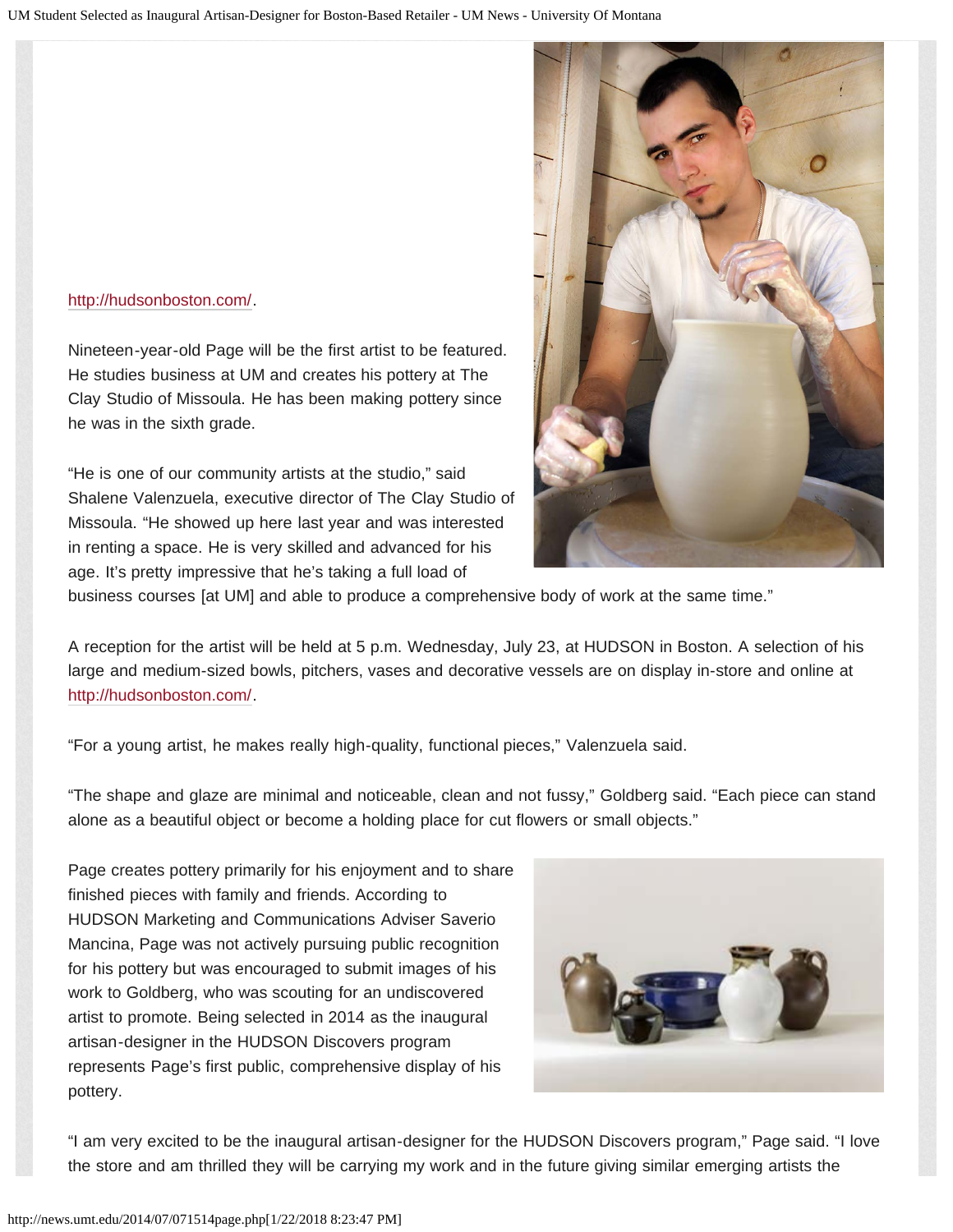#### same opportunity."

Page began to make pottery in 2006. He continued his studies into high school, taking several ceramics courses at Holderness School in Plymouth, New Hampshire, which helped formulate and shape the young artist's skills and style.

Page works primarily with stoneware clay and recently experimented with a porcelain mix of clay. He works on an electric potter's wheel and bisque fires the pieces in an electric kiln heated to about 2,200 degrees Fahrenheit. The pieces then are glazed, either by dipping for the smaller pieces or by using spray-layer glaze for the larger pieces. Once the glaze is applied, the pieces are returned to a large gas-powered kiln and heated to about 2,300 degrees Fahrenheit in an oxygen-reduction process. While the kiln is at maximum temperature, all of the entry points are sealed, essentially removing oxygen from interacting with the glaze, which results in more complex colors.

Page's style has evolved from creating small functional pieces of pottery, such as cups and bowls with very conservative and traditional shapes, to larger functional and decorative pieces, with more attention to detail and shape. Recently he has taken interest in making nonfunctional decorative pieces, focusing specifically on shape and form. He also has decided to work exclusively in high-fire ceramics instead of medium and low-fire.

Page credits his high school ceramics teacher and mentor, Franz Nicolay, for teaching him valuable skills but also giving him leeway to express his design ideas. During high school, Nicolay encouraged Page to enter one of his pieces of pottery to a juried art show in Plymouth. His tea set was selected for the art show, and while there was interest from attendees in purchasing the pieces, Page already had promised the tea set to his mom.

Hudson Interior Designs was founded in 2010, following the successful launch in 2006 of HUDSON, the home furnishings boutique. In 2009, Wallpaper magazine deemed HUDSON one of Boston's must-see shops, as did Elle Décor magazine.

For more information on Page's selection or to set up an interview with Page, email [sm@saveriomancina.com.](mailto:sm@saveriomancina.com)

###

Photo 1: Page at the potter's wheel. Photo credit: Michelle Hofmeister

Photo 2: Page's pottery that was selected by HUDSON. Photo credit: Michael J. Lee

**Contact:** Saverio Mancina, marketing and communications adviser, 646-684-3955, [sm@saveriomancina.com.](mailto:sm@saveriomancina.com)

### **Get Involved**

[Submit a Calendar Event](http://umt.edu/urelations/info/submit_event.php) [Request a News Release](mailto:news@umontana.edu)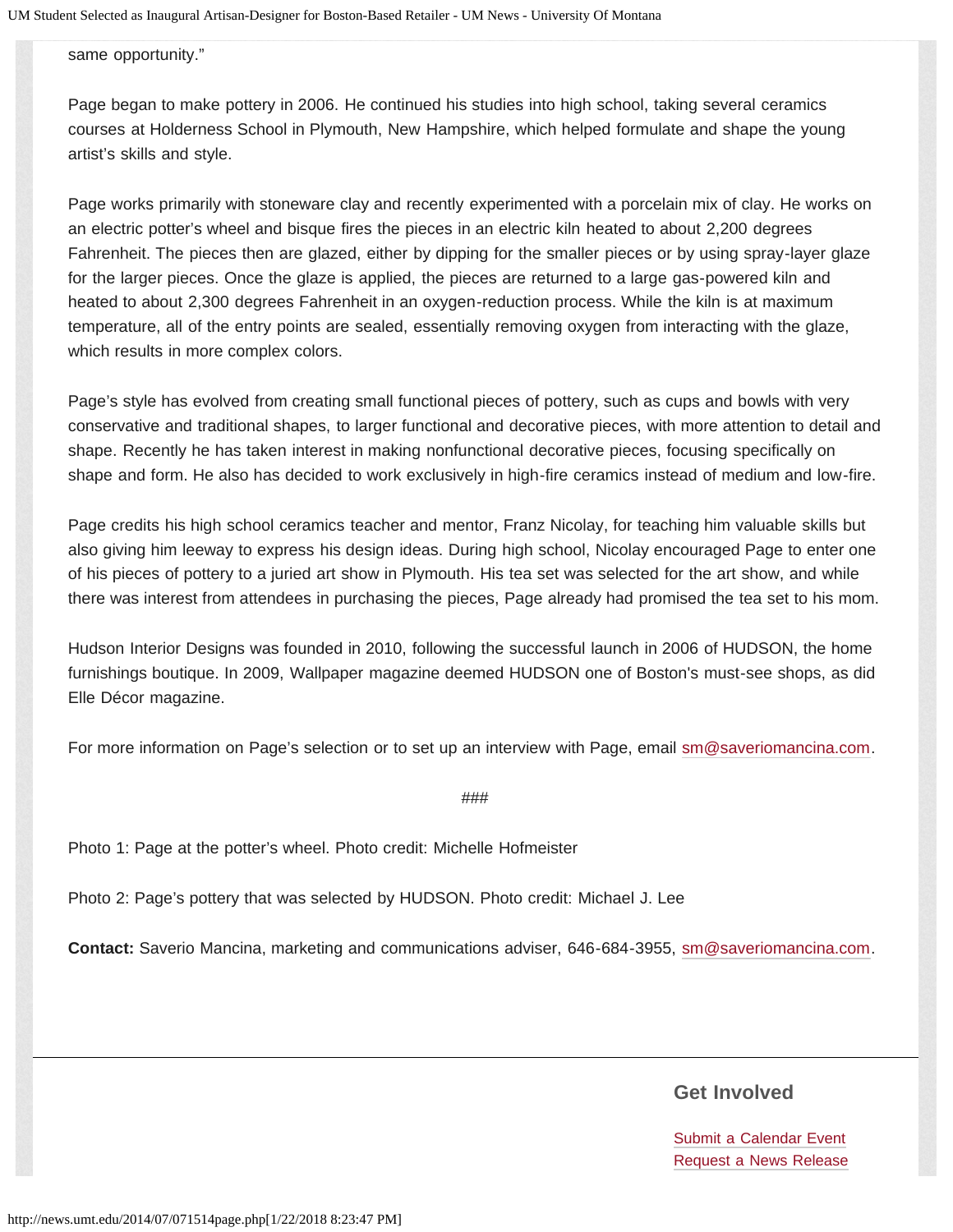

University of Montana 32 Campus Drive Missoula, MT 59812 Phone: (406) 243-2522 [news@umontana.edu](mailto:news@umontana.edu)

#### [Suggest a Story Idea](mailto:thrive@umontana.edu)

### **Quick Links**

[News Archive](http://www.umt.edu/urelations/pubs/NewsArchives.php) [Events Calendar](http://events.umt.edu/) [University Relations](http://www.umt.edu/urelations/)

| About UM   | Accessibility Administration Contact UM Directory Employment Safety Privacy Policy |  |  |  |  |  |  |  |
|------------|------------------------------------------------------------------------------------|--|--|--|--|--|--|--|
| Campus Map |                                                                                    |  |  |  |  |  |  |  |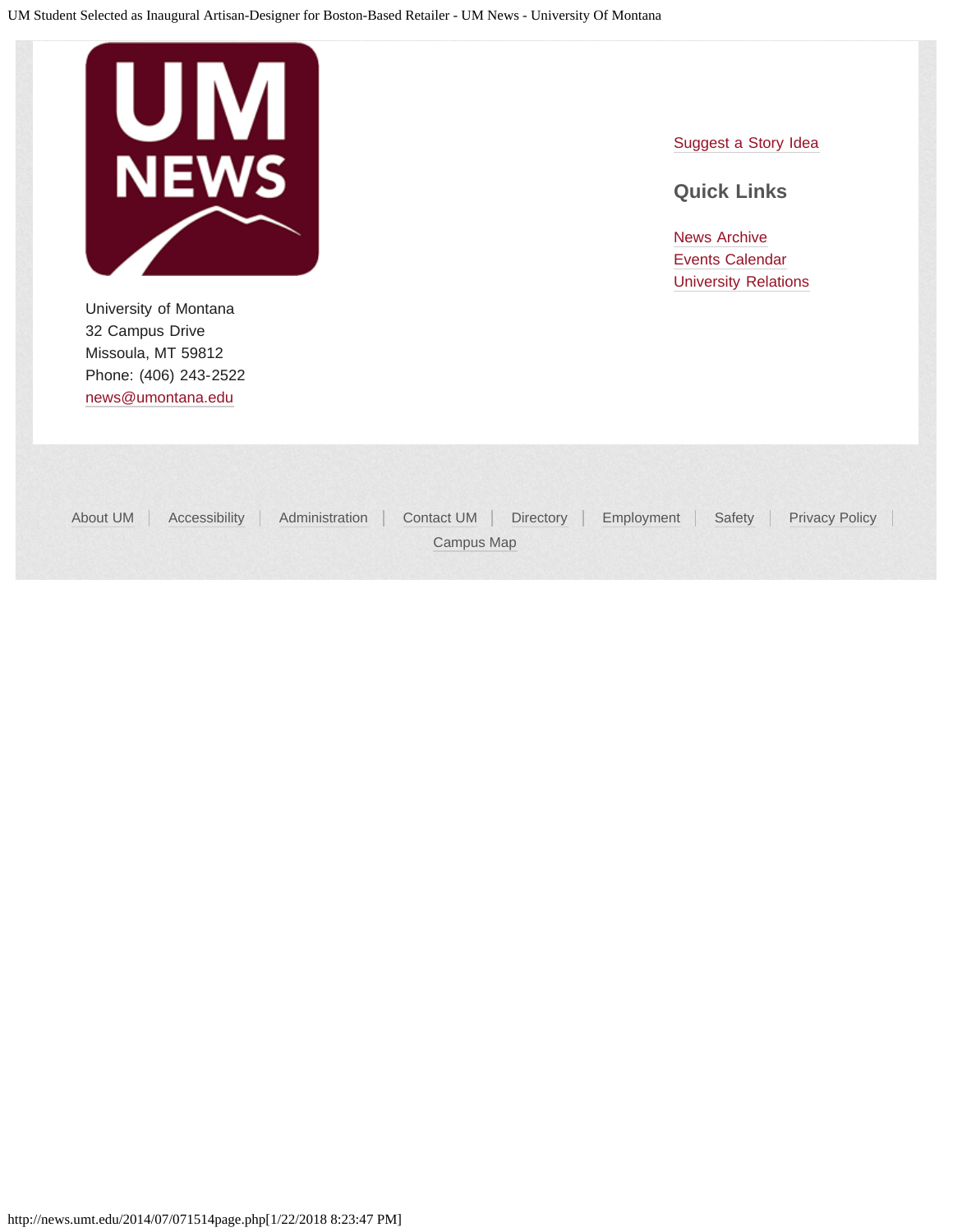<span id="page-42-0"></span>UM Professor Named Outstanding Accounting Educator of the Year - UM News - University Of Montana



## UM Professor Named Outstanding Accounting Educator of the Year

July 11, 2014

**MISSOULA** – The Montana Society of Certified Public Accountants recently awarded University of Montana accounting Associate Professor Kenton Swift the 2014 Jack Kempner Outstanding Educator Award.

"It's a great honor to be recognized by the Montana Society of CPAs," Swift said. "I have been fortunate to have the opportunity to work with Montana students for almost 30 years."

This award honors an educator who is distinguished for excellence in classroom teaching, motivating students and educational innovation. The award also recognizes the recipient's contributions to the accounting profession, as demonstrated by active involvement in professional activities, such as professional accounting organizations.

"Kent is very passionate about both his students and his colleagues," said Terri Herron, associate dean of UM's School of Business Administration. "He publishes frequently, and he is a tax guru. He is a great teacher who holds the bar high. And the students love him. We are fortunate to have him as a colleague."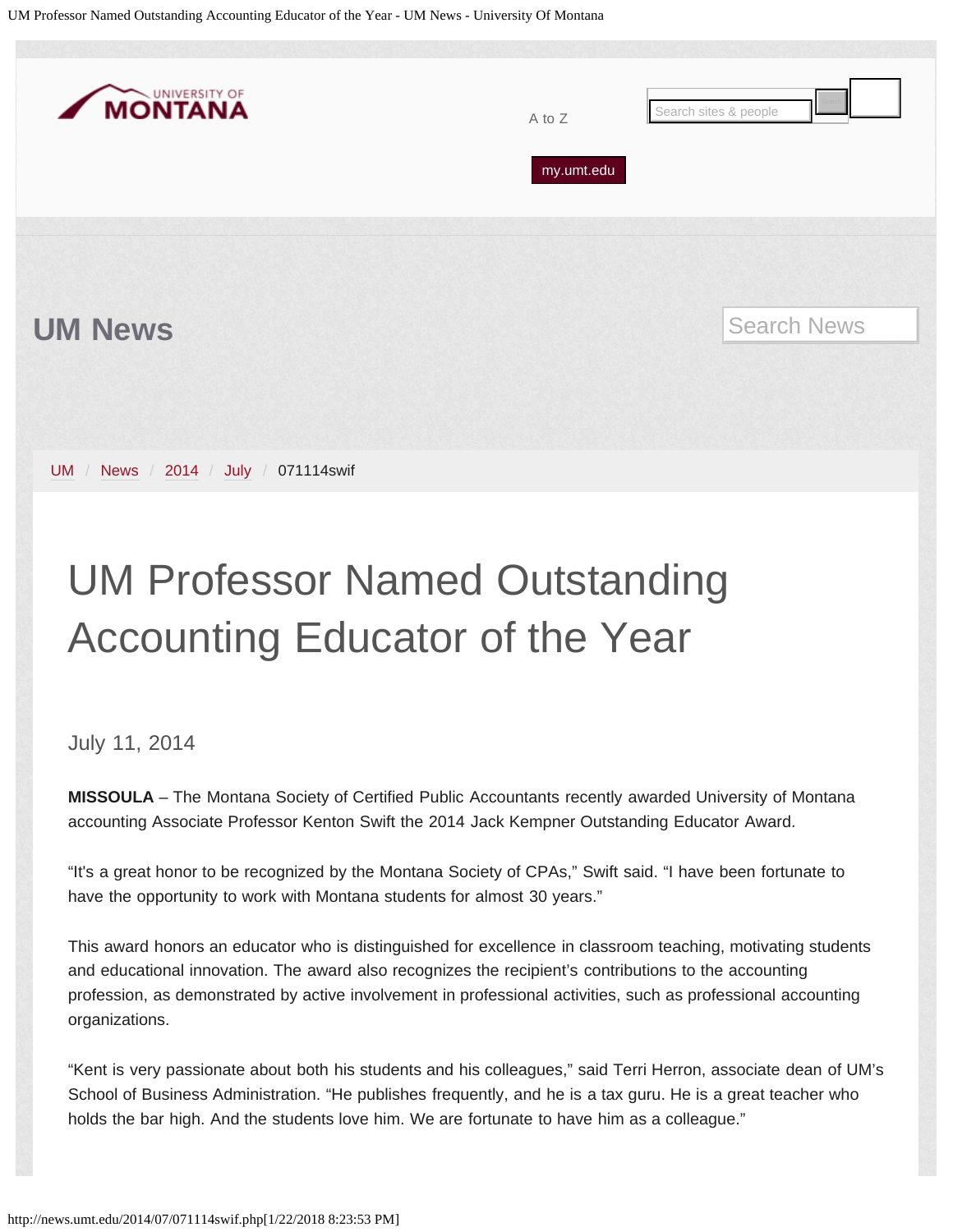"Kent is an exceptional teacher," UM Accounting Professor Teresa Beed added. "The students truly know that he cares about them and their future careers."

Swift began teaching at Montana State University in 1985. In 2001, he left MSU after receiving an invitation to teach at the College of Business at Zayed University in the United Arab Emirates. He lived and worked in the U.A.E. through 2008. Once back in the U.S., Swift began his teaching career at UM in 2009.

He has won numerous teaching awards from UM students at both the undergraduate and graduate levels. The Institute of Management Accountants recognized Swift for his research by awarding him their outstanding article of the year, which was published in Management Accounting Quarterly, and honoring him as the Lybrand Gold Medal winner. This spring, Swift was presented the Greening UM Award for his efforts in developing and teaching a new course on sustainability reporting.

In addition to teaching, Swift also chairs the MSCPA Federal Taxation Committee, served as a volunteer board member for Home ReSource and helps administer UM's Volunteer Income Tax Assistance program.

Swift was presented the Jack Kempner Outstanding Educator Award at the 101st Annual Meeting of the MSCPAs on June 19 in Helena.

MSCPA is a professional association composed of more than 1,700 members worldwide. Their mission is to inspire, empower and impact members to achieve professional excellence.

###

**Contact:** Kent Swift, associate professor of accounting and finance, UM School of Business Administration, 406-243-4182, [kenton.swift@umontana.edu.](mailto:kenton.swift@umontana.edu)



University of Montana 32 Campus Drive Missoula, MT 59812

### **Get Involved**

[Submit a Calendar Event](http://umt.edu/urelations/info/submit_event.php) [Request a News Release](mailto:news@umontana.edu) [Suggest a Story Idea](mailto:thrive@umontana.edu)

**Quick Links**

[News Archive](http://www.umt.edu/urelations/pubs/NewsArchives.php) [Events Calendar](http://events.umt.edu/) [University Relations](http://www.umt.edu/urelations/)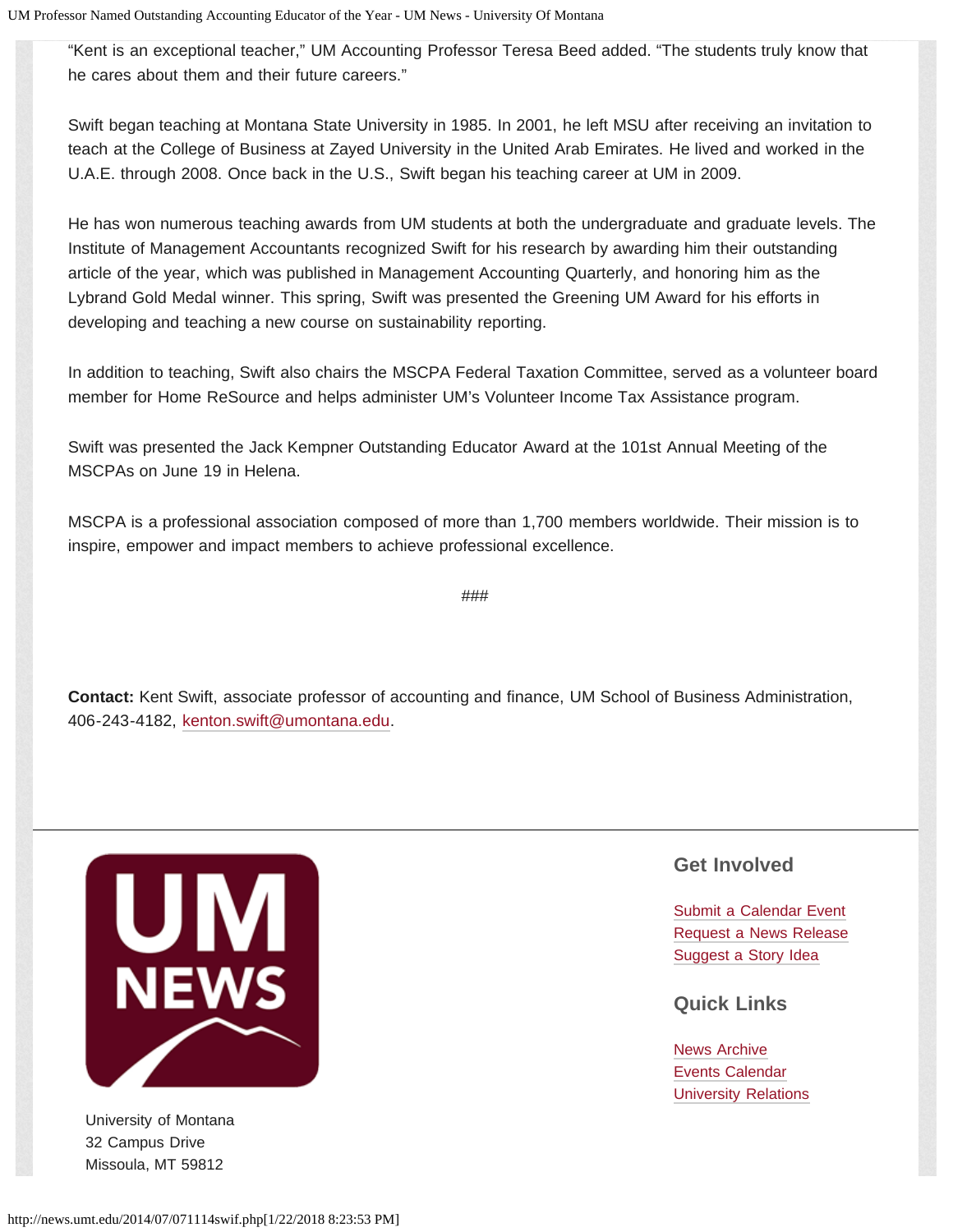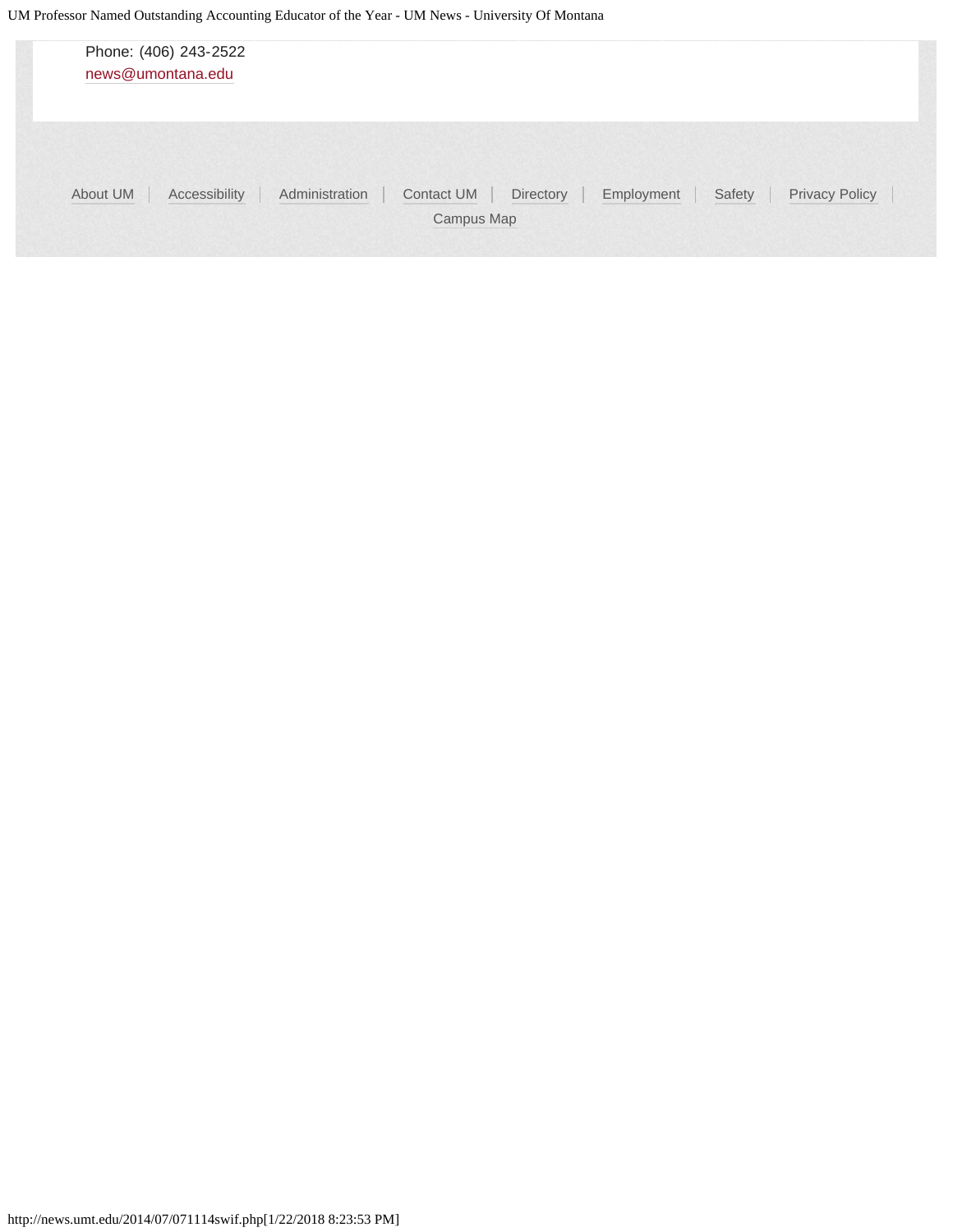<span id="page-45-0"></span>Education Dean to Serve as Interim Chancellor at Montana Western - UM News - University Of Montana



## Education Dean to Serve as Interim Chancellor at Montana Western

July 11, 2014

**MISSOULA** – The dean of the education college at the University of Montana will serve as interim chancellor at The University of Montana Western in **Dillon** when current Chancellor Richard Storey retires on Aug. 8.

Roberta "Bobbie" Evans is dean of UM's Phyllis J. Washington College of Education and Human Sciences. She will continue her principal duties as dean while serving as interim chancellor.

"I am very excited to serve The University of Montana Western in this way," Evans said. "As one of America's most progressive universities, its exemplary faculty, staff and administrators have built visionary programs and an extraordinary reputation. I look forward to supporting the institution's outstanding trajectory this fall by joining their team."

UM President Royce Engstrom said the search for the next chancellor is well underway. He expects the search committee to bring a group of finalists to campus in late summer or early fall and hopes the next chancellor begins work Jan. 1, 2015.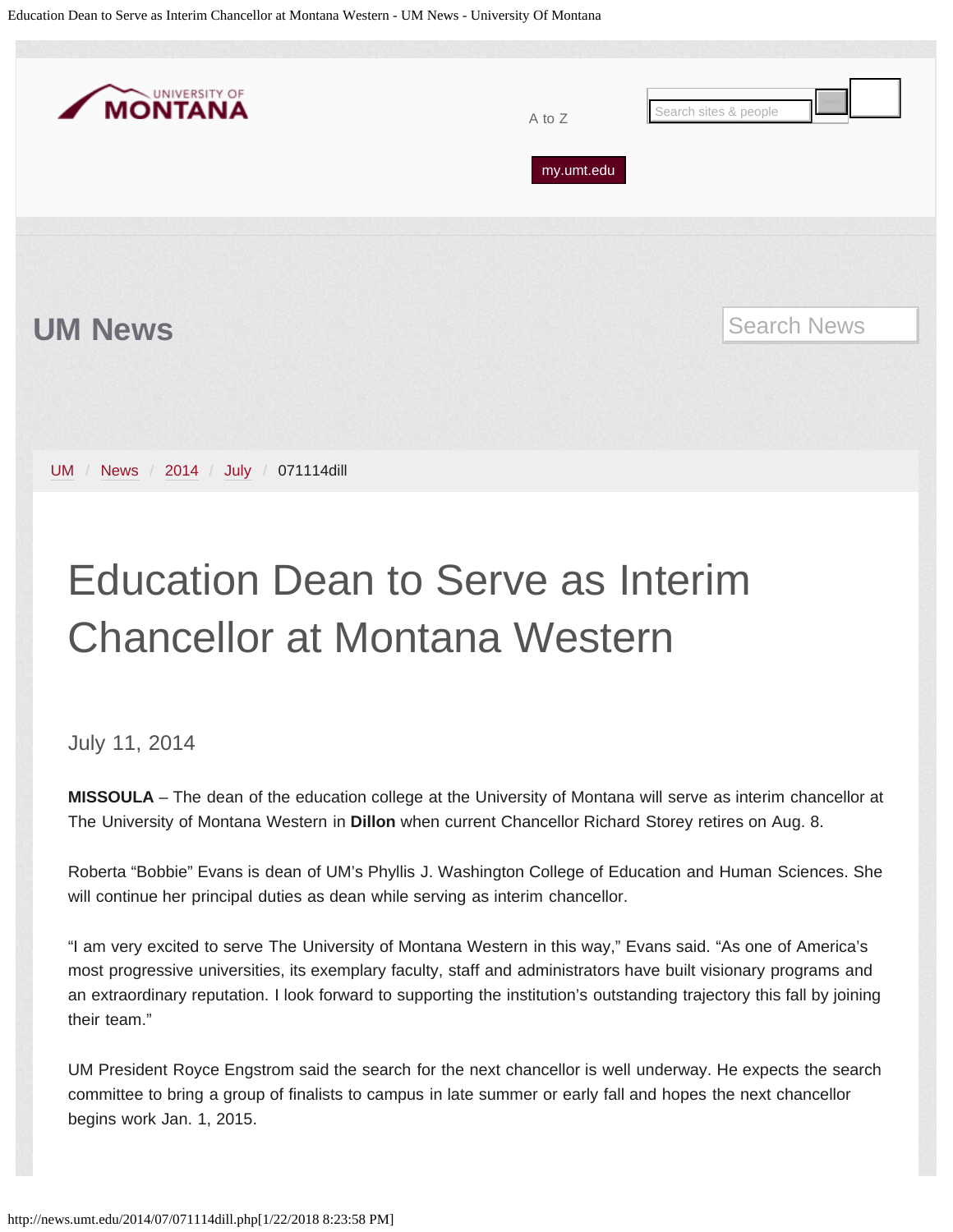"I want to congratulate and thank Chancellor Storey for a job well done and wish Dick and his family well as they settle into their new home in Dillon," Engstrom said. "His leadership and results at Montana Western have been excellent."

Evans has served as UM education dean for nine years.

"She has demonstrated outstanding leadership," Engstrom said. "She has worked in the Montana University System for 24 years, so she has a deep knowledge of the system. I know she will lead and represent Montana Western most effectively during this interim period."

###

**Contact:** Roberta "Bobbie" Evans, dean, UM Phyllis J. Washington College of Education and Human Sciences, 406-243-5877, [roberta.evans@mso.umt.edu](mailto:roberta.evans@mso.umt.edu).

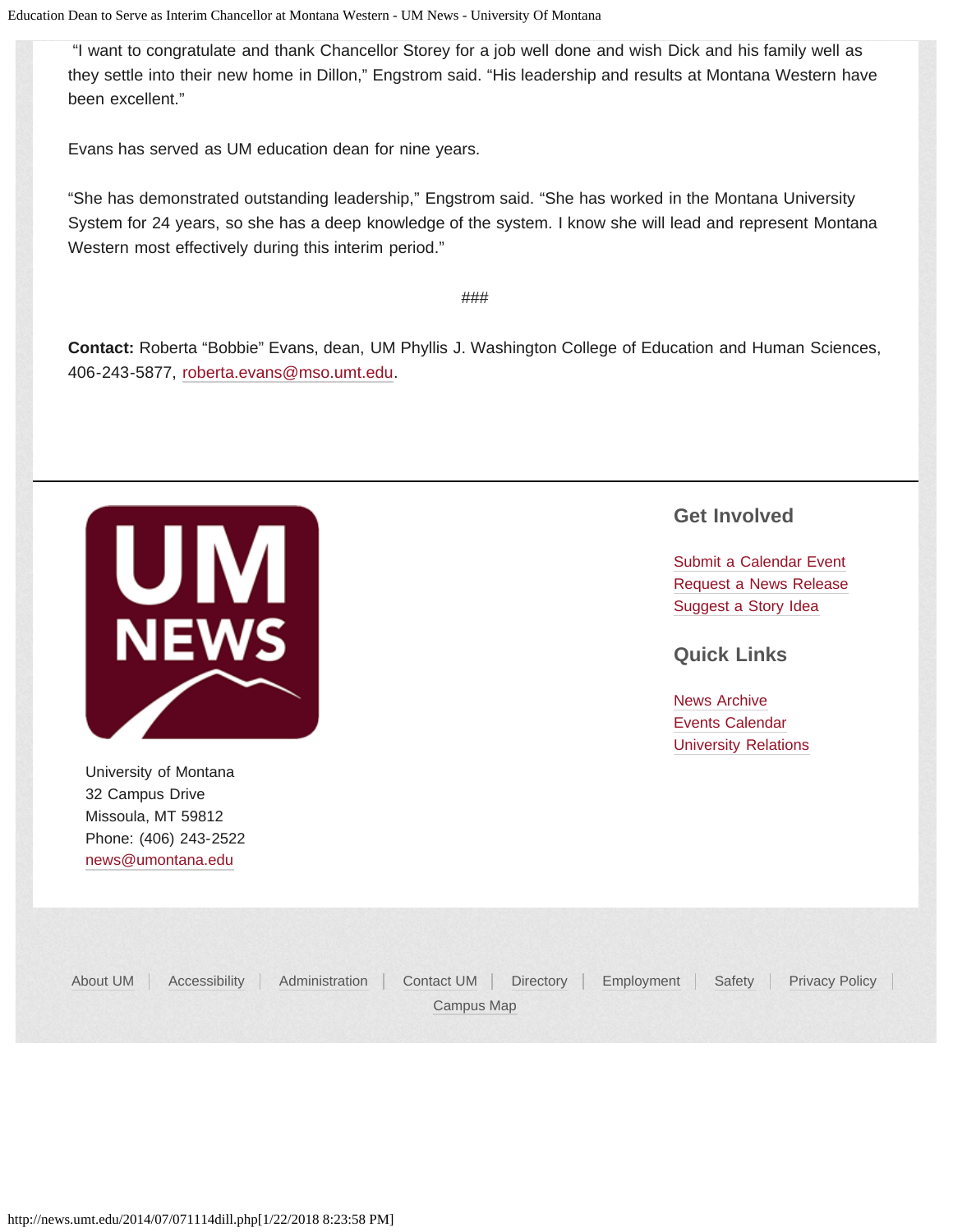<span id="page-47-0"></span>Griz Nation Asked to Share UM Pride for Top College Campaign - UM News - University Of Montana



# Griz Nation Asked to Share UM Pride for Top College Campaign

July 23, 2014

**MISSOULA** – University of Montana students and alumni are sharing school spirit across social media channels to show Forbes what makes UM so special.

Every August, Forbes puts out a list that ranks America's Top Colleges based on graduation rate, student satisfaction, post-graduate success and student debt. This year, the magazine asked students and alumni across the country to tell them directly why they love their university in a #MyTopCollege social media campaign.

Until July 30, UM students, alumni, faculty and staff can share their favorite photos or memories and use the hashtag #MyTopCollege while tagging @umontana on Twitter, Instagram or Facebook.

"We want to get the word out," said Mario Schulzke, UM assistant vice president for marketing. "We know Griz Nation will answer the call to share all the amazing things about UM."

An interactive map of #MyTopCollege mentions by region is listed online at [http://www.forbes.com/my-top-](http://www.forbes.com/my-top-college)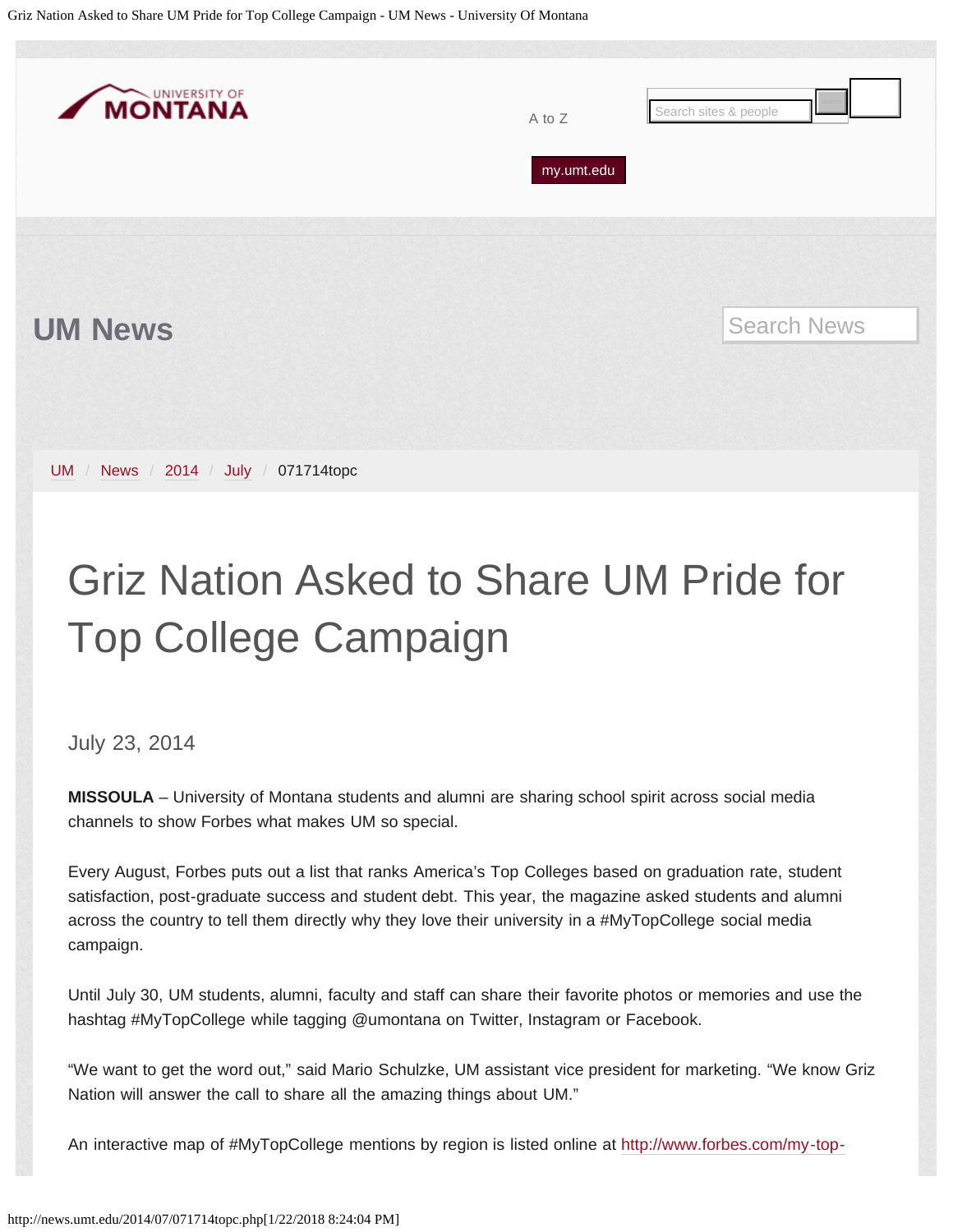[college.](http://www.forbes.com/my-top-college) Currently, Boise State University leads the region with 77 mentions, but UM aims to take the lead before July 30.

###

**Contact:** Mario Schulzke, UM assistant vice president for marketing, 406-243-2323, [mario.schulzke@mso.umt.edu.](mailto:mario.schulzke@mso.umt.edu)



[Campus Map](http://map.umt.edu/)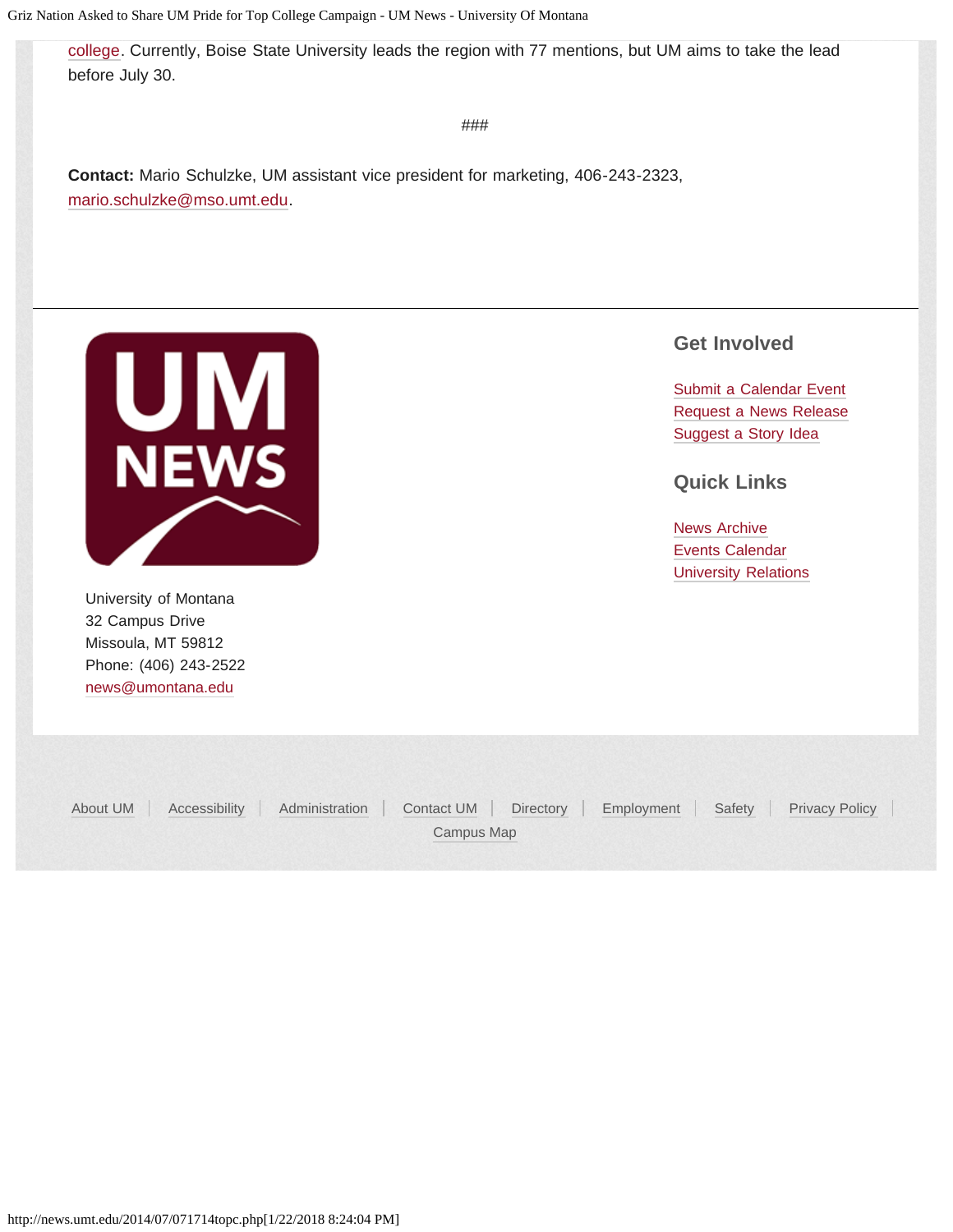<span id="page-49-0"></span>Enrollment Open for 'Aviation' and 'Wonder Wheels' Camps at SpectrUM - UM News - University Of Montana



# Enrollment Open for 'Aviation' and 'Wonder Wheels' Camps at SpectrUM

July 10, 2014

**MISSOULA** – SpectrUM Discovery Area is calling all cyclists, mechanics and aviators for a week of summer camps on the University of Montana camps. Two camps will be held Monday through Friday, July 14-18.

During July 14-16, kids ages 9-12 are invited to Wonder Wheels. While building a bike, campers will learn about aerodynamics, conservation of energy and torque. For safe night riding, everyone will make an LED helmet lamp. Campers should bring a bike and helmet every day.

During July 17-18, it's ready, set, launch at spectrUM's Aviation camp. Kids ages 9-12 will explore the physics of flight; build rockets, airplanes and helicopters; and meet a real pilot.

SpectrUM's summer camps run from 9 a.m. to 4 p.m. every week through the summer at spectrUM's Camp Clubhouse in the UM Skaggs Building. Fees are \$135 for Wonder Wheels and \$90 for Aviation. Camps have filled to capacity all summer, so participants are encouraged to register soon to guarantee a spot.

Committed to inspiring a culture of learning and discovery for all, spectrUM Discovery Area is an interactive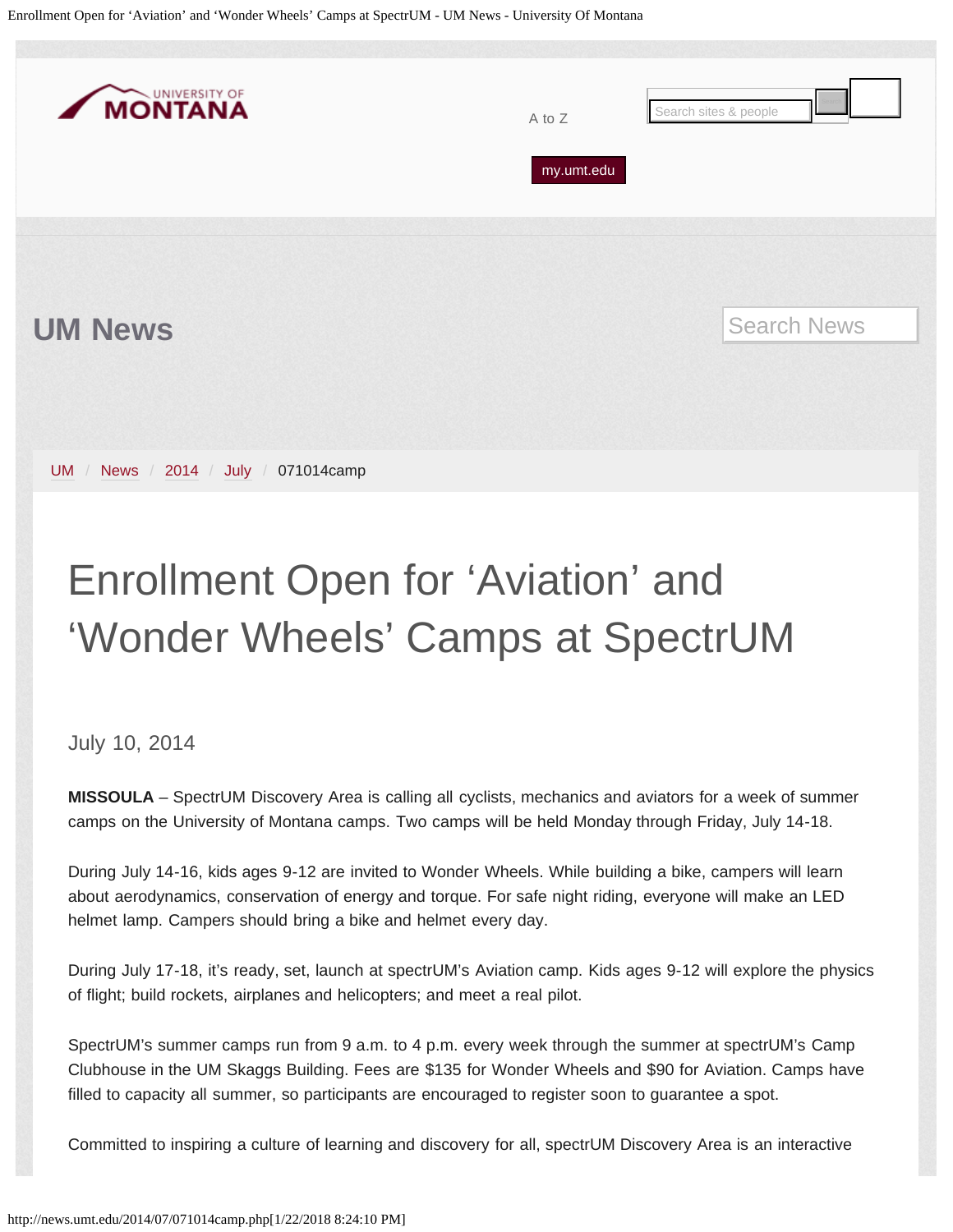science center located in the heart of downtown Missoula. Annually, spectrUM serves more than 50,000 Montanans through in-museum and mobile programming.

National sponsors and partners include SciGirls, NISE Network, Western Montana Area Health Education Center and the Noyce Foundation. SpectrUM is supported by an array of funding sources including the National Institutes of Health and National Science Foundation EPSCoR Program.

Its Science for All Scholarship Fund gives the gift of science to more than 1,200 Montana children annually.

SpectrUM Discovery Area Downtown, located at 218 E. Front St. in Missoula, is open from 11 a.m. to 6 p.m. Wednesday through Friday and 10 a.m. to 5 p.m. on Saturday. Admission costs \$3.50 per person. Teachers or schools interested in booking a field trip to the spectrUM museum or who would like to arrange a stop on spectrUM's mobile tour can call 406-728-STEM.

###

**Contact:** Jessie Herbert, spectrUM museum manager, 406-728-7836, [jessie.herbert@mso.umt.edu.](mailto:jessie.herbert@mso.umt.edu)



University of Montana 32 Campus Drive Missoula, MT 59812 Phone: (406) 243-2522 [news@umontana.edu](mailto:news@umontana.edu)

### **Get Involved**

[Submit a Calendar Event](http://umt.edu/urelations/info/submit_event.php) [Request a News Release](mailto:news@umontana.edu) [Suggest a Story Idea](mailto:thrive@umontana.edu)

### **Quick Links**

[News Archive](http://www.umt.edu/urelations/pubs/NewsArchives.php) [Events Calendar](http://events.umt.edu/) [University Relations](http://www.umt.edu/urelations/)

[About UM](http://www.umt.edu/about) | [Accessibility](http://www.umt.edu/accessibility/) | [Administration](http://www.umt.edu/administration) | [Contact UM](http://www.umt.edu/comments) | [Directory](http://www.umt.edu/directory) | [Employment](http://www.umt.edu/jobs) | [Safety](http://www.umt.edu/safety/) | [Privacy Policy](http://umt.edu/privacy/) | [Campus Map](http://map.umt.edu/)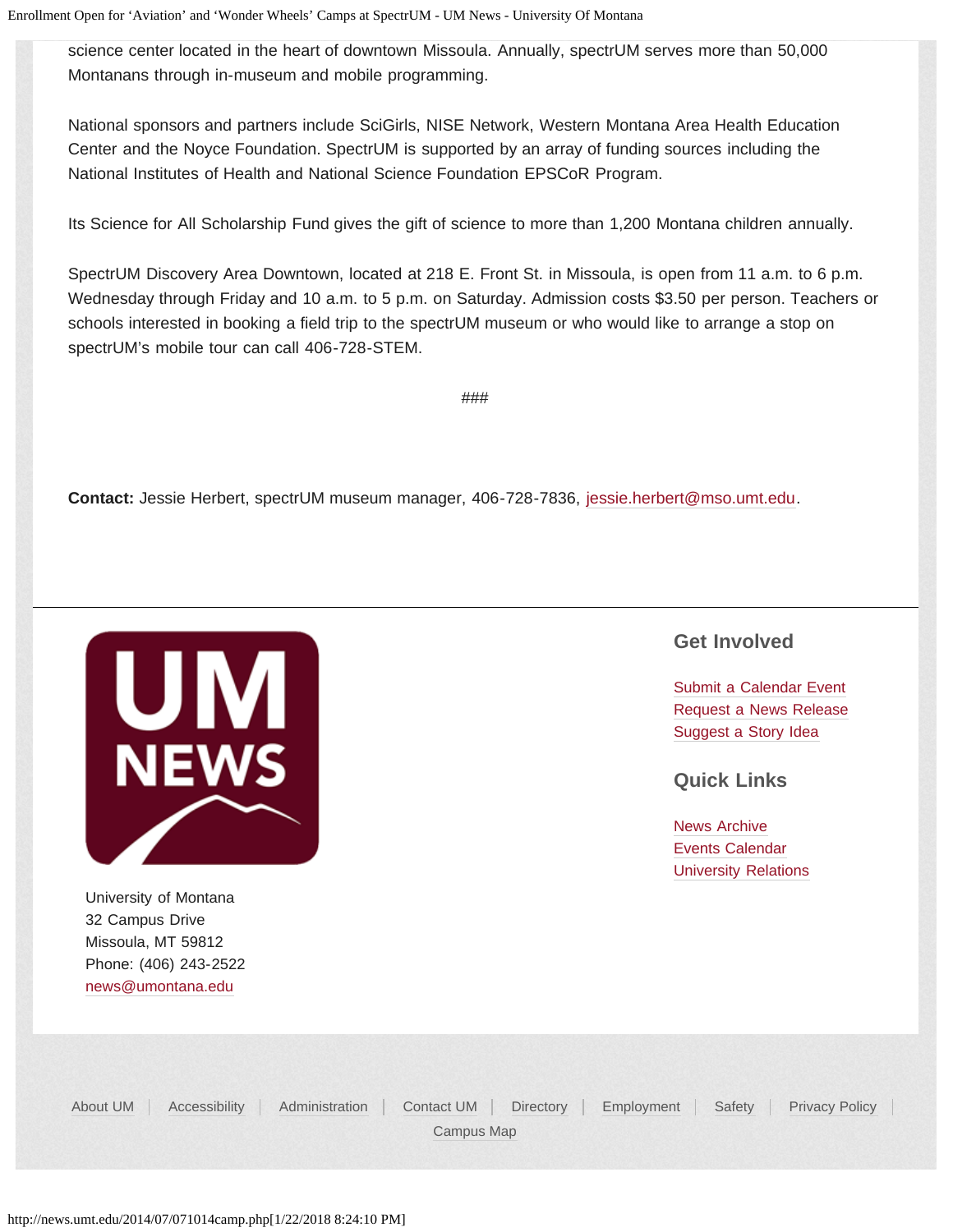<span id="page-51-0"></span>

## UM Hosts Free Blue Mountain Observatory Public Nights

## July 10, 2014

**MISSOULA** – Explore planets, nebulae, star clusters and distant galaxies during three upcoming free public observing nights at the Blue Mountain Observatory. Children are welcome at the events.

The observatory, located atop Blue Mountain at an elevation of 6,300 feet, is operated by the University of Montana.

Astronomers will be on hand at all events to talk about what's being viewed through the telescopes, point out constellations, show attendees how to find interesting celestial objects with the naked eye or a pair of binoculars and discuss recent astronomical discoveries.

Observing begins about an hour after sunset, and organizers recommend bringing warm clothes for cool evenings and a flashlight for the walk from the observatory to the parking lot.

Viewing nights will be canceled if the sky is cloudy or thunderstorms threaten. Before heading to the observatory, call 406-243-4299 for weather and cancellation updates.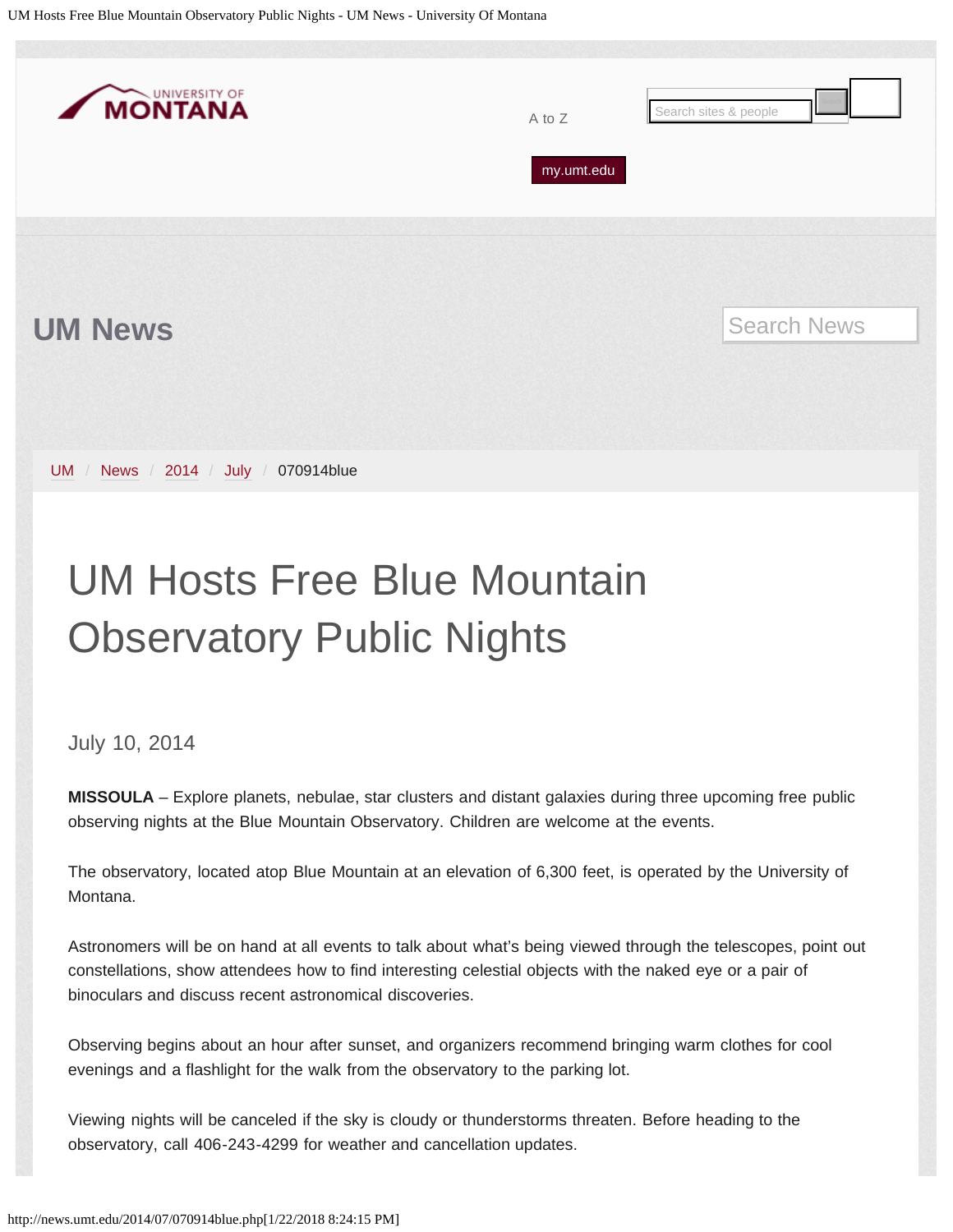Public observing nights are scheduled Friday evenings on July 25, Aug. 22 and Sept. 19.

For more information on the observatory, directions and a map, visit [http://cas.umt.edu/physics/Blue\\_Mountain\\_Observatory/.](http://cas.umt.edu/physics/Blue_Mountain_Observatory/)

###

**Contact:** Diane Friend, lecturer, UM Department of Physics and Astronomy, 406-243-4299, [diane.friend@umontana.edu.](mailto:diane.friend@umontana.edu)

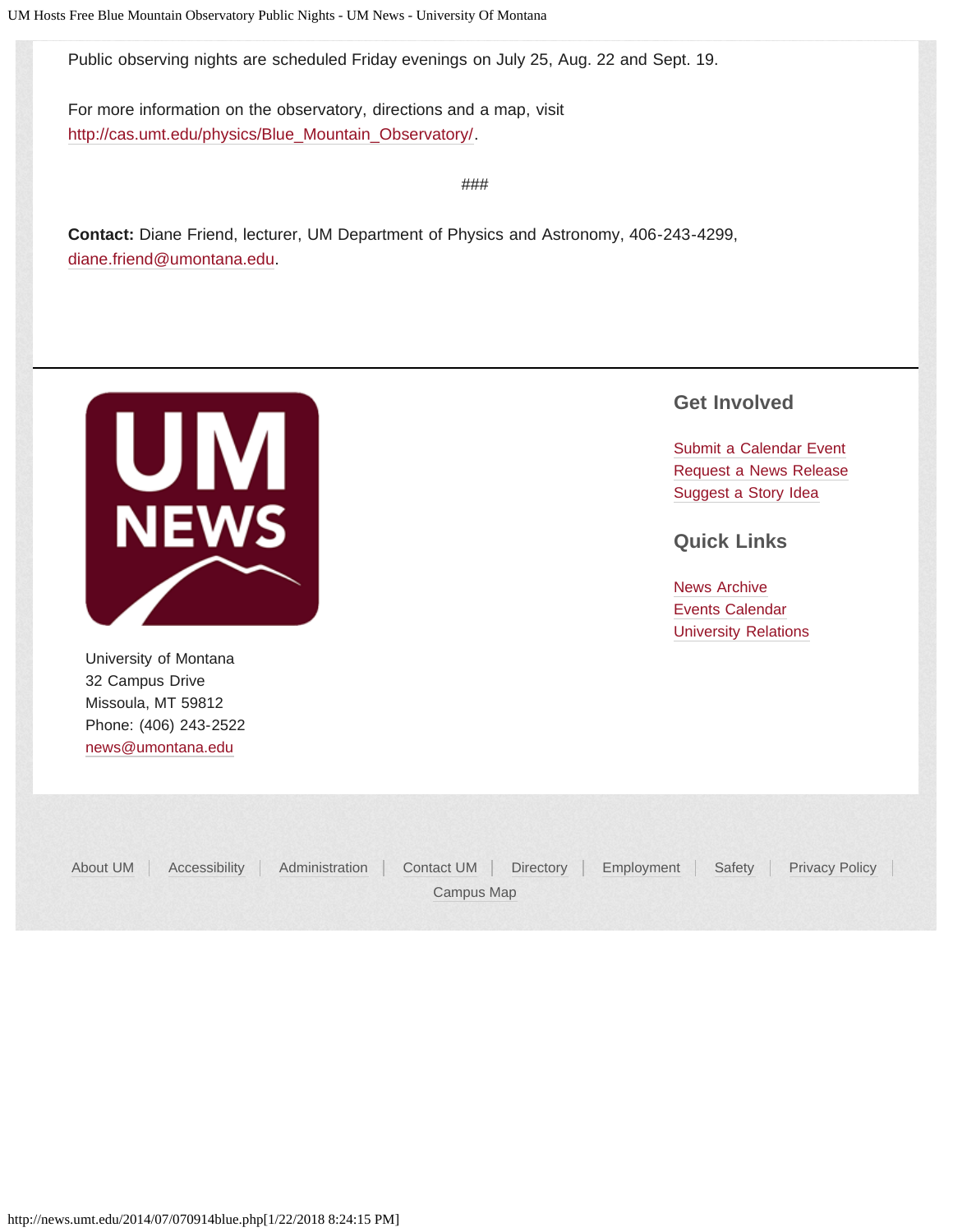<span id="page-53-0"></span>

## UM Selects 10 New Family Medicine Residents for Class of 2017

## July 10, 2014

**MISSOULA** – Ten new family doctors were selected as the Family Medicine Residency of Western Montana's second class. The new residents began their intensive orientation earlier this month at the Partnership Health Center, where they learned about electronic medical records and spent time with a senior physician to learn how to prevent burnout in their career.

The program, sponsored by University of Montana as part of the University of Washington Family Medicine Residency Network, operates at Partnership Health Center in Missoula and at Flathead Community Health Center in **Kalispell**. It is one of three residency programs in Montana.

According to Program Coordinator Jenny Wilson, the new class will work at both Community Medical Center and Providence St. Patrick Hospital. Their continuity clinic is Missoula's Partnership Health Center, and they rotate through multiple other outpatient clinics, including specialty clinics. All residents will begin their training in Missoula and three have been selected to spend their second and third year of residency in Kalispell.

The new Missoula residents are: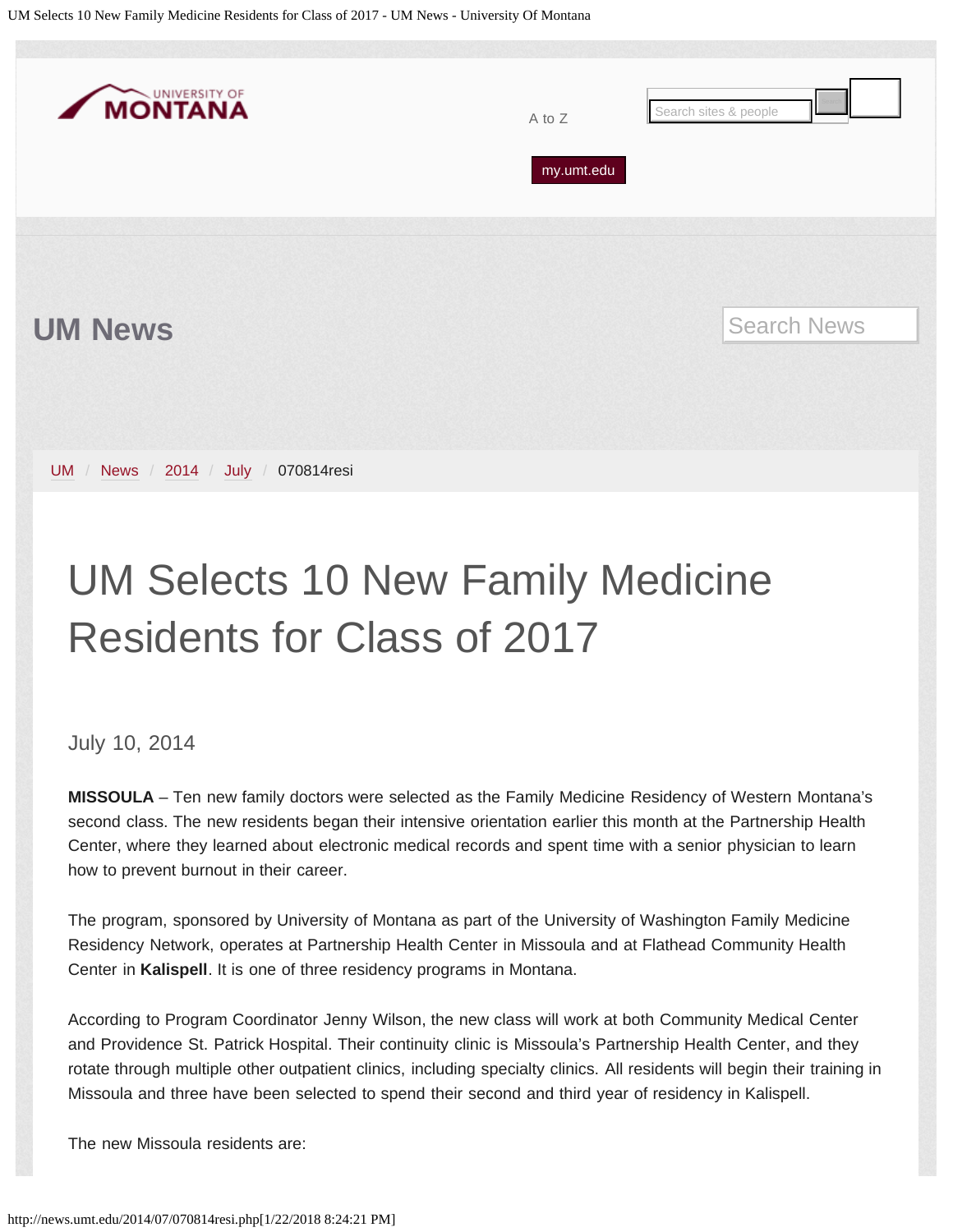- Dr. Nick Blake of **Lebanon, Ore.**, Oregon Health and Science University School of Medicine.
- Dr. Nicole Breen of **Dillon**, Pacific Northwest University of Health Sciences College of Osteopathic Medicine.
- Dr. Jesse Charles of **Green Bay, Wisc.**, University of Wisconsin School of Medicine and Public Health.
- Dr. Amy Consson of **Colstrip**, University of North Dakota School of Medicine and Health Sciences.
- Dr. Justin Perry of **Fort Benton**, University of Nevada School of Medicine.
- Dr. Sarah Watson of **Euclid, Ohio**, Ohio University College of Osteopathic Medicine.
- Dr. Emma Wright of **Bennington, Vt.**, Geisel School of Medicine at Dartmouth.

The new Kalispell residents are:

- Dr. Nicole Russell of **Charlo**, Ross University School of Medicine.
- Dr. Michael Druschel of **Zelienople, Pa.**, Georgetown University School of Medicine.
- Dr. Felicia Lucas of **Sacramento, Calif.**, University of Washington School of Medicine.

The Family Medicine Residency of Western Montana launched in 2013. The program aims to add 10 residents each year, creating a program that will eventually train 30 resident physicians at a time.

"We had a very successful first year," said Program Director Dr. Ned Vasquez. "We continue to refine the firstyear rotations, taking feedback from residents and attending doctors in the community, to make them as good as we can.

"At the same time, we have actively been preparing for the second-year rotations," he said. "Some are new sites, and some involve arranging new schedules because now the sites will be hosting both the first- and second-year residents."

In January, the program hired Dr. Justin Buls as the Kalispell site director. Buls is a family physician who will work on curriculum and prepare the clinic at Flathead Community Health Center, where residents will see their own patients. He also oversees the continued development of rotations in the hospital and in other health care sites in the community.

Montana ranks 50th in the nation for graduate medical education slots, with only two residency positions for every 100,000 people. The U.S. average is about 25 per 100,000. According to Wilson, this is a challenge for Montana because physicians tend to locate where they last trained. More Montana family medical residencies will result in more doctors staying in Montana. Seventy percent of the Billings residency program graduates have stayed in Montana.

For more information call Vasquez at 406-258-4424 or email [ned.vasquez@umontana.edu.](mailto:ned.vasquez@umontana.edu)

###

**Contact:** Jenny Wilson, Family Medicine Residency of Western Montana program coordinator, 406-258-4424, [jenny.wilson@umontana.edu.](mailto:jenny.wilson@umontana.edu)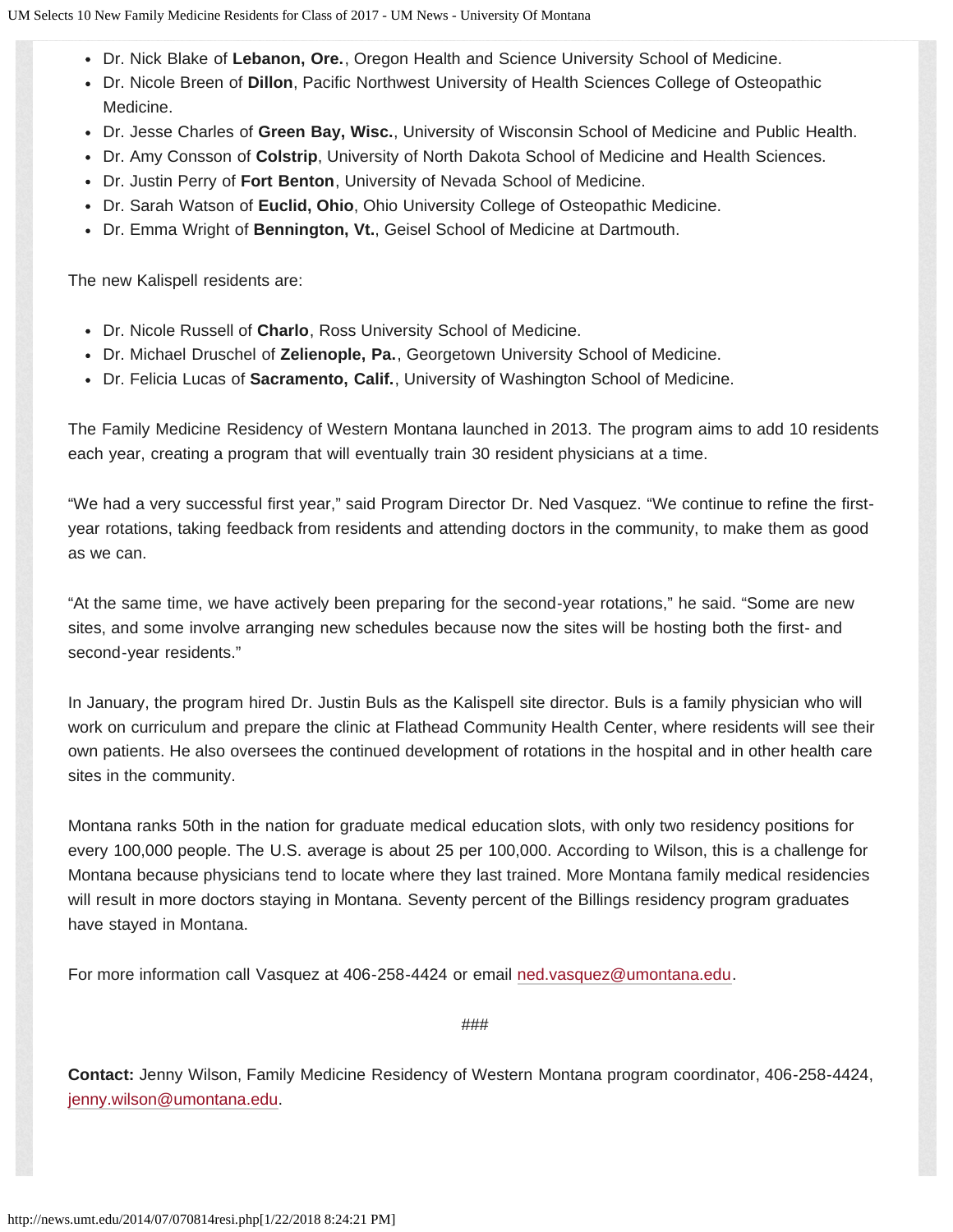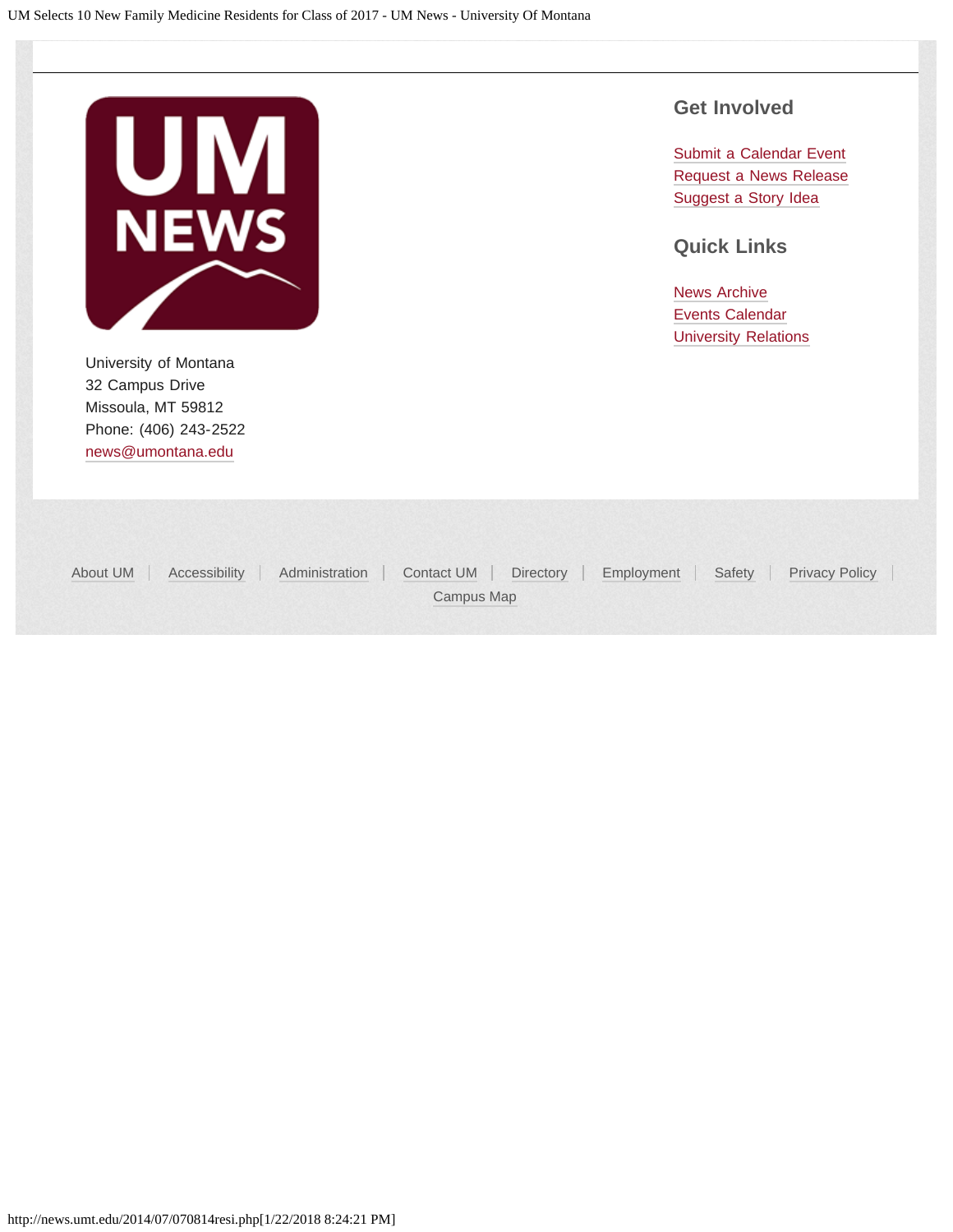<span id="page-56-0"></span>

# UM to Honor Five Distinguished Alumni at Homecoming

## July 10, 2014

**MISSOULA –** Five outstanding University of Montana graduates will receive 2014 Distinguished Alumni Awards during Homecoming weekend festivities on Friday and Saturday, Sept. 26-27. The awards are the highest honor presented by UM's Alumni Association.

This year's distinguished alumni are Eric Sprunk '86 of **Beaverton, Ore.**; Elizabeth Vinson Kohlstaedt, Ph.D. '89, of **Helena**; Charles Hood '61, M.A. '69 (posthumously awarded); Denise Juneau, J.D. '04, of **Helena**; and James Murray '76 of **Washington, D.C**.

Sprunk, the first chief operating officer in Nike's history, is responsible for leading all manufacturing, logistics, IT, procurement, and global real estate and facilities. After more than seven years with PricewaterhouseCoopers in Portland, Ore., during which he was promoted early to the level of manager, Sprunk was recruited by Nike as finance director of the Americas region. During the next 20 years, he served the company in various roles, from finance director of Nike Europe to executive vice president of global product and merchandising, becoming one of the youngest people to hold the position of vice president in Nike's history. Sprunk, who earned a bachelor's degree in business administration at UM, has served on the School of Business Administration Dean's Business Advisory Council, National Advisory Board for Grizzly Athletics and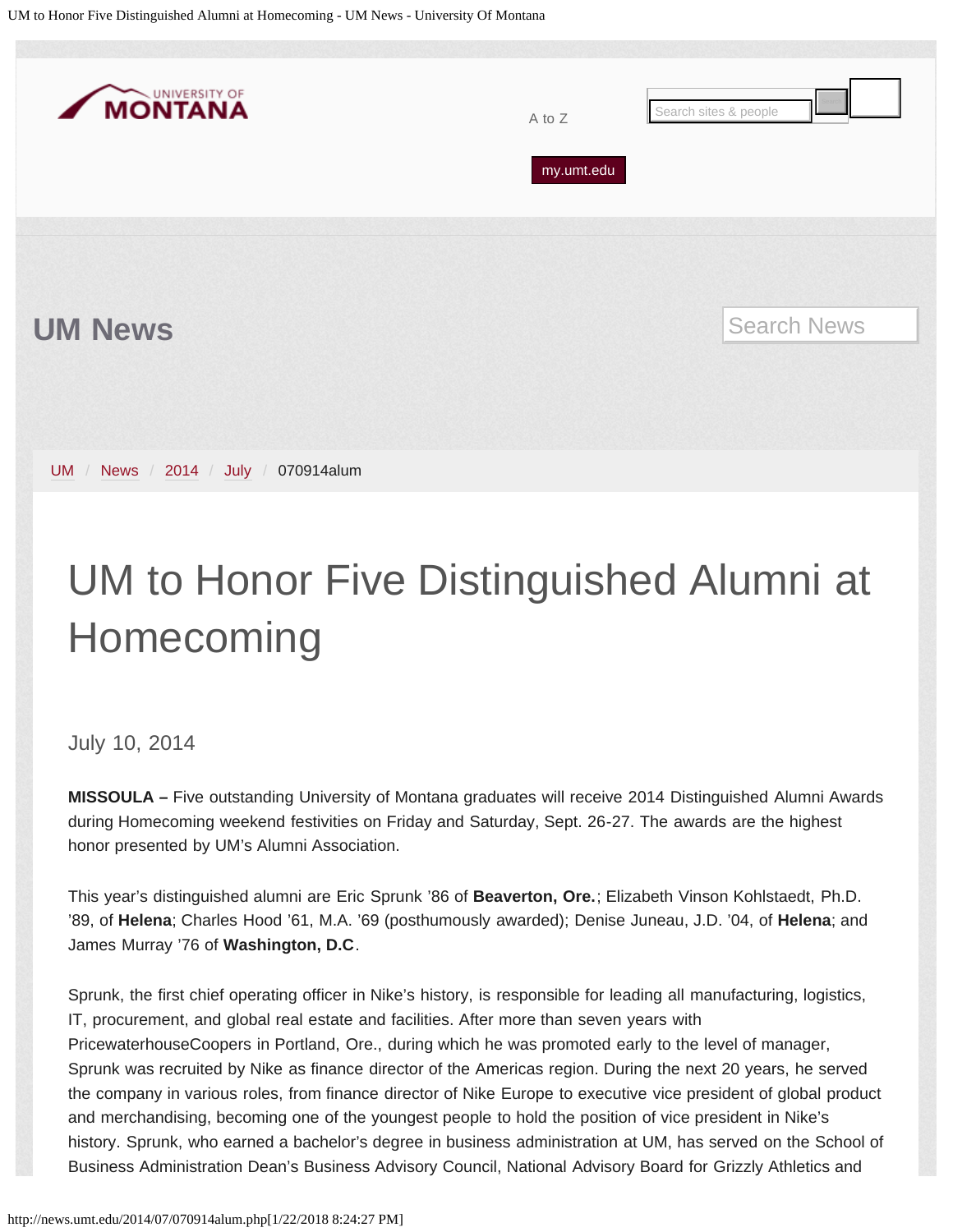the Portland Opportunities Industrialization Center/Rosemary Anderson Board. He spent more than 15 years coaching his children in Little League baseball, youth basketball and youth football.

Kohlstaedt, who earned her psychology doctorate at UM, is chief clinical officer of Intermountain, a nonprofit agency that has provided emotional and behavioral health services to children and their families for more than 100 years. As clinical director for more than 24 years, she has facilitated the dramatic growth, diversification and clinical excellence of Intermountain; the education and training of professionals from the United States, Australia and Scotland; and the development of a growing partnership between the agency and UM. Before her appointment at Intermountain, Kohlstaedt worked in private practice in Helena and was an assistant psychologist for St. Joseph's Hospital in Syracuse, N.Y. She has written or co-written more than 45 publications and presentations and has appeared in multiple interviews for the mainstream media. She served as an adjunct faculty member at Syracuse University, taught at Helena College UM, trained medical interns from SUNY Health Science Center and trained psychology, social work and counseling interns from across Montana.

Hood, who earned bachelor's and master's degrees in journalism at UM, was a faculty member of the UM School of Journalism for 26 years and served 10 years as dean. He was a widely respected expert on U.S. Sen. Mike Mansfield's life and career, a reporter for United Press International in Helena, and a reporter and editor at the Lewistown Daily News, Great Falls Tribune and Missoulian. He was co-winner of a National Headliner Award in 1975 and has earned recognition from the American Medical Association for his work as a journalist. A leader in promoting international education at UM, he served as exchange professor at Kumamoto University and exchange scholar in journalism at Toyo University in Tokyo. In his retirement, Hood created a journalism exchange between UM and Charles University in the Czech Republic, worked for the Prague Post and copyedited for the International Herald Tribune in Paris. He also volunteered as a writing coach and mentor for UM journalism students and served on the advisory board of the Montanan magazine. He died of Parkinson's disease in 2013.

Juneau, who earned her law degree at UM, is serving her second term as the superintendent of public instruction for Montana. A member of the Mandan and Hidatsa tribes and descendent of the Blackfeet Tribe, she is the first American Indian woman to serve in a statewide elected office. In 2010, she launched Graduation Matters Montana, a statewide effort that has resulted in increased graduation rates and decreased dropout rates during the past four years. She also created the Montana Schools of Promise initiative, an unprecedented effort to turn around Montana's lowest-performing schools. In addition to her work with the Montana Office of Public Instruction, Juneau has taught English in public schools and worked as an attorney specializing in federal Indian law. She holds an honorary doctorate in humane letters from Carroll College, was named Educator of the Year by the National Indian Education Association in 2009, received an Alumni Achievement Award from the Harvard Graduate School of Education in 2013 and the Alumni Achievement Award from Montana State University in 2013.

Murray, a trial lawyer with a prominent national practice, is the professional development leader of Dickstein Shapiro's Insurance Coverage Group, a member of the firm's executive committee, and past chairman of the firm's pro bono committee. The only insurance coverage attorney to twice be named national MVP in Insurance Coverage by Law360, he has assisted clients in securing well more than \$1 billion in insurance recoveries in the last decade. Murray, who earned his bachelor's degree in philosophy, became UM's 20th Rhodes Scholar in 1976, earned two degrees at Oxford University and was a teaching fellow in the philosophy department at Harvard University while earning his law degree. He clerked at the United States Court of Appeals, became a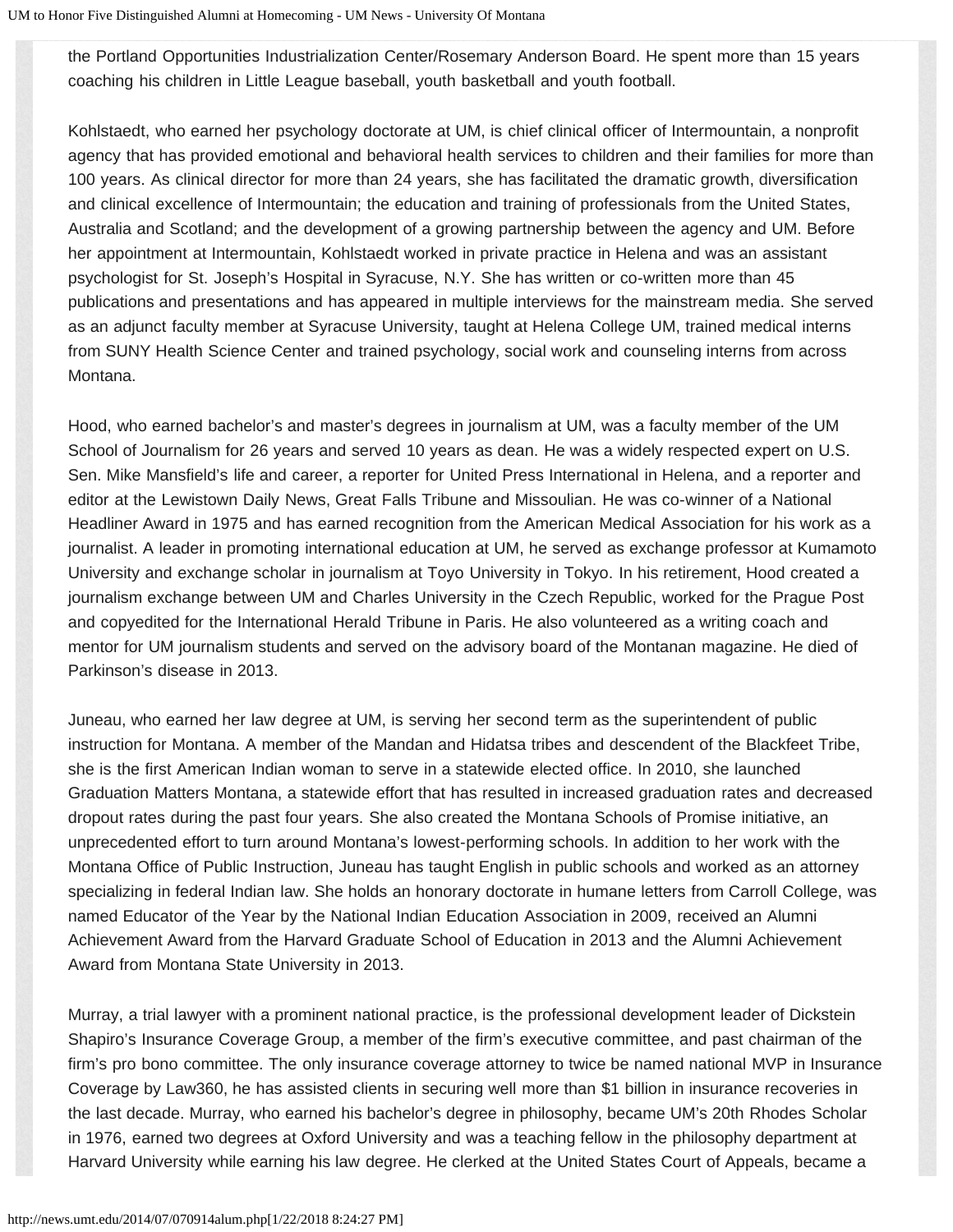litigation partner at Covington and Burling in Washington, D.C., and served as a special assistant to then-FBI Director William H. Webster. A founding partner of Gordon Murray Tilden in Seattle, Murray served on the Montana State Rhodes Scholarship Selection Committee for more than a decade and is a member of UM's College of Humanities and Sciences External Advisory Board.

The public is invited to attend a panel discussion featuring the Distinguished Alumni Award recipients at 5:30 p.m. Friday, Sept. 26, in the University Center Ballroom on the UM campus. An awards ceremony and reception will follow.

###

**Contact:** Jodi Moreau, events coordinator, UM Office of Alumni Relations and Alumni Association, 406-243- 6124, [jodi.moreau@umontana.edu.](mailto:jodi.moreau@umontana.edu)

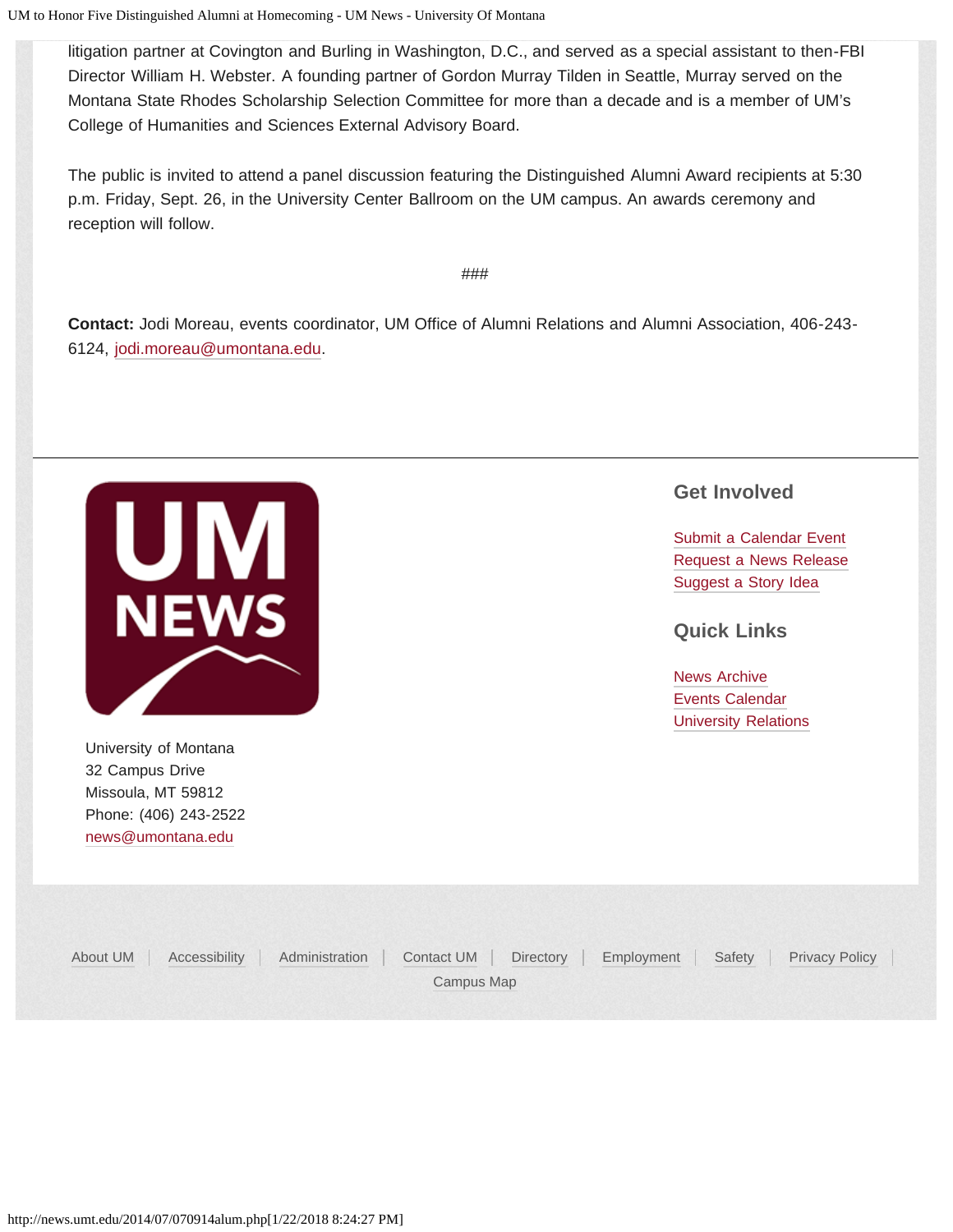<span id="page-59-0"></span>Artist Premieres New Abstract Paintings, Unveils Hidden Objects from MMAC Permanent Collection - UM News - University Of Montana



# Artist Premieres New Abstract Paintings, Unveils Hidden Objects from MMAC Permanent Collection

## July 09, 2014

**MISSOULA** – The Montana Museum of Art & Culture at the University of Montana proudly presents "Sandra Dal Poggetto: Meditations on the Field," a solo exhibition of new and recent large-scale works by the Helenabased artist. The exhibition opens at noon Thursday, July 17, and continues through Sept. 27 in the Meloy and Paxson galleries, located in the Performing Arts and Radio/Television Center Building.

Dal Poggetto will exhibit large-scale paintings from her ongoing "American Fork" series in addition to related works. Her abstract images incorporate elements of the western landscape – hide, feathers, wood and wire – to invite a more intimate experience of the natural world. The largest of Dal Poggetto's paintings encompass the viewer's field of vision almost completely.

In these works, Dal Poggetto draws on and deconstructs Euro-American pictorial language and American Indian visual traditions to create uneasy syntheses which Pulitzer Prize-winning author and critic Mark Stevens describes as "truthful reflection[s] of our culture's complex relations to the landscape of the West."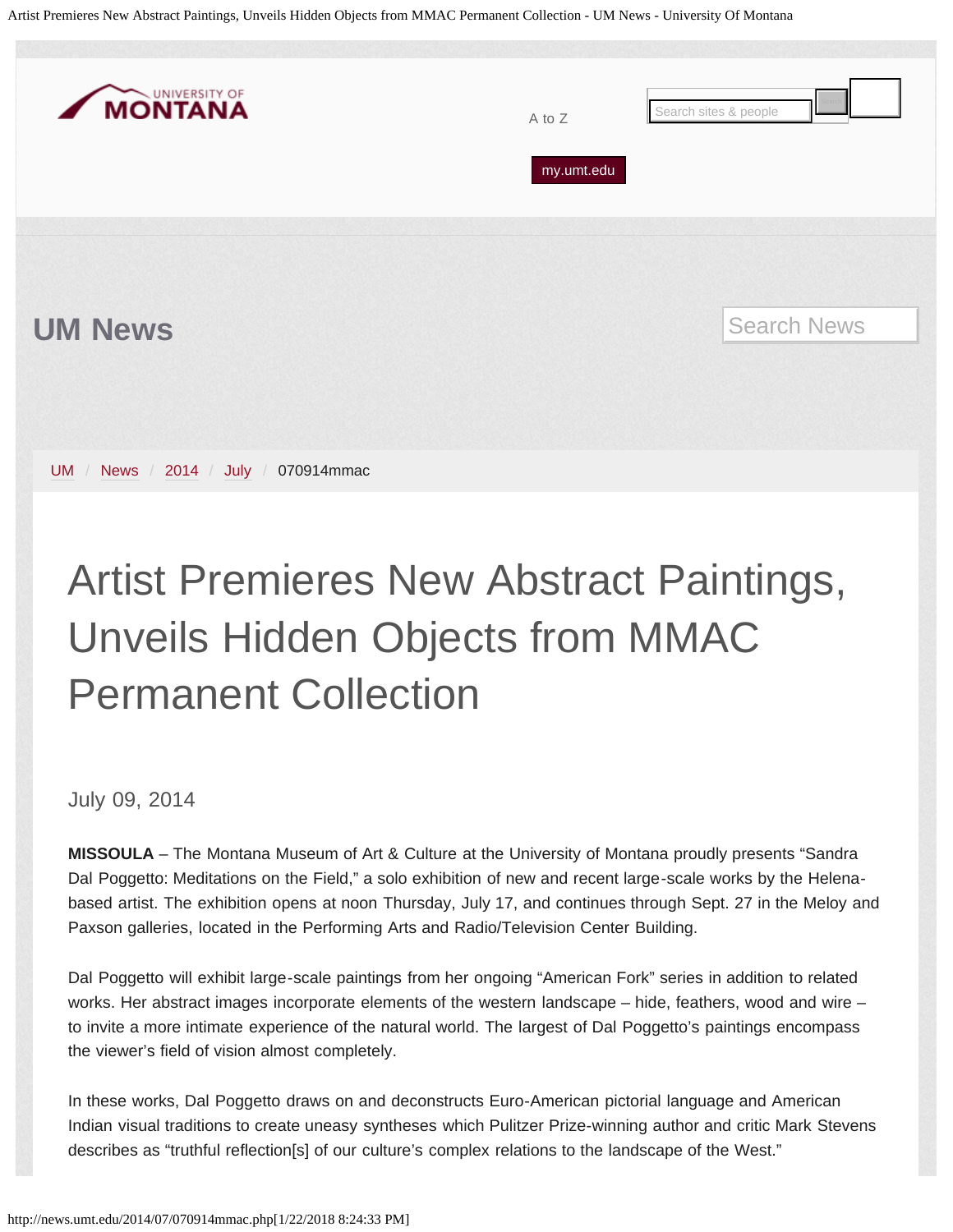"As I walk the land that is Montana, something happens to my understanding of art history," Dal Poggetto states. "The Euro-American point of view breaks down, the iconic horizon dissolves. Parts, details, surprises flood in from all directions and the circle of the horizon surrounds me."

This is the feeling she strives to replicate in her paintings. Dal Poggetto's pieces did not fit through the museum's gallery doors and canvases needed to be stretched onsite.

In addition, Dal Poggetto was invited to make selections from MMAC's vast Permanent Collection to underscore themes that resonate in her paintings. Her choices illustrate different philosophical and aesthetic understandings of the human relationship to the landscape.

"With her inspired point of view, she takes us on a 'tour' of the Permanent Collection that includes several objects that have never before been publicly exhibited," said MMAC Director Barbara Koostra. "As she considers the landscape and our relationship to it, she pulls in sometimes harmonious, sometimes dissonant threads that weave together myriad points of view into a compelling tapestry.

"Exhibited together, Dal Poggetto's paintings and provocative selections from the MMAC's Permanent Collection challenge us to reconsider our relationship to the natural world, one that has too often been remote and unsustainable. Our hope is that this exhibition reminds us we are not separate from nature, rather we are of it like the landscape and other living beings."

Stevens will travel to Missoula to engage Dal Poggetto in a dynamic roundtable discussion at 5 p.m. Thursday, Sept. 25, in the Masquer Theater, followed by a public reception at 5:45 p.m. in the PAR/TV Center lobby. The event, which will include food and live music, is free and open to the public.

Dal Poggetto was born in Sonoma, Calif. She earned a master's degree in painting and drawing from San Francisco State University and a bachelor's degree with honors in art studio from the University of California, Davis. She has traveled and studied extensively in Italy. Solo exhibitions include the Northwest Museum of Arts & Culture, Spokane, Wash.; Yellowstone Art Museum, Billings; Oregon State University, Corvallis, Ore.; Holter Museum of Art, Helena; University of California, Davis; and Dana Reich Gallery and Peter Koch Printers, both in San Francisco. She has received the Helene Wurlitzer Painting Fellowship, a Pouch Cove Foundation Residence and a Ucross Foundation Residency, and she recently was invited to Playa, an artist residency in southeastern Oregon.

MMAC's summer gallery hours, through Aug. 24, are noon to 3 p.m. Wednesday, Thursday and Saturday, and noon to 6 p.m. Friday. MMAC's academic-year gallery hours begin Aug. 25 and are noon to 3 p.m. Tuesday, Wednesday and Saturday, and noon to 6 p.m. on Thursday and Friday. The museum is open to the public with a suggested \$5 donation. For more information call 406-243-2019 or visit [http://www.umt.edu/montanamuseum.](http://www.umt.edu/montanamuseum)

###

**Contact:** Brandon Reintjes, curator of art, Montana Museum of Art & Culture, 406-243-2019, [brandon.reintjes@mso.umt.edu.](mailto:brandon.reintjes@mso.umt.edu)